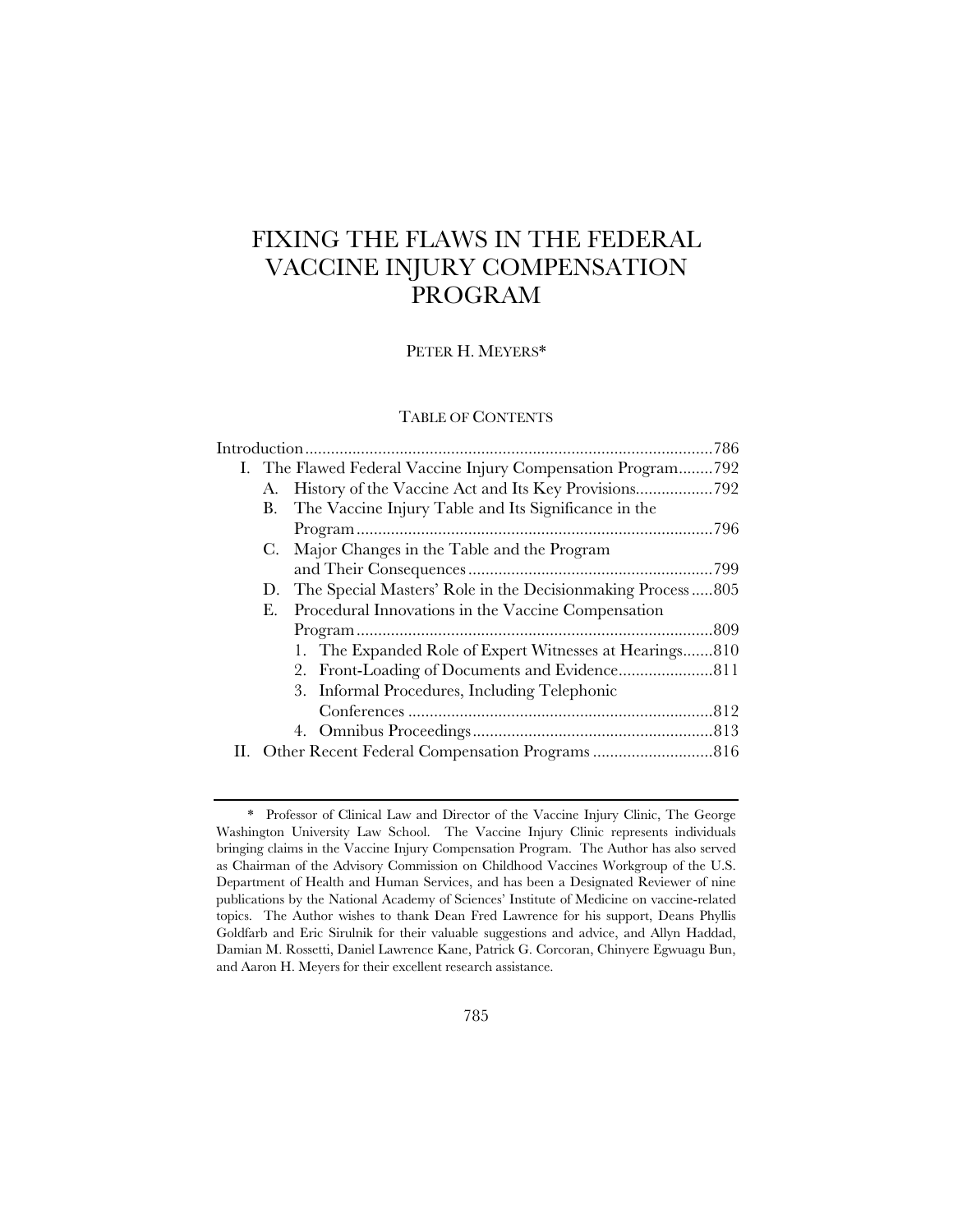| 786  |                                                    | [63:4]<br><b>ADMINISTRATIVE LAW REVIEW</b>              |  |
|------|----------------------------------------------------|---------------------------------------------------------|--|
|      | A.                                                 | The Radiation Exposure Compensation Program 817         |  |
|      | <b>B.</b>                                          | The Japanese-American Internment                        |  |
|      |                                                    |                                                         |  |
|      | $C$ .                                              |                                                         |  |
|      | D.                                                 |                                                         |  |
|      | E.                                                 | The Countermeasures Injury Compensation Program833      |  |
| III. |                                                    | Comparative Evaluation of the Vaccine Compensation      |  |
|      | Program and Other Recent Compensation Programs 837 |                                                         |  |
|      | A.                                                 | The Adequacy of a Compensation Program Is Sometimes     |  |
|      |                                                    |                                                         |  |
|      | В.                                                 | Inquisitorial/Adversarial Models of Adjudication 839    |  |
|      | $C$ .                                              |                                                         |  |
|      | D.                                                 | Types and Amounts of Compensation Awarded 842           |  |
|      | E.                                                 |                                                         |  |
|      | F.                                                 |                                                         |  |
| IV.  |                                                    | Proposals to Fix the Vaccine Compensation Program  845  |  |
|      | A.                                                 | Adopt a Legal Standard of Proof More Generous to        |  |
|      |                                                    |                                                         |  |
|      | В.                                                 | Provide that All Provisions of the Vaccine Act Be       |  |
|      |                                                    |                                                         |  |
|      | C.                                                 | Amend and Expand the Statute of Limitations 847         |  |
|      | D.                                                 |                                                         |  |
|      | Е.                                                 |                                                         |  |
|      | F.                                                 | Raise the Caps on Death Benefits and Pain and Suffering |  |
|      |                                                    |                                                         |  |
|      | G.                                                 | Allow Expenses for Guardianships and Conservatorships   |  |
|      |                                                    |                                                         |  |
|      | H.                                                 | The Court of Federal Claims Should Undertake a          |  |
|      |                                                    | Comprehensive Review of the Vaccine Injury              |  |
|      |                                                    |                                                         |  |
|      | I.                                                 | The GAO Should Conduct Another Oversight Review of      |  |
|      |                                                    |                                                         |  |
|      |                                                    |                                                         |  |

# **INTRODUCTION**

Hannah Bruesewitz was born on October 20, 1991. Her pediatrician administered doses of the [diphtheria, pertussis, and tetanus (DTP)] vaccine according to the Center for Disease Control's recommended childhood immunization schedule. Within 24 hours of her April 1992 vaccination, Hannah started to experience seizures. She suffered over 100 seizures during the next month, and her doctors eventually diagnosed her with "residual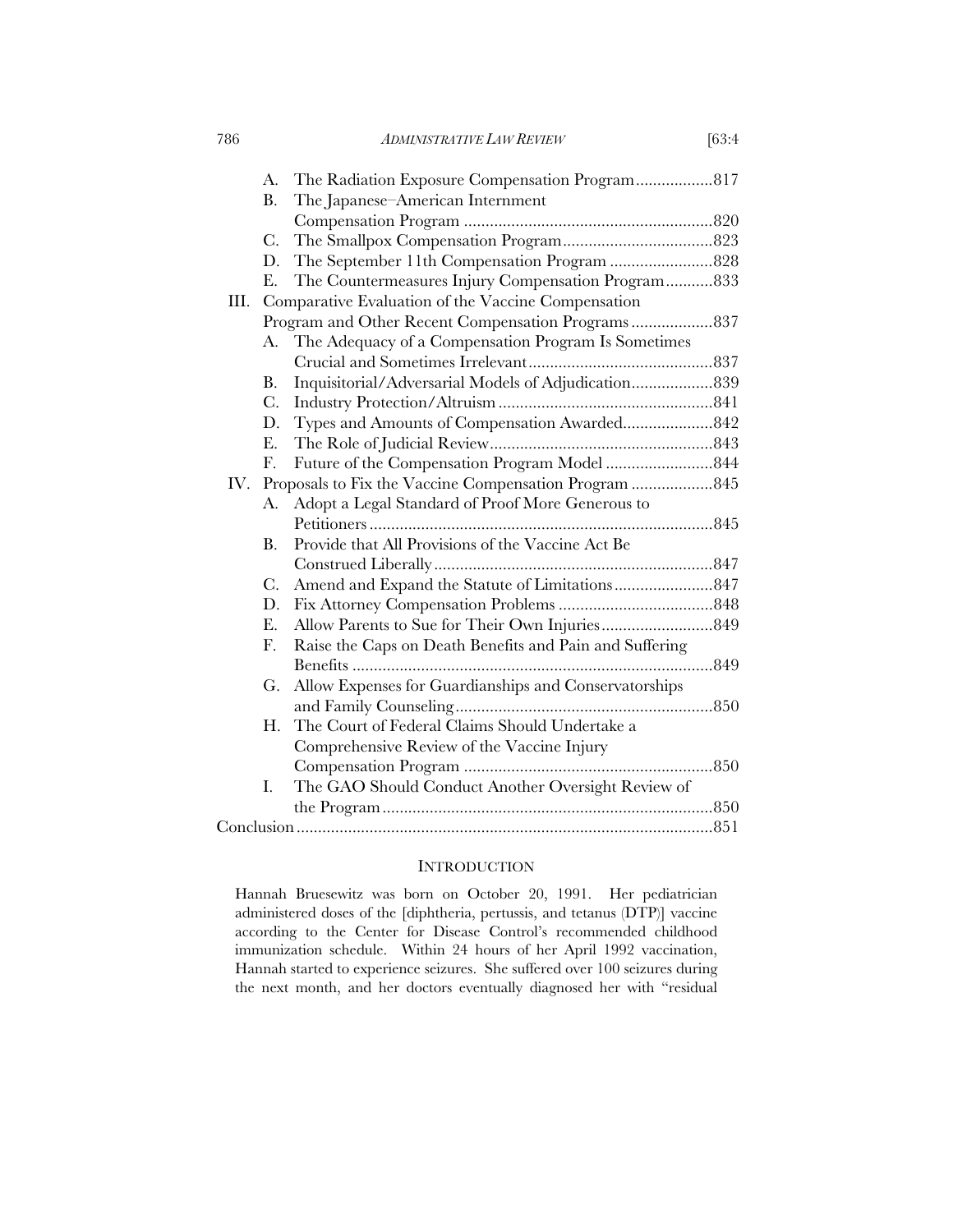seizure disorder" and "developmental delay." Hannah, now a teenager, is still diagnosed with both conditions.<sup>1</sup>

In 1995, Hannah Bruesewitz's parents embarked on an unsuccessful fifteen-year odyssey through the courts. Claiming that Hannah suffered vaccine-related injuries for which she was entitled to compensation, her parents litigated her case in every available forum, culminating in their recent loss in the U.S. Supreme Court.<sup>2</sup> Hannah's parents first sought compensation, as they were required to do, under the National Childhood Vaccine Injury Act (Vaccine Act),3 a pioneering no-fault federal tort reform law that took effect two decades ago. The statute, preempting state product liability laws, mandates that all claims for compensation for injuries caused by the vaccines routinely given in the United States must first be brought and litigated in the U.S. Court of Federal Claims, with the Secretary of Health and Human Services (HHS) as the respondent.<sup>4</sup> After exhausting this remedy, petitioners have the option of filing a civil action in state or federal court, on grounds not foreclosed by the Vaccine Act, against the manufacturer of the vaccine or the healthcare provider who administered it.5

After the Court of Federal Claims rejected Hannah's parents' petition for compensation, her parents filed a civil tort suit against the vaccine's manufacturer.6 The complaint was dismissed in large part by the District Court, which held that the Vaccine Act's preemption clause forbids a claim against a vaccine manufacturer based upon a design defect, which was Hannah's parents' most promising remaining ground for relief.7 On February 22, 2011, the U.S. Supreme Court affirmed the dismissal.<sup>8</sup>

Hannah's case highlights a number of problems with the National Vaccine Injury Compensation Program (Vaccine Program or Vaccine Compensation Program)9 today. The program represented a legislative compromise involving the major interest groups working in the vaccine area, including vaccine manufacturers, physicians' groups, healthcare providers, federal health agencies, and parent groups advocating on behalf

<sup>1.</sup> Bruesewitz v. Wyeth L.L.C., 131 S. Ct. 1068, 1074–75 (2011) (footnotes omitted).

<sup>2</sup>*. Id.* at 1082.

<sup>3.</sup> National Childhood Vaccine Injury Act (Vaccine Act) of 1986, Pub. L. No. 99-660, 100 Stat. 3755 (codified as amended at 42 U.S.C. §§ 300aa-1 to -34 (2006)).

<sup>4. 42</sup> U.S.C. § 300aa-11(a)(1) to (4) (2006).

<sup>5</sup>*. Id.* § 300aa-21(a).

<sup>6</sup>*. Bruesewitz*, 131 S. Ct. at 1075.

<sup>7</sup>*. Id.*

<sup>8</sup>*. Id.* at 1082.

<sup>9. 42</sup> U.S.C. § 300aa-10.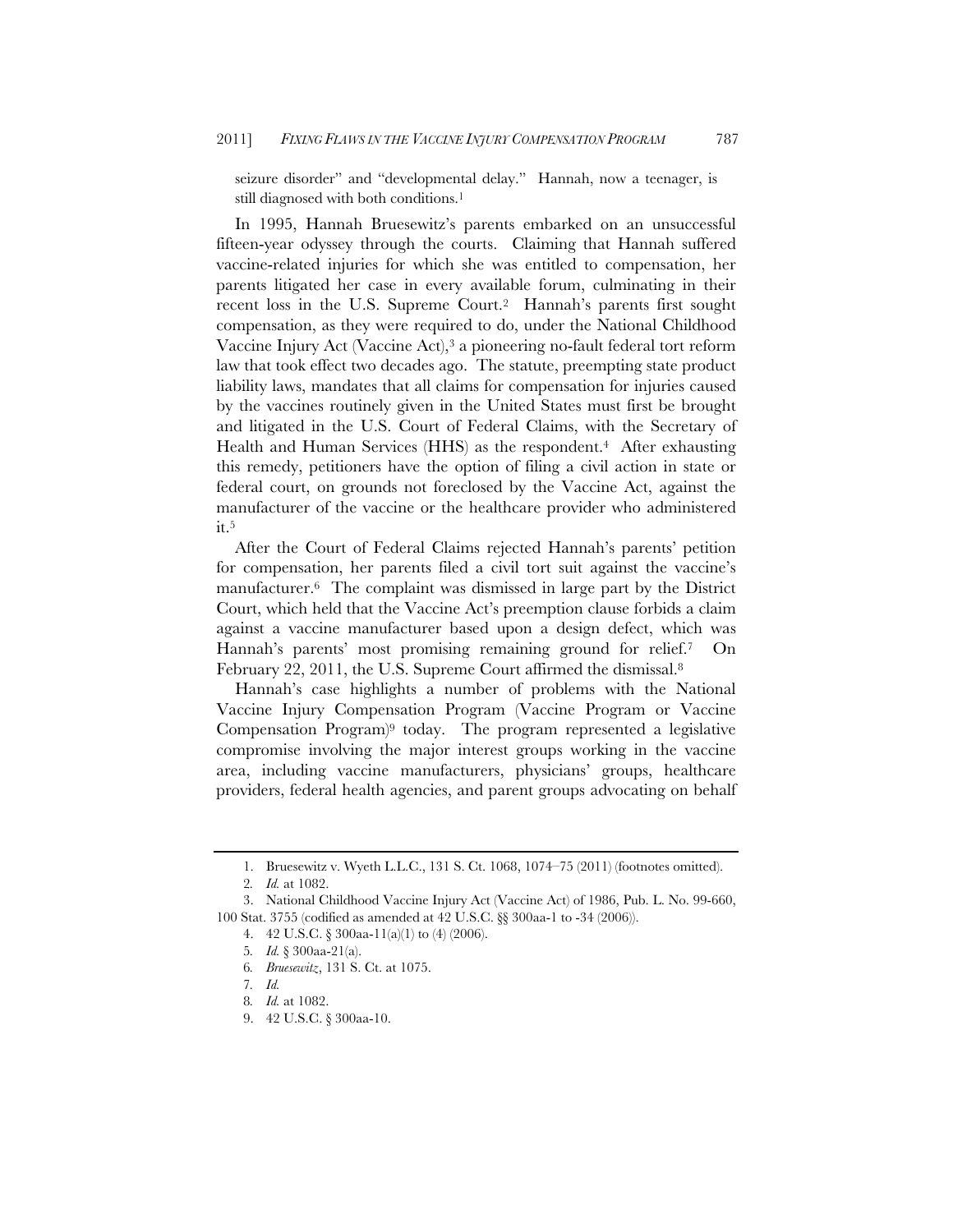of injured children.10 Now that the Vaccine Program has been operating for more than twenty years, we can reach several broad conclusions about its successes and failures in satisfying the objectives of these groups and the objectives of the legislation. First, it appears that the Program has been largely successful in providing excellent liability protection for the pharmaceutical industry that makes vaccines, as well as for the doctors and other healthcare providers who administer them. These groups have been extremely concerned about possible tort liability for alleged vaccine-related injuries.11 While the Vaccine Act has not entirely eliminated all potential tort liability for manufacturers and healthcare providers, it has significantly minimized such liability, particularly after *Bruesewitz v. Wyeth*.12 The interests of the federal health agencies involved in the vaccine area, including HHS, the Centers for Disease Control (CDC), the Food and Drug Administration (FDA), and several other agencies, have also been largely satisfied by ensuring a relatively constant supply of vaccines to the public and ensuring that a high number of Americans receive inoculations.13 However, the objectives of parents' groups and other advocates for children and adults who have suffered serious injuries after receiving vaccines have not been satisfied. For persons who may have been injured by vaccinations, the need for expeditious, generous, and predictable compensation remains unmet. Moreover, the process of adjudicating vaccine cases today is seriously flawed and in need of repair.

In this Article, I will examine the process of litigating vaccine injury claims in the Vaccine Compensation Program. The adjudicative process has changed over time, such that the program has become much different today than it was when the law was first enacted. The Vaccine Compensation Program is also very different from the program that the

<sup>10.</sup> Denis J. Hauptly & Mary Mason, *The National Childhood Vaccine Injury Act: The Federal No-Fault Compensation Program that Gives a Booster for Tort Reform*, 37 FED. B. NEWS & J. 452, 452 (1990); Lainie Rutkow et al., *Balancing Consumer and Industry Interests in Public Health: The National Vaccine Injury Compensation Program and Its Influence During the Last Two Decades*, 111 PENN ST. L. REV. 681, 711–12 (2007).

<sup>11.</sup> Prior to the passage of the Vaccine Act, the persistent threat of tort liability claims caused pharmaceutical companies to consider and threaten to abandon the vaccine market, and some had already done so. There was real concern that there might be no manufacturers for certain vaccines in the United States. H.R. REP. NO. 99-908, pt. 1, at 6– 7 (1986), *reprinted in* 1986 U.S.C.C.A.N. 6344, 6347–48.

<sup>12. 131</sup> S. Ct. 1068 (2011).

<sup>13</sup>*. See* Walter A. Orenstein et al., *Immunizations in the United States: Success, Structure, and Stress*, 24 HEALTH AFF. 599, 599–60 (2005) (highlighting the correlation between record highs of immunization levels among young children and the reduction of disease incidence); *cf.* Rutkow et al., *supra* note 10, at 717–18 (describing the program as a "moderate success" that has "succeeded in reducing the number of lawsuits brought under the tort system").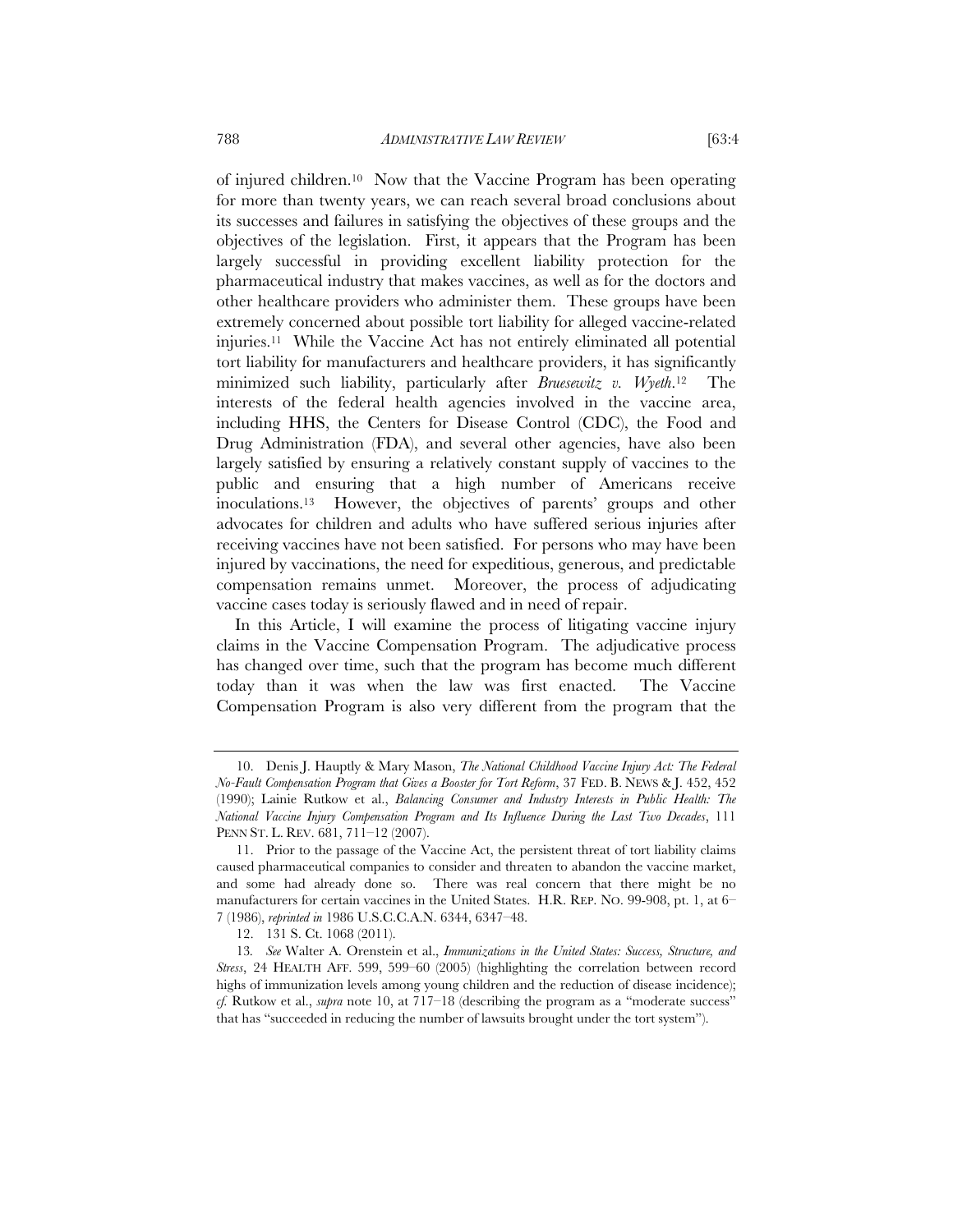Supreme Court described in *Bruesewitz*. In the *Bruesewitz* opinion, the Supreme Court characterized the underlying proceedings before the special masters as involving "informal adjudication" which moves quickly to final resolution within 240 days of filing "except for two limited exceptions."14 The Court added: "Fast, informal adjudication is made possible by the Act's Vaccine Injury Table . . . ."15

These descriptions of the Vaccine Program would have been largely accurate when the Act was initially passed, but they are substantially inaccurate in describing how the program actually operates today. The adjudications today are typically not informal at all, virtually no cases are concluded within the 240-day deadline, and the Vaccine Injury Table,<sup>16</sup> which was originally a central feature of the Vaccine Act and a key innovative provision of the Act, has been significantly changed and narrowed over the years so that today it plays only a limited role in Vaccine Act cases.17

The Vaccine Injury Table lists the specific injuries that the court recognizes as presumptively caused by a vaccine and the specified time limit for the occurrence of the onset of each listed injury.18 When the Vaccine

<sup>17</sup>*. See infra* notes 72–74 and accompanying text; *see also* Stevens v. Sec'y of the Dep't of Health & Human Servs., No. 99–594V, 2001 WL 387418, at \*8 (Fed. Cl. Mar. 30, 2001) *abrogated in part by* Althen v. Sec'y of Health & Human Servs., 418 F.3d 1274, 1281 (Fed. Cir. 2005).

| Vaccine                     | Adverse Event                         | Time Interval  |
|-----------------------------|---------------------------------------|----------------|
| Measles, mumps and          | Anaphylaxis or anaphylactic shock     | $0-4$ hours    |
| rubella virus-containing    | Encephalopathy (or encephalitis)      | $5-15$ days    |
| vaccine in any combination  | Any acute complication or sequela     | Not applicable |
| (e.g., MMR, MR, M, R)       | (including death) of the above events |                |
| Tetanus toxoid-containing   | Anaphylaxis or anaphylactic shock     | $0 - 4$ hours  |
| vaccines (e.g., DTaP, Tdap, | Brachial neuritis                     | $2-28$ days    |
| DTP-Hib, DT, Td, TT)        | Any acute complication or sequela     | Not applicable |
|                             | (including death) of above events     |                |
| Varicella vaccine           | No condition specified for            | Not applicable |
|                             | compensation                          |                |
| Rotavirus vaccine           | No condition specified for            | Not applicable |
|                             | compensation                          |                |
| Pneumococcal conjugate      | No condition specified for            | Not applicable |
| vaccines                    | compensation                          |                |

18. The Vaccine Injury Table lists Table injuries as follows (partial list of vaccines):

HEALTH RES. & SERVS. ADMIN, NATIONAL CHILDHOOD VACCINE INJURY ACT: VACCINE INJURY TABLE (2008), http://www.hrsa.gov/vaccinecompensation/pdfs-do-not-use/ vaccineinjurytable.pdf*.* Updates to the Vaccine Injury Table are also codified in the *Code of Federal Regulations*. *See, e.g.*, 42 C.F.R. § 100.3 (2010).

<sup>14</sup>*. Bruesewitz*, 131 S. Ct. at 1073.

<sup>15</sup>*. Id.*

<sup>16. 42</sup> U.S.C. § 300aa-14(a) (2006).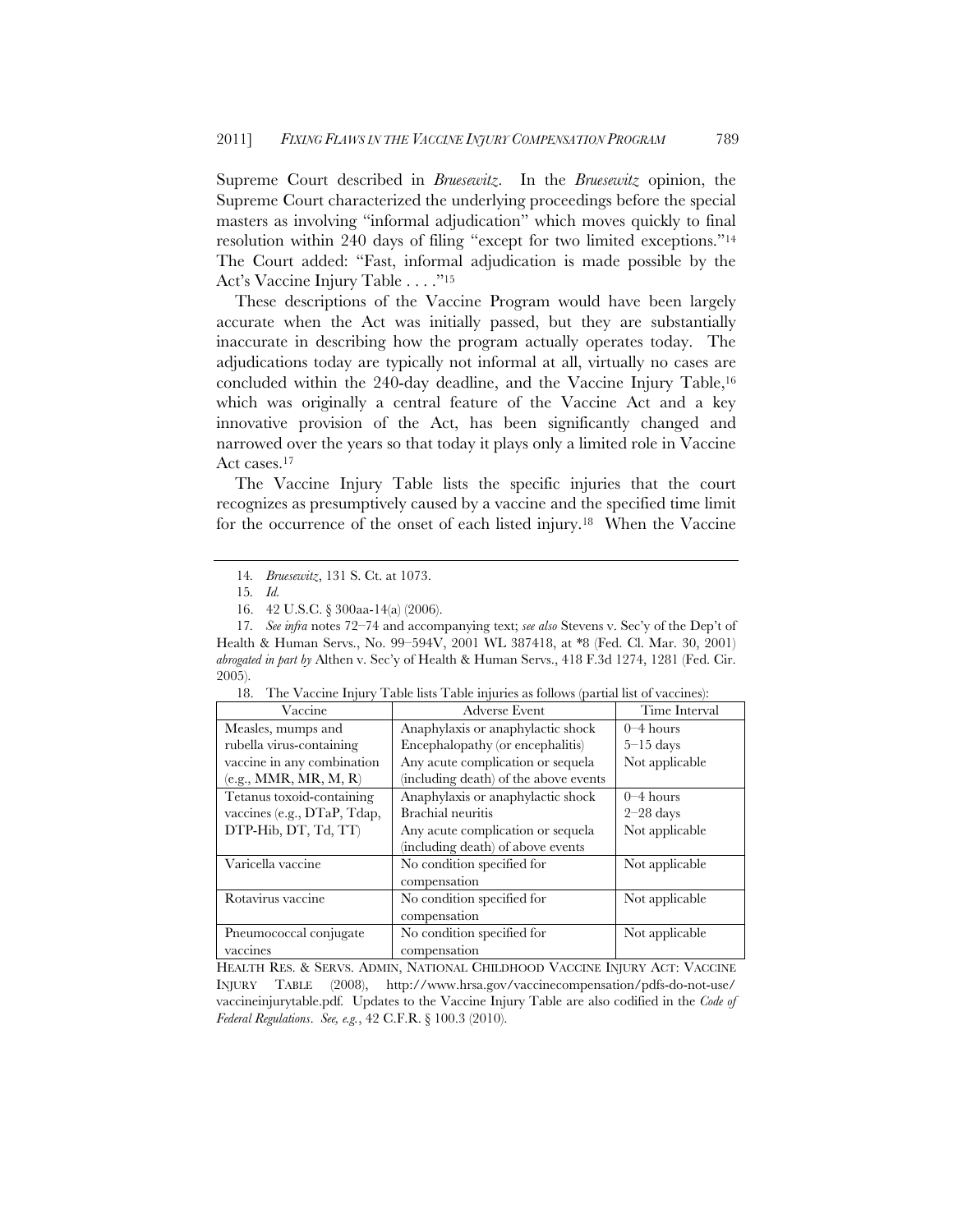Program began, the overwhelming majority of cases that were litigated in the program involved the relatively simple question of whether the Table requirements had been satisfied.19 However, the situation today, and for the foreseeable future, is the reverse. The overwhelming majority of cases litigated in the program do not involve Table injuries. In these cases, petitioners are asserting only non-Table claims and must prove that the vaccine caused the injury.

There are a number of reasons for this, but the most important is that the Table was substantially modified and narrowed by the Secretary of HHS in 1995 through an administrative rulemaking proceeding.20 In addition, the nine vaccines added to the Table by the Secretary of HHS since 1988 generally have no specified Table injuries at all or have the immediate onset of anaphylactic shock as the only listed Table injury.21

These changes in the Table have resulted in other major changes in the operation of the program. The cases are now substantially more difficult, complex, and time-consuming to litigate. The science is less clear, and the special masters have much more difficult and complex scientific disputes to resolve than they did for the relatively simpler Table injury claims. Both petitioners' counsel and government counsel now need to search for experts in cutting-edge medical areas, such as genetics and neurology, where a great deal of uncertainty still exists. This contributes to a much more adversarial process than was supposed to exist in a program that was designed to be less adversarial.

The present focus of the Vaccine Program on virtually all off-Table cases has also resulted in a series of recent decisions from the U.S. Court of

*Stevens*, 2001 WL 387418, at \*8.

20. National Vaccine Injury Compensation Program Revision of the Vaccine Injury Table, 60 Fed. Reg. 7678, 7694 (Feb. 8, 1995) (codified at 42 C.F.R. § 100.3 (2011)).

21. The most recently added vaccines, which have no listed Table injuries, are the HPV vaccine, added in 2007; the seasonal flu vaccines, added in 2005; and the Hepatitis A vaccine, added in 2004. The only Table injury for several other vaccines, including the inactivated polio vaccine and the Hepatitis B vaccine, is anaphylactic shock within zero to four hours of receipt of the vaccine. *See* HEALTH RES. & SERVS. ADMIN, *supra* note 18.

<sup>19.</sup> The Vaccine Compensation Program's former Chief Special Master, Gary J. Golkiewicz, described how substantially the program had been changed by the 1995 Health and Human Services (HHS) Table changes:

With the enactment of the administrative Table amendments, effective Mar. 10, 1995, there was a dramatic shift in the percentage of cases decided pursuant to the Table versus those decided under an actual causation theory. While possessing no empirical data, experience and anecdotal evidence suggests that the percentages flipflopped; prior to the amendments 90% of cases were Table cases, while after the amendments 90% of cases were actual causation cases. In fact, the undersigned has yet to adjudicate a case involving the interpretation of the amended Table; all litigated claims have been causation cases.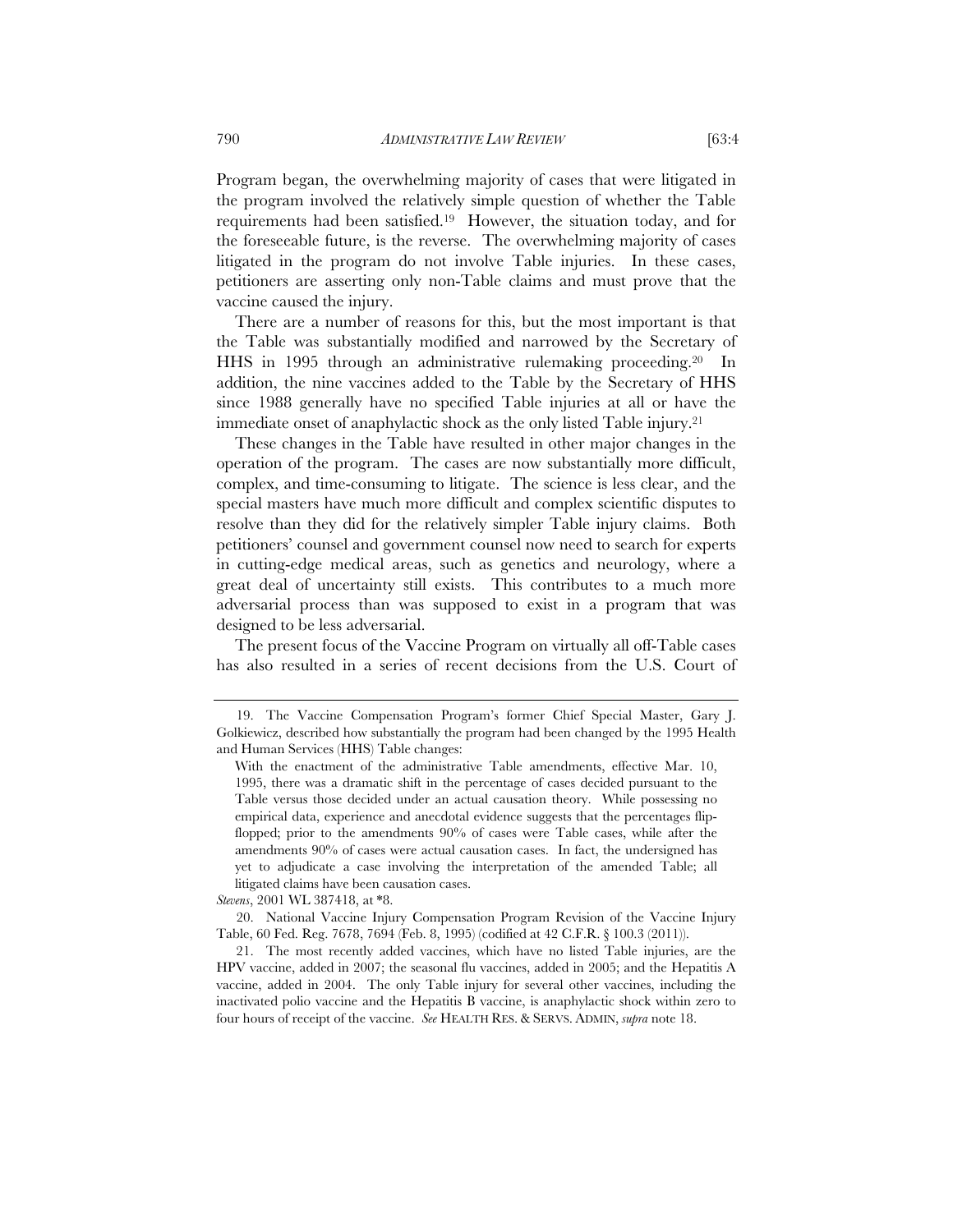Appeals for the Federal Circuit, purportedly clarifying but sometimes confusing the standards that the special masters are required to apply in deciding off-Table cases. A number of the Federal Circuit's recent rulings have observed that Congress intended compensation to be provided generously, and that "close calls regarding causation are [to be] resolved in favor of injured claimants."22 To the contrary, other recent Federal Circuit rulings have emphasized the importance of strict compliance with traditional tort standards of causation.23 Such inconsistencies have illuminated the need for clear standards.

In this Article, I seek to evaluate what the Vaccine Compensation Program has accomplished and what it has not, assessing its evolution over the past two decades. I will also undertake a comparative assessment, evaluating the Vaccine Compensation Program in light of the experiences of other federal compensation programs that Congress has recently adopted.

Part I of this Article provides a brief history of the Vaccine Act and describes how the Act created a blend of inquisitorial and adversarial features for litigating vaccine cases. It then describes a number of the Vaccine Program's procedural and case management innovations. It also describes the major changes that have occurred in the program since it began in 1988, and the negative consequences that some of those changes have had on the way the program operates today. This Part also argues that there are a number of serious problems with the Vaccine Compensation Program that require systemic correction.

Part II briefly describes the five other major compensation programs that Congress has created since the passage of the Vaccine Act, each of which responded to a special circumstance: the Radiation Exposure Compensation Program (Radiation Program), $24$  the Japanese–American internment compensation program,25 the Smallpox Compensation Program,<sup>26</sup> the September 11th Victim Compensation Fund,<sup>27</sup> and the Countermeasures Injury Compensation Program.28

<sup>22.</sup> Andreu v. Sec'y of Health & Human Servs., 569 F.3d 1367, 1378 (Fed. Cir. 2009) (quoting *Capizzano v. Sec'y of Health & Human Servs*., 440 F.3d 1317, 1325–26 (Fed. Cir. 2006); Walther v. Sec'y of Health & Human Servs., 485 F.3d 1146, 1150 (Fed. Cir. 2007) (quoting *Althen*, 418 F.3d at 1280).

<sup>23</sup>*. See, e.g.*, Moberly v. Sec'y of Health & Human Servs., 592 F.3d 1315, 1322 (Fed. Cir. 2010), *reh'g en banc denied*, 380 F. App'x 142 (Fed. Cir. 2010).

<sup>24.</sup> Radiation Exposure Compensation Act, Pub. L. No. 101-426, 104 Stat. 920 (1990) (codified as amended at 42 U.S.C. § 2210 note (2006) (Radiation Exposure Compensation)).

<sup>25.</sup> Civil Liberties Act of 1988, Pub. L. No. 100-383, 102 Stat. 904 (codified as amended at 50 U.S.C. app. § 1989b (2006)).

<sup>26.</sup> Smallpox Emergency Personnel Protection Act of 2003, Pub. L. No. 108-20, 117 Stat. 638 (codified at 42 U.S.C. § 239–239h (2006)).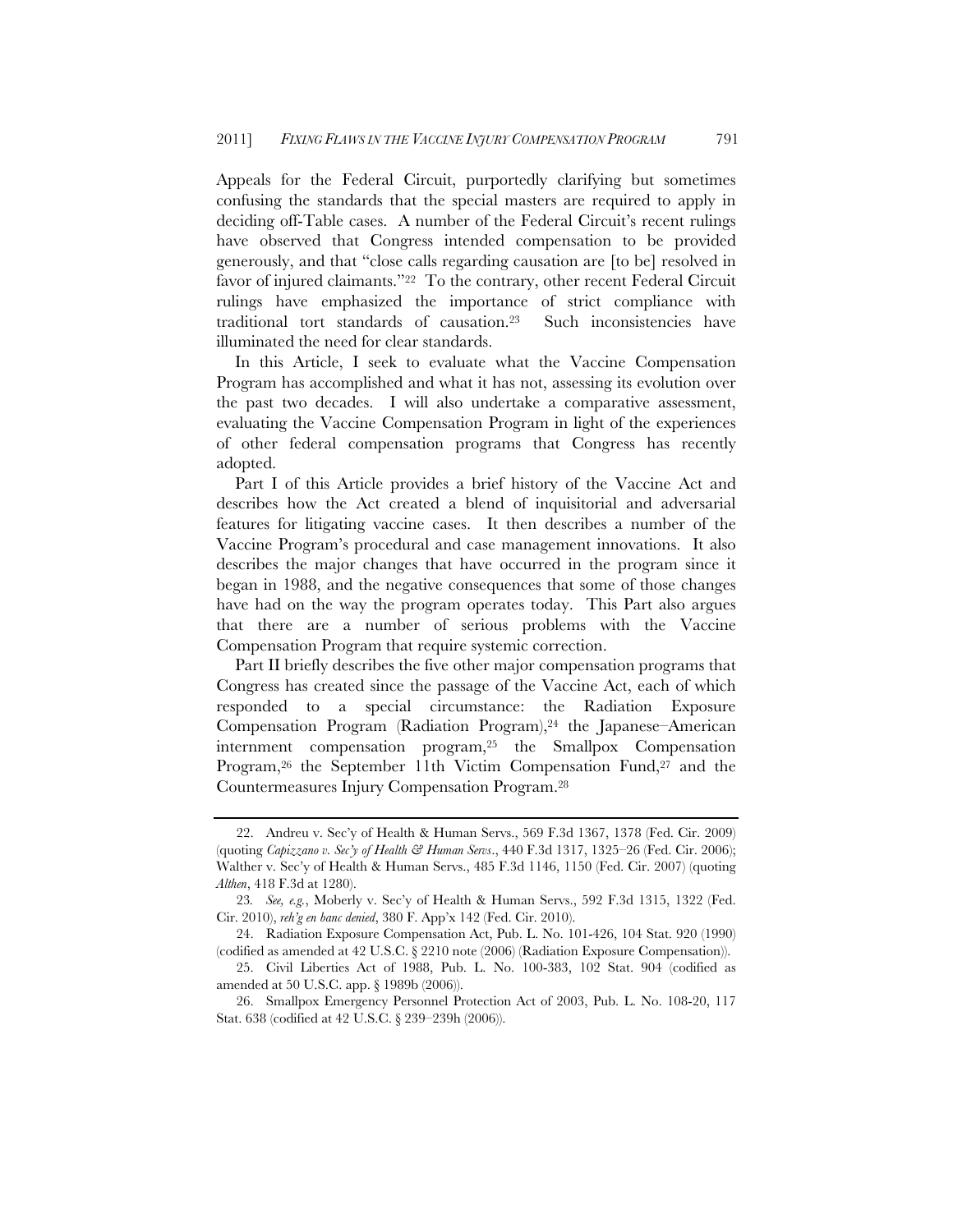Part III undertakes a comparative evaluation of these compensation programs. Several features of these newer programs, such as a reduced burden of proof for petitioners, could successfully be adopted to improve the Vaccine Compensation Program. Perhaps the most important lesson for the Vaccine Compensation Program, and for other compensation programs that Congress may adopt in the future, comes from the failed Smallpox Vaccination Program in 2002–2003, where a major reason for its failure was the perceived (and actual) inadequacy of its injury compensation plan.

Based upon both recent developments in the Vaccine Program and lessons learned from the other compensation plans, Part IV argues that a number of legislative and other measures should be undertaken to remedy the problems that exist in the Vaccine Compensation Program.

# I. THE FLAWED FEDERAL VACCINE INJURY COMPENSATION PROGRAM

#### *A. History of the Vaccine Act and Its Key Provisions*

The federal vaccine injury compensation law, which took effect in 1988, was a pioneering example of no-fault federal tort reform legislation.29 The specific provisions of the Act represented a legislative compromise among the major interest groups working on vaccine issues, including the vaccine manufacturers, physicians and healthcare groups, federal health agencies, and groups advocating on behalf of injured children. The compensation fund was part of a broader statute that also created new programs to increase the safety and availability of vaccines and provided vaccine manufacturers and healthcare providers with legal protections against lawsuits involving vaccine-induced injuries.30

The Supreme Court in *Bruesewitz* described the Vaccine Act as involving a quid pro quo from the vaccine manufacturers, who received substantial

<sup>27.</sup> September 11th Victim Compensation Fund of 2001, Pub. L. No. 107-42, 115 Stat. 237 (2001) (codified as amended at 49 U.S.C.  $\S$  40101 note (2006) (Air Transportation Safety and System Stabilization)).

<sup>28.</sup> Public Readiness and Emergency Preparedness Act, Pub. L. No. 109-148, 119 Stat. 2818 (2005) (codified at 42 U.S.C. § 247d-6d (2006)).

<sup>29.</sup> Vaccine Act, Pub. L. No. 99-660, 100 Stat. 3755 (1988) (codified as amended at 42 U.S.C. §§ 300a-1 to -34 (2006)).

<sup>30. 42</sup> U.S.C. § 300aa-1 (2006). Now that *Bruesewitz* has eliminated all potential design defect claims against vaccine manufacturers, remaining claims that could be brought against manufacturers include claims based upon fraud, wrongful withholding of information about the safety or effectiveness of a vaccine, and manufacturing defects. *See* 42 U.S.C. § 300aa-22(b), -23(d)(2)(A) to (C); *see also* Bruesewitz v. Wyeth L.L.C., 131 S. Ct. 1068, 1079–1080 (2011) (noting that judgments about vaccine design are properly left to the Food and Drug Administration (FDA)).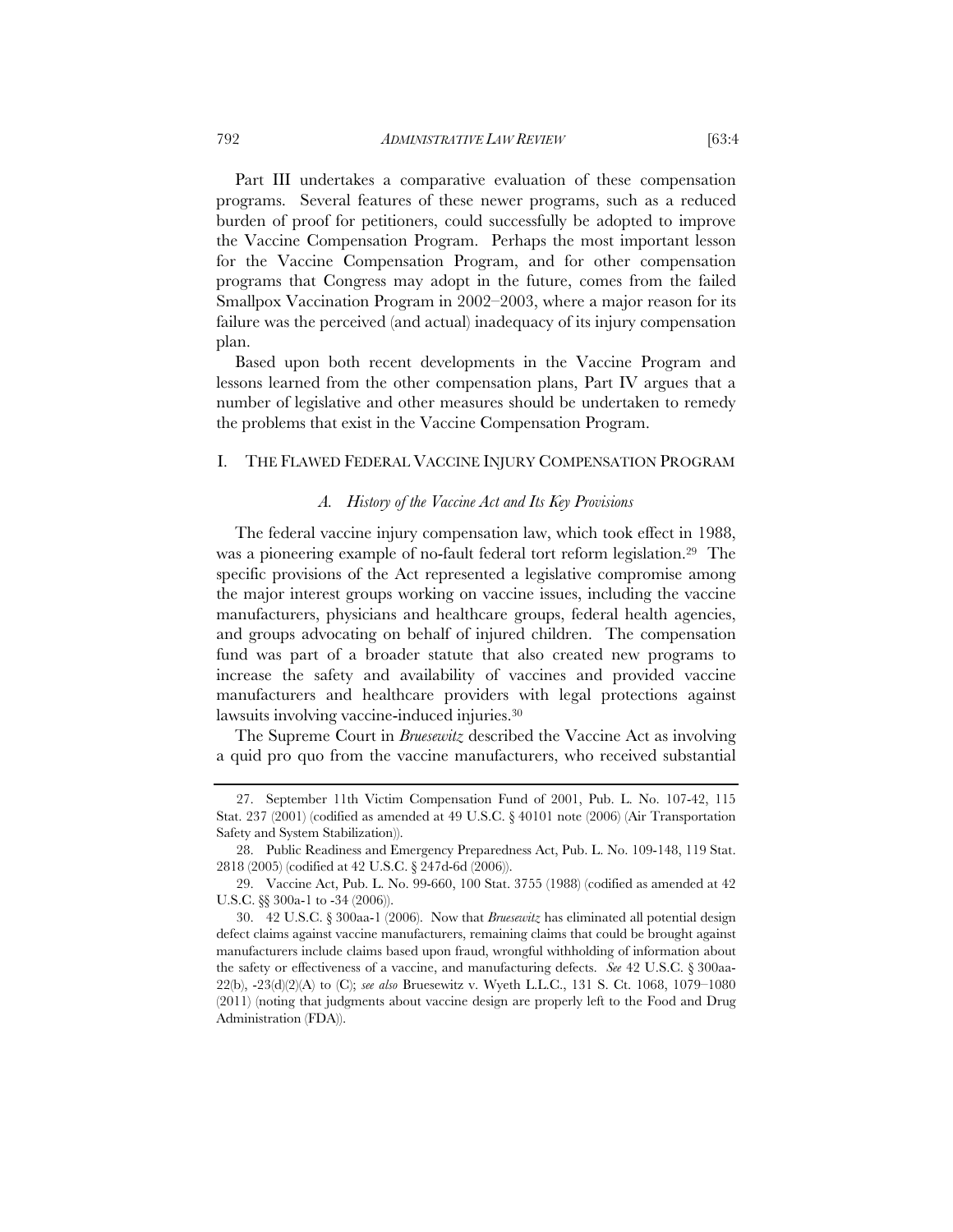liability protection in return for establishing the Vaccine Injury Compensation Program that the "vaccine manufacturers fund from their sales."<sup>31</sup> While perhaps literally accurate, this statement is substantially misleading because the manufacturers contribute no money of their own to the fund, instead only transferring to the Vaccine Injury Compensation Trust Fund the excise taxes paid by others.32

The Vaccine Act mandates that a claim for compensation from any person believed to have suffered a serious reaction to one of the vaccines recommended almost universally in the United States must be brought first in the U.S. Court of Federal Claims, in Washington, D.C. Claimants must litigate their cases through the Court of Federal Claims<sup>33</sup> before seeking other possible legal remedies against the manufacturer of the vaccine or the healthcare provider who administered it.<sup>34</sup> A claimant's petition must assert that the vaccine either caused an injury from which the petitioner did not previously suffer, or that the vaccine "significantly aggravated" a preexisting condition.35 The petition must be filed in court prior to the expiration of the relatively short statute of limitations contained in the

33. To exhaust this remedy, the petitioner must receive a final decision on the merits from the special master, and then formally "reject" this decision. U.S. CT. OF FED. CLAIMS VACCINE R.  $12(a)$ –(b). The petitioner can then file a civil action in state or federal court. 42 U.S.C.  $\S$  300aa-11(a)(1) to (2)(A), -21(a).

<sup>31</sup>*. Bruesewitz*, 131 S. Ct. at 1080.

<sup>32.</sup> The Vaccine Compensation Fund obtains its funding from an excise tax levied on each vaccine dose administered. *See* Derry Ridgway, *No-Fault Vaccine Insurance: Lessons from the National Vaccine Injury Compensation Program*, 24 J. HEALTH POL. POL'Y & L. 59, 62 (1999). The tax is paid by either the private citizen who is vaccinated or by the federal government when it buys vaccines for free distribution under one of the government's health and welfare programs. The current excise tax is \$0.75 per dose for each covered vaccine; some vaccines are two-, three-, or four-in-one shots that are then taxed at \$1.50, \$2.25, and \$3.00, respectively. *CDC Vaccine Price List*, CTRS. FOR DISEASE CONTROL & PREVENTION (last updated Nov. 2, 2011), http://www.cdc.gov/vaccines/programs/vfc/cdc-vac-price-list.htm.

<sup>34.</sup> One of the compromises contained in the Vaccine Act made it more difficult for an injured person to subsequently bring a successful tort claim against a vaccine manufacturer by foreclosing manufacturer liability if the injury or death was "unavoidable even though the vaccine was properly prepared and was accompanied by proper directions and warnings." 42 U.S.C. § 300aa-22(b)(1). The Supreme Court held in *Bruesewitz* that this provision barred all claims based upon design defects. 131 S. Ct. at 1080.

<sup>35.</sup> To establish a significant aggravation of a pre-existing condition, petitioner must show that he or she suffered a "change for the worse in a preexisting condition which results in markedly greater disability, pain, or illness accompanied by substantial deterioration of health." 42 U.S.C. § 300aa-33(4). The leading case explaining the criteria for a showing of significant aggravation is *Whitecotton v. Secretary of Health & Human Services*, 81 F.3d 1099, 1107–08 (Fed. Cir. 1996).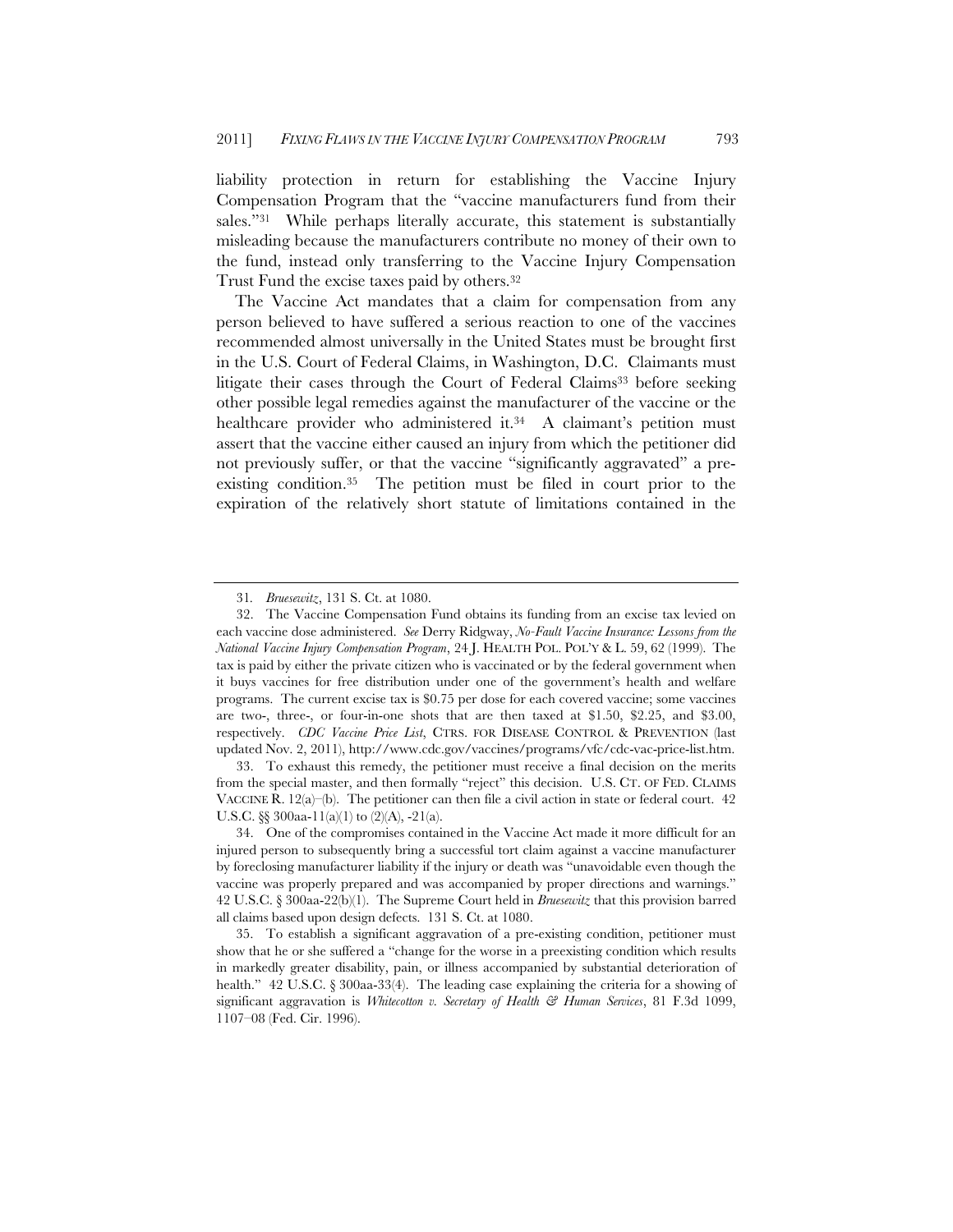Act—thirty-six months from the first manifestation of the injury or twentyfour months from the time of death.36

Vaccines play a vital role in protecting the health of the population as a whole, $37$  resulting in what is generally recognized as one of the greatest public health successes of the past hundred years.<sup>38</sup> However, a relatively small percentage of people will suffer serious adverse effects from vaccines because no vaccine can be one hundred percent safe,39 and vaccines are routinely given to tens of millions of Americans every year. Congress passed the Vaccine Act not only to encourage vaccination in America and to provide legal protection against vaccine-injury claims for vaccine manufacturers and healthcare providers, but also to create a safety net for those few who would be injured by the vaccinations so that compensation to injured petitioners would be provided "quickly, easily, and with certainty and generosity."40

Vaccinations usually begin shortly after a baby is born, before the infant leaves the hospital. The principal mechanism for enforcing mandatory vaccinations in America are laws in every state and the District of Columbia that generally require proof of childhood immunizations prior to entry into school or childcare centers.<sup>41</sup> All of these statutes make exceptions for individuals who can certify that the vaccination is likely to cause death or serious injury. Most states also exempt persons with

37*. See* H.R. REP. NO. 99-908, pt. 1, at 4 (1986), *reprinted in* 1986 U.S.C.C.A.N. 6344, 6345 ("While most of the Nation's children enjoy great benefit from immunization programs, a small but significant number have been gravely injured.").

38. Rutkow et al., *supra* note 10, at 681 ("Vaccines are widely hailed as one of the greatest medical and public health accomplishments of the twentieth century.").

39. Robert T. Chen, *Safety of Vaccines*, *in* VACCINES 1144, 1144 (Stanley A. Plotkin & Walter A. Orenstein eds., 3d ed. 1999); *see also* Terran v. Sec'y of Health & Human Servs., 195 F.3d 1302, 1306–07 (Fed. Cir. 1999) ("Childhood vaccinations, though an important part of the public health program, are not without risk. Because vaccines often contain either killed bacteria or live but weakened viruses, they can cause serious adverse effects.").

40. H.R. REP. NO. 99-908, pt. 1, at 3, *reprinted in* 1986 U.S.C.C.A.N. 6344, 6344.

41. Timothy J. Aspinwall, *Religious Exemptions to Childhood Immunization Statutes: Reaching for a More Optimal Balance Between Religious Freedom and Public Health*, 29 LOY. U. CHI. L.J. 109, 109 (1997); *see also Vaccine Law Information*, NAT'L VACCINE INFO. CTR., http://www.nvic.org/vaccine-laws.aspx (last visited Sept. 20, 2011).

<sup>36. 42</sup> U.S.C. § 300aa-16(a). In a case brought by The George Washington University Law School Vaccine Injury Clinic, a divided panel of the U.S. Court of Appeals for the Federal Circuit held that the statute of limitations must be strictly applied, and was not subject to equitable tolling for any reason. Brice v. Sec'y of Health & Human Servs., 240 F.3d 1367, 1373–74 (Fed. Cir. 2001), *cert. denied sub nom.* Brice v. Thompson, 534 U.S. 1040 (2001). The Federal Circuit, sitting en banc, recently overruled *Brice* and held that equitable tolling is available under the Vaccine Act in appropriate situations. *See* Cloer v. Sec'y of Health & Human Servs., No. 2009–5052, 2011 WL 3374302, at \*15–18 (Fed. Cir. Aug. 5, 2011).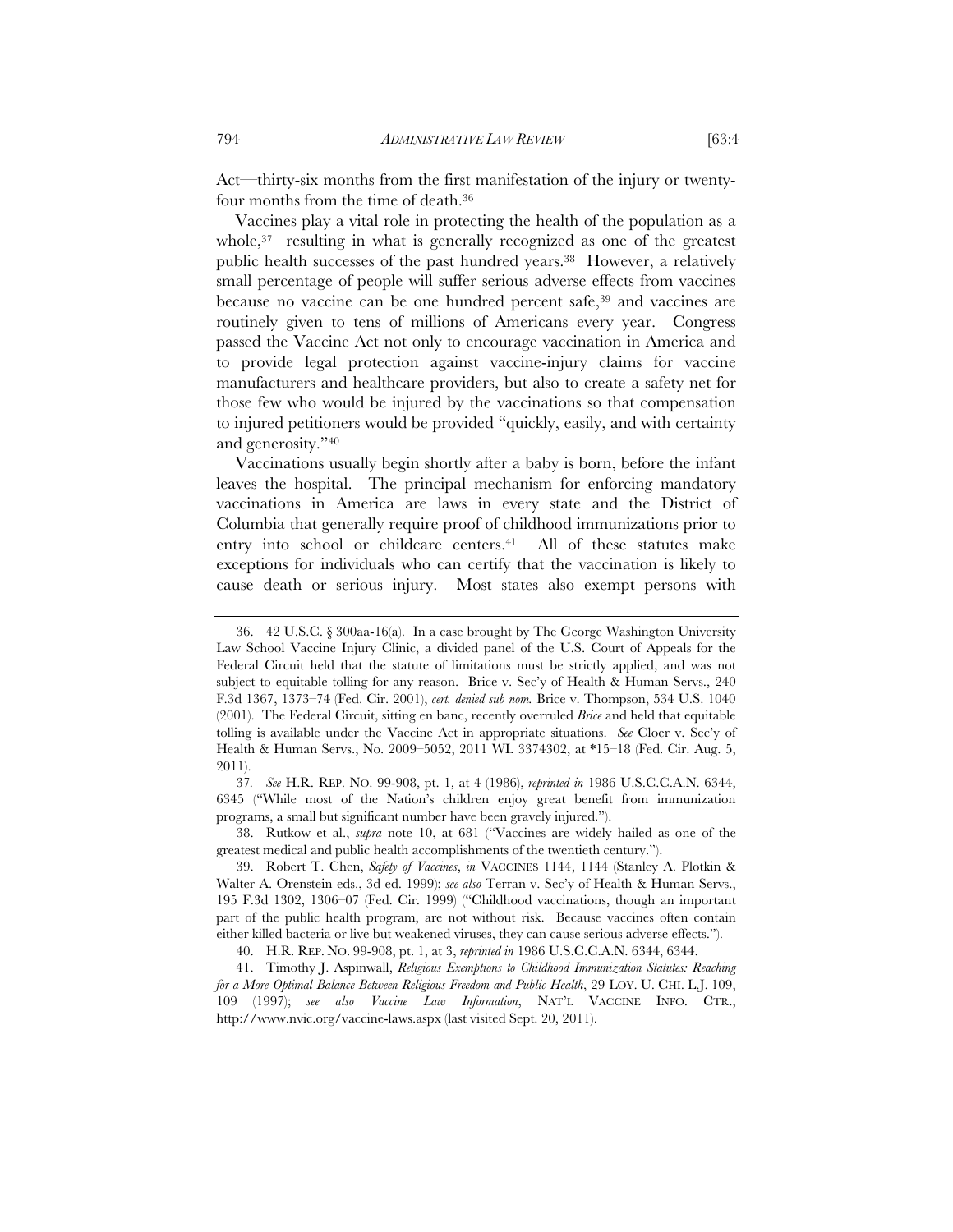religious objections to vaccinations, and a minority of states exempt persons with moral or philosophical objections to immunization.<sup>42</sup> The scope of these exemptions, and the enforcement policies, vary substantially from state to state.<sup>43</sup>

In the Vaccine Compensation Program's early years, the overwhelming majority of the cases brought, and compensation awarded, involved injuries to children. This has changed dramatically, and in the past few years the majority of cases brought, and awards made, have involved adults.44

The procedures to be followed in adjudicating vaccine cases are set forth in the Vaccine Act, in the Vaccine Rules adopted by the judges of the U.S. Court of Federal Claims, and in the Guidelines for Practice adopted by the special masters.45 The petition for compensation, in contrast to a complaint typically filed in a civil case, should not be a formalistic document that merely tracks statutory language, but instead should be a "short and plain statement" of the facts and the grounds for compensation.<sup>46</sup> The petition must be accompanied by all medical records that might possibly shed light on the case, including all available prenatal and pediatric records for an infant petitioner, affidavits from any persons who might be called to testify in the case, and medical expert opinions (if appropriate) from the medical experts that petitioner intends to rely upon in the case.<sup>47</sup> The respondent then files a report replying to the petition, which similarly should not be a

<sup>42.</sup> Aspinwall, *supra* note 41, at 109 & n.1 (referring to the great majority of states allowing religious exemptions); *see also Vaccine Law Information*, *supra* note 41. In 1905, the U.S. Supreme Court upheld the constitutionality of imposing a criminal conviction for failing to comply with a mandatory vaccination law involving the smallpox vaccine. Jacobson v. Massachusetts, 197 U.S. 11, 39 (1905).

<sup>43</sup>*. See Vaccine Law Information*, *supra* note 41.

<sup>44.</sup> Dee Lord, Chief Special Master, U.S. Court. of Fed. Claims, Evolving Caseload of the Office of Special Masters (Oct. 2010) (unpublished presentation) (on file with Author) (covering 1995–2010); *Statistics Report*, HUMAN RES. & SERVS. ADMIN., http://www.hrsa.gov/vaccinecompensation/statisticsreports.html (last visited Sept. 20, 2011) (covering 1989–2011). The principal reason for this change appears to be the addition of seasonal flu vaccines to the Vaccine Act in 2005, and the widespread use of these vaccines by adults. *Id.* A total of 2,713 awards have been made in the Vaccine Compensation Program through September 9, 2011. *Id.*

<sup>45.</sup> The Vaccine Rules originally took effect in 1990. Hauptly & Mason, *supra* note 10, at 453.

<sup>46.</sup> U.S. CT. OF FED. CLAIMS VACCINE R. 2(c)(1)(A).

<sup>47</sup>*. See* 42 U.S.C. § 300aa-11(c)(2) (2006); OFFICE OF SPECIAL MASTERS, GUIDELINES FOR PRACTICE UNDER THE NATIONAL VACCINE INJURY COMPENSATION PROGRAM § II(B) (2004) [hereinafter GUIDELINES FOR PRACTICE]. New Vaccine Rules, effective July 15, 2011, require all medical records to be filed electronically, after the petition for compensation is filed, except for pro se cases and other special circumstances. *See* U.S. CT. OF FED. CLAIMS VACCINE R. 17(b)(3).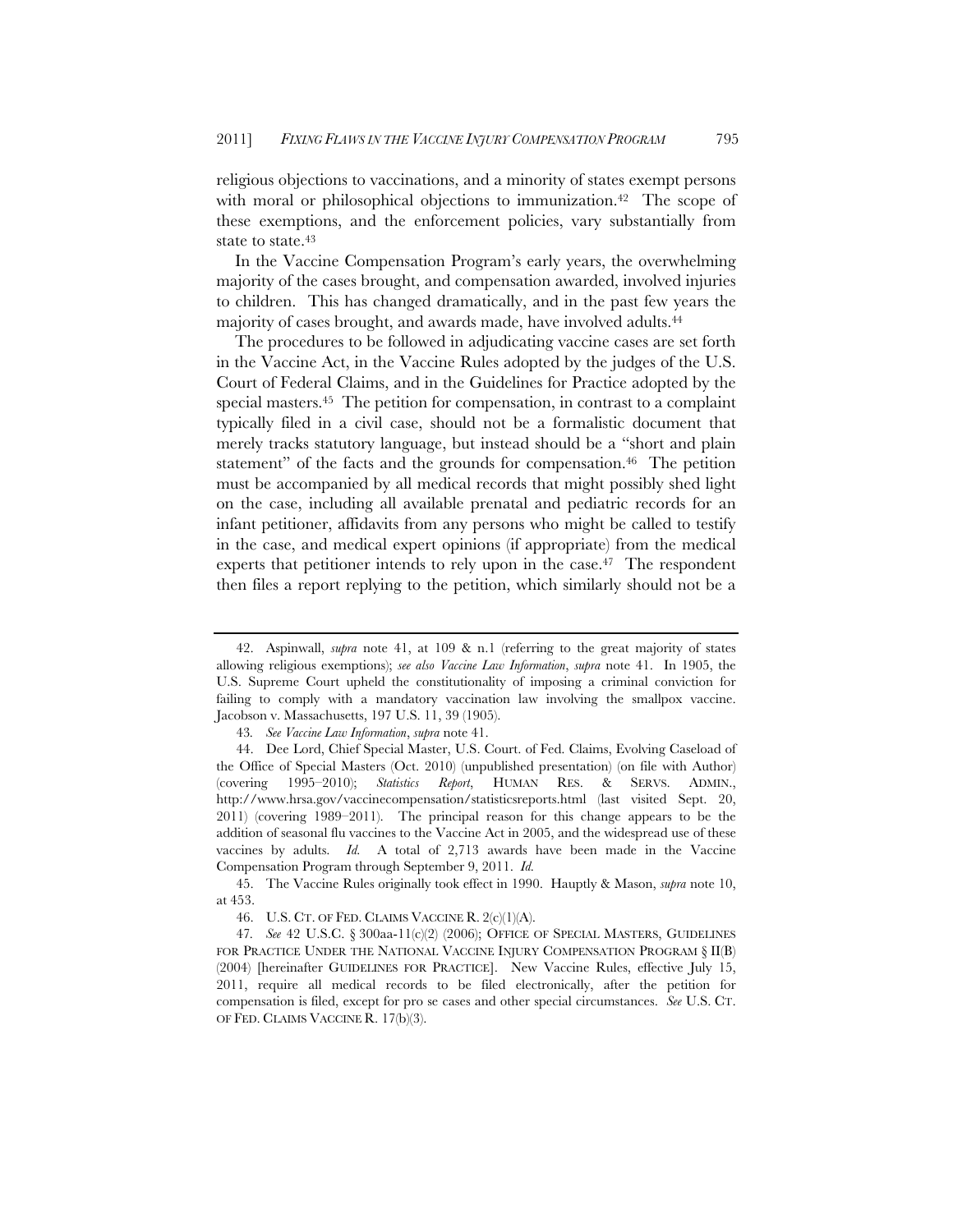796 *ADMINISTRATIVE LAW REVIEW* [63:4

mere formalistic opposition to the petition, but should include only those medical or other issues that respondent intends to contest.48 Respondent's report must be accompanied by all medical expert reports that respondent will rely upon in the case.<sup>49</sup> The special master is then statutorily bound to issue a final decision in the case within 240 days of the date that the petition was filed.50 This procedure sounds straightforward, but in practice the cases rarely proceed so smoothly, for the reasons discussed below.

# *B. The Vaccine Injury Table and Its Significance in the Program*

Among the key legislative compromises, and the central innovative provision of the Vaccine Act, was the creation of the Vaccine Injury Table. This Table represents the substantive law that would be used to adjudicate most cases. All vaccines covered by the Vaccine Act are listed on this Table. The Table also lists the specific injuries recognized as presumptively related to the vaccine, and for each listed injury, the Table specifies a time limit for the onset of that injury.<sup>51</sup> If a petitioner can show that a specified injury more likely than not occurred in the specified time frame after receipt of the vaccine, a presumption is created that the vaccine caused the injury, and petitioner is relieved of the often difficult burden of introducing medical proof that the vaccine did in fact cause the injury.52

If petitioner makes this showing, the burden then shifts to the government to show, by a preponderance of evidence, that another cause (a factor unrelated to the vaccine) is the real source of the injury.53 Unless the government can make this showing—rebutting the presumption that the vaccine caused the injury—the petitioner will prevail in the case. The statute also provides that the government cannot base its rebuttal on an idiopathic cause—a cause of unknown origin.54

The original Table adopted by Congress contained ten vaccines: measles, mumps, and rubella (commonly given together as an MMR shot); diphtheria, tetanus, and pertussis (commonly given together as a DTP shot); and the two polio vaccines (IPV and OPV).<sup>55</sup> The current Table contains

<sup>48.</sup> U.S. CT. OF FED. CLAIMS VACCINE R. 4(c).

<sup>49</sup>*. Id.* R. 4(c)(2); GUIDELINES FOR PRACTICE, *supra* note 47, at § IV.

<sup>50. 42</sup> U.S.C. § 300aa-12(g); U.S. CT. OF FED. CLAIMS VACCINE R. 10(b).

<sup>51.</sup> 42 U.S.C. § 300aa-14(a); *see also* HEALTH RES. & SERVS. ADMIN, *supra* note 18.

<sup>52</sup>*. See* 42 U.S.C. § 300aa-11.

<sup>53</sup>*. Id.* § 300aa-13(a)(1)(B).

<sup>54</sup>*. Id.* § 300aa-13(a)(2)(A). Sudden Infant Death Syndrome (SIDS) is such an idiopathic cause. Doe v. Sec'y of the Dep't of Health & Human Servs., 83 Fed. Cl. 157, 159 (2008); Davis v. Sec'y of the Dep't of Health & Human Servs., 54 Fed. Cl. 230, 235 (2002).

<sup>55.</sup> Vaccine Act, Pub. L. No. 99-660, § 2114(a), 100 Stat. 3755, 3764–65 (1986) (codified as amended at  $42$  U.S.C. § 300aa-14(a)).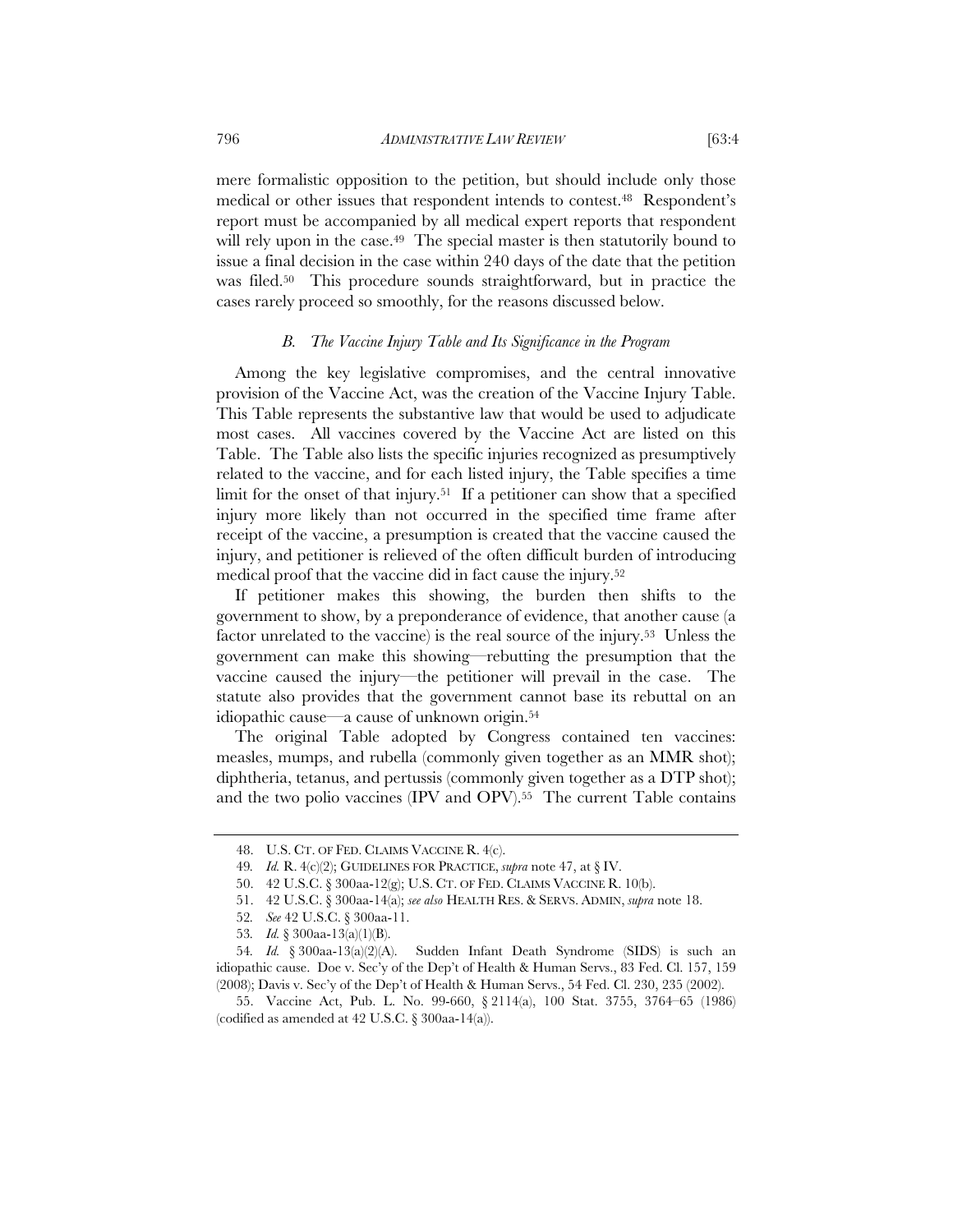these ten vaccines and nine additional vaccines that were added to the Table in the years since the Act was adopted.<sup>56</sup>

The Table was intended to play a central role in resolving cases in the Vaccine Program for several reasons. First, there is still a great deal of scientific uncertainty concerning the nature of potential vaccine-related injuries. Although there are a few definitive conclusions that can be made about vaccine-induced injuries,57 there are many more areas where the illnesses or diseases are poorly understood. The relationship between the diseases and vaccines has not been thoroughly investigated.58 Definitive answers about whether a vaccine caused an injury are often impossible to make in a specific case.59

58. The Federal Circuit has described the vaccine injury area as "a field bereft of complete and direct proof of how vaccines affect the human body." Althen v. Sec'y of Health & Human Servs., 418 F.3d 1274, 1280 (Fed. Cir. 2005). The Centers for Disease Control and Prevention's (CDC's) Vaccine Information Statements (VIS) acknowledge serious acute consequences from a number of vaccines, including the following "Moderate Problems" from the current diphtheria, tetanus, and pertussis (DTaP) vaccination: "Seizure (jerking or staring) (about 1 child out of 14,000)"; "Non-stop crying, for 3 hours or more (up to about 1 child out of 1,000)"; "High fever, over  $105^{\circ}$ F (about 1 child out of 16,000)." CTRS. FOR DISEASE CONTROL & PREVENTION, DIPHTHERIA, TETANUS & PERTUSSIS VACCINES: WHAT YOU NEED TO KNOW (2007). However, the VIS fail to acknowledge any chronic problems caused by the vaccines. For example, the CDC's VIS on DTaP states, "Several other severe problems have been reported after DTaP," including "long-term seizures" and "permanent brain damage." *Id.* The VIS concludes that these problems "are so rare it is hard to tell if they are caused by the vaccine." *Id.*

59. There are generally no definitive biological markers to prove that a vaccine was the cause of an injury, except for rare cases like the now-discontinued live polio vaccine. It is often impossible to determine conclusively that a person suffered the onset of a disease or illness as a result of a vaccine, as opposed to an illness that was caused by other, often unknown reasons. The fact that an adverse event occurred after a vaccination is not, in itself, proof that the vaccine caused the adverse event, but it is suggestive of such an effect.

<sup>56.</sup> These vaccines are: Hepatitis A and B, HPV, seasonal flu vaccines, meningococcal, pneumococcal conjugate, rotavirus, and varicella (chicken pox). HEALTH RES. & SERVS. ADMIN, *supra* note 18.

<sup>57.</sup> For example, the now-discontinued oral polio vaccine caused a limited number of paralytic polio cases in the United States. This vaccine used live, attenuated viruses, causing an estimated eight to ten cases of polio in America each year, out of millions of doses given. To eliminate these injuries, the United States switched several years ago to the inactivated or killed polio virus vaccine, even though the killed vaccine was less effective in a number of ways. *See* Peter Paradiso & Peter Wright, *Oral Poliovirus Vaccine Only*, *in* OPTIONS FOR POLIOMYELITIS VACCINATION IN THE UNITED STATES: WORKSHOP SUMMARY 14, 16 (Cynthia J. Howe & Richard B. Johnstone eds., 1996); Frederick Robbins & Walter Orenstein, *U.S. Experience*, *in* OPTIONS FOR POLIOMYELITIS VACCINATION IN THE UNITED STATES: WORKSHOP SUMMARY, *supra*, at 3; *Poliomyelitis Prevention in the United States: Updated Recommendation of the Advisory Committee on Immunization Practices (ACIP)*, MORBIDITY & MORTALITY WKLY. REP., May 19, 2000, at 2.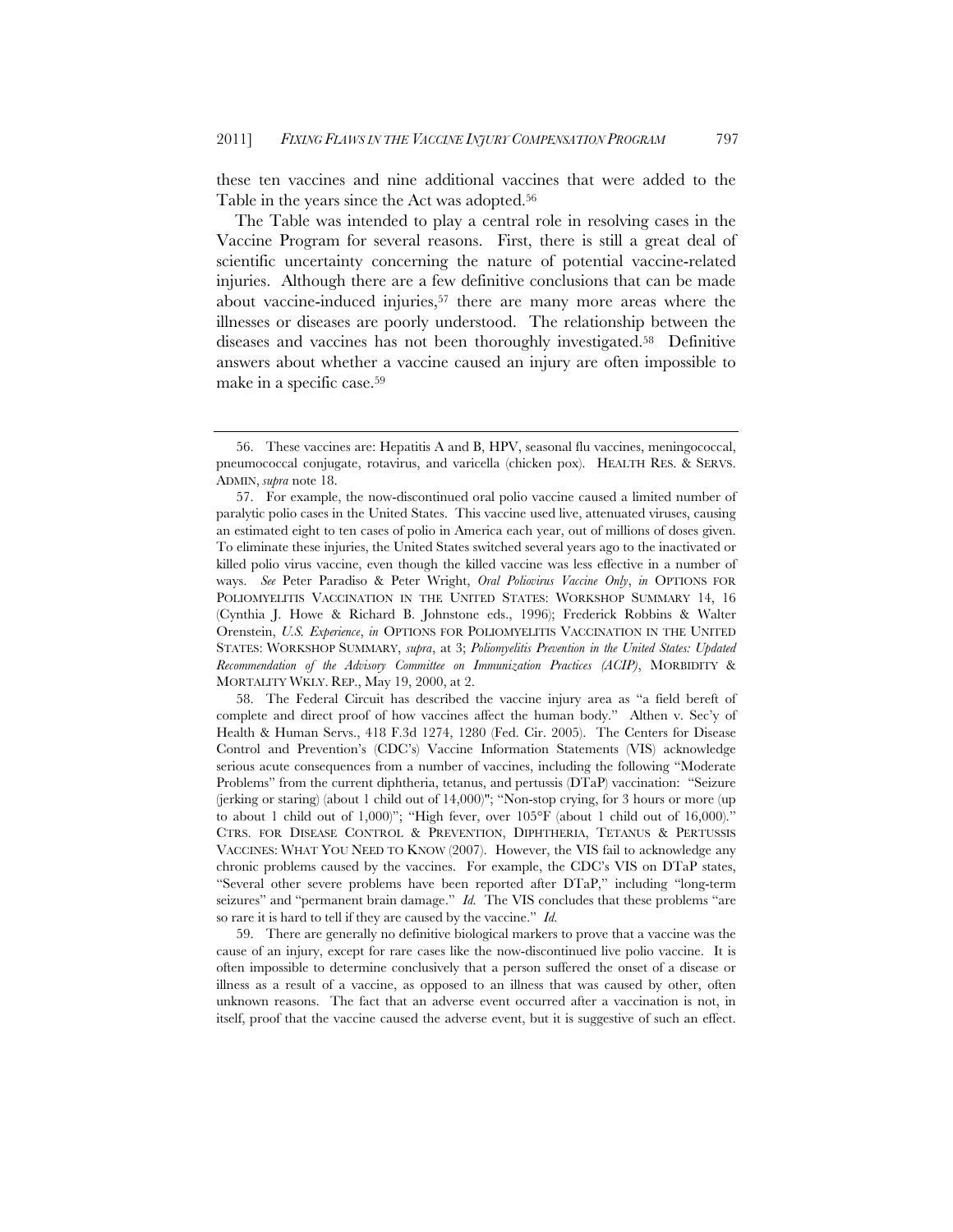Moreover, litigation in Table cases is relatively simple. The focus in these cases is first on whether the injury alleged is the injury specified in the Table. While there have been cases where medical experts disagreed on the nature of the injury involved in the vaccine injury claim, most of the time there will be no substantial dispute on the nature of the injury or on the date of onset for the claimed injury. While experts sometimes disagree about which symptoms represent the date of onset of the claimed injury, in the great majority of cases the medical and hospitalization records sufficiently document the nature of the injury and the date of its onset. Thus, in Table injury cases, the medical and scientific issues involving the nature of the injury and the onset of its first manifestation would generally not be expected to create serious difficulties for the resolution of cases in the vaccine program. In most cases it would be expected that the doctors would agree on the nature of the injury and its likely date of onset. Even in rarer cases where issues are disputed, the scientific matters requiring resolution by the special masters are relatively easy to decide.<sup>60</sup>

The use of the Table is also essential to the expeditious and efficient processing of vaccine injury claims. As a former special master in the vaccine program, Denis J. Hauptly, along with his co-author, wrote:

"[T]his type of program only works when issues can be converted into formulas to a significant degree. That is, the use of the "table" to establish presumptive causation in vaccine cases makes it possible to handle most cases with minimal effort."61

In vaccine cases where no Table injury claim can be made, the special masters have much more difficult and complex issues to decide. In such off-Table cases, the special masters must base their decisions on medical opinions or published articles linking the vaccine to the injury involved in the case. These off-Table cases often involve complex medical questions about which there is likely to be no definitive consensus among experts.

This has become a particular problem for the Vaccine Program because of the dramatic shift from the early years of the program, 1989 to 1992, when more than 90% of the petitions filed asserted Table injuries, to the most recent years, 2007 to 2010, when almost 90% of the petitions filed assert only non-Table injuries.62

*See* Neal A. Halsey, *The Science of Evaluation of Adverse Events Associated with Vaccination*, 13 SEMINARS IN PEDIATRIC INFECTIOUS DISEASES 205, 207 (2002).

<sup>60</sup>*. See* 42 U.S.C. § 300aa-13(b).

<sup>61.</sup> Hauptly & Mason, *supra* note 10, at 457.

<sup>62</sup>*. See* Stevens v. Sec'y of the Dep't of Health & Human Servs., No. 99–594V, 2001 WL 387418, at \*8 (Fed. Cl. Mar. 30, 2001).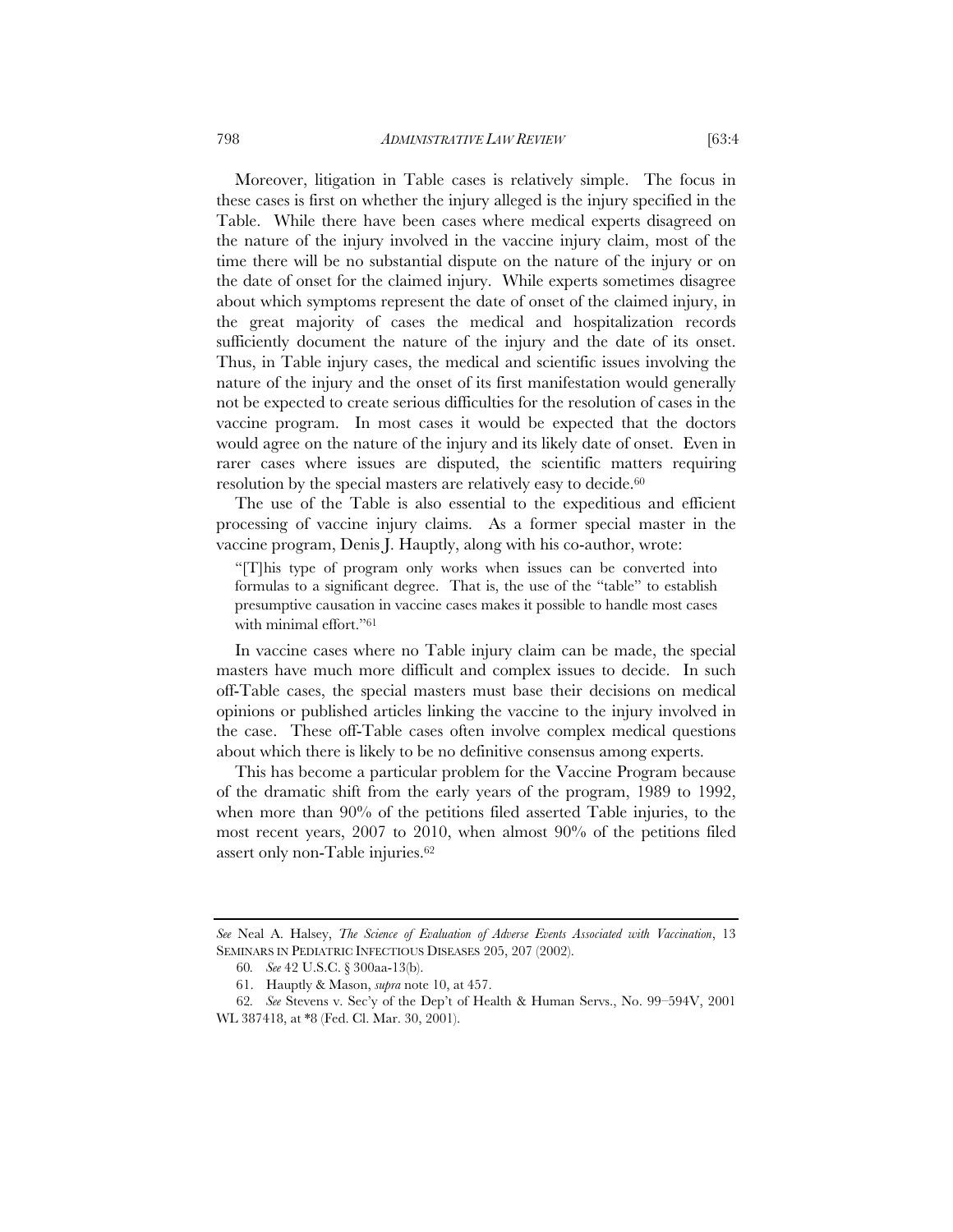#### *C. Major Changes in the Table and the Program and Their Consequences*

The National Vaccine Injury Compensation Program changed substantially in 1995, when the Secretary of HHS announced modifications to the Vaccine Injury Table that would drastically change not only the Table, but also the nature of the Vaccine Compensation Program. The Table changes have in effect created a new and different vaccine compensation program.

This change in the Table also affected Hannah Bruesewitz's case. Hannah's parents filed their petition for compensation in the U.S. Court of Federal Claims in April of 1995, one month after the new Vaccine Injury Table,<sup>63</sup> which eliminated residual seizure disorder as a Table injury, went into effect. Hannah had a strong claim of a residual seizure disorder under the prior table;64 but unfortunately for her family this Table injury had been eliminated. The special master ruled that Hannah had not proven that she either suffered an injury recognized by the Vaccine Injury Table in effect at the time she filed her case, or that her seizure disorder and related problems were caused in fact by the DTP vaccines she received.65

In 1995, because of the administrative rulemaking proceeding instituted by the Secretary of HHS<sup>66</sup> that modified both the Table and the Qualifications and Aides to Interpretation (QAI) of the Table, the Table was substantially narrowed.<sup>67</sup> The two most important changes that affected the largest number of people were the elimination of residual seizure disorder and hypotonic hyporesponsive episode (HHE) as Table

<sup>63. 42</sup> C.F.R. § 100.3 (1995).

<sup>64.</sup> To establish a residual seizure disorder under the original Vaccine Injury Table, Hannah would have had to show that she suffered her first seizure within three days of her DTP vaccination and suffered two or more seizures within one year that were essentially afebrile. 42 U.S.C. § 300aa-14(a), (b)(2)(B) (1988).

<sup>65.</sup> Bruesewitz v. Sec'y of the Dep't of Health & Human Servs., No. 95-0266V, 2002 WL 31965744, at \*17 (Fed. Cl. Dec. 20, 2002).

<sup>66.</sup> National Vaccine Injury Compensation Program Revision of the Vaccine Injury Table, 60 Fed. Reg. 7678 (Feb. 8, 1995).

<sup>67. 42</sup> C.F.R. § 100.3 (2010). The Vaccine Act gave the Secretary of HHS the authority to modify the Table, as agency officials are often empowered by Congress to modify the regulations they implement. *See* 42 U.S.C. § 300aa-14(c), (e)(2) (2006). The authority of the Secretary of HHS to make the 1995 Table changes was challenged in the U.S. Court of Appeals for the Federal Circuit in *Terran v. Secretary of Health & Human Services*, 195 F.3d 1302 (Fed. Cir. 1999). A divided panel of the court upheld the authority of the Secretary of HHS to make the 1995 Table changes, rejecting arguments that the changes violated the Constitution's Presentment Clause and were an unlawful delegation of legislative authority to an administrative official to amend a statute. *Id.* at 1314–15. Judge Plager dissented on the ground that the 1995 changes violated the Presentment Clause*. Id.* at 1317.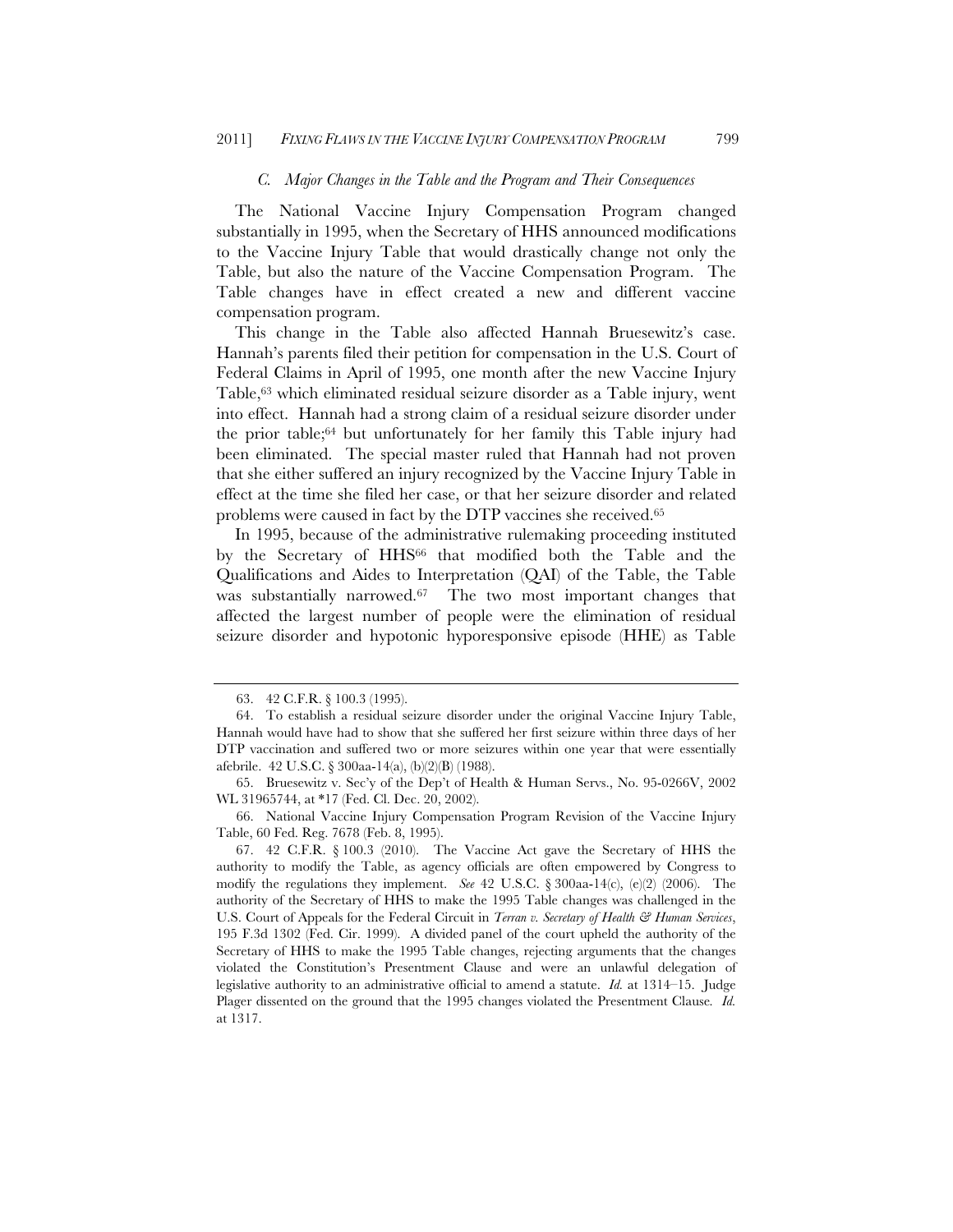injuries,68 and the redefining of the Table injury of encephalopathy from a broad, inclusive definition to a hyper-technical and narrow definition that is extremely difficult, if not impossible, to satisfy.69 Moreover, as noted above, practically all of the vaccines added to the Table in recent years have either no specified Table injuries, or else they have only the listed injury of an immediate anaphylactic shock reaction.70

The Secretary of HHS based the 1995 Table changes largely on a thenrecent report from the Institute of Medicine.71 Several persons who submitted comments to the Secretary on the proposed new Table pointed out that the Secretary had not considered the results of several large databases on vaccine injuries, and urged the Secretary to wait for more definitive information before modifying the Table.72 The Secretary responded that it was unnecessary for the information it relied upon to be "definite and conclusive before any changes are made."73 Several persons also submitted comments indicating that the 1995 rule change would substantially change the nature of the Vaccine Injury Compensation Program, but the Secretary responded that "the benefits of the proposed regulation outweigh the possibility of more protracted and complex hearings."74

 <sup>68.</sup> The Table changes substantially reduced the proportion of compensated petitioners. This point is dramatically made by the fact that 45% of all claims that had been awarded compensation as of 1999 involved injuries later dropped from the Table. Clearly, changes to the Table by the Secretary drastically altered the prospect for compensation for large numbers of petitioners.

Jeffrey A. McLellan, Note, *The Constitutional Challenge to the Vaccine Act in* Terran v. Secretary of Health & Human Services *and its Policy Implications*, 12 FED. CIR. B.J. 687, 692 (2004) (footnotes omitted).

<sup>69.</sup> *Encephalopathy* was initially defined broadly as any "injury to, or impairment of function of the brain."  $42$  U.S.C. § 300aa-14(b)(3)(A) (1988). The 1995 amendment to the Table redefined it much more narrowly to include only those injuries that satisfied the criteria for an acute and then a chronic encephalopathy.  $42$  C.F.R. § 100.3(b)(2) (1995). An acute encephalopathy requires a "significantly decreased level of consciousness" for more than twenty-four hours, and a chronic encephalopathy requires a "change in mental or neurologic status, first manifested during the applicable time period, persist[ing] for a period of at least 6 months from the date of vaccination. Individuals who return to a normal neurologic state after the acute encephalopathy shall not be presumed to have suffered residual neurologic damage from that event." *Id.* § 100.3(b)(2)(i)(A), (b)(ii).

<sup>70.</sup> Stevens v. Sec'y of the Dep't of Health & Human Servs., No. 99-594V, 2001 WL 387418, at \*8 n.11 (Fed. Cl. Mar. 30, 2001), *abrogated in part by* Althen v. Sec'y of Health & Human Servs., 418 F.3d 1274, 1281 (Fed. Cir. 2005).

<sup>71.</sup> National Vaccine Injury Compensation Program Revision of the Vaccine Injury Table, 60 Fed. Reg. 7678, 7678 (Feb. 8, 1995) (codified at 42 C.F.R. pt. 100).

<sup>72</sup>*. Id.* at 7681, 7685–86.

<sup>73</sup>*. Id.* at 7681.

<sup>74</sup>*. Id.* at 7682.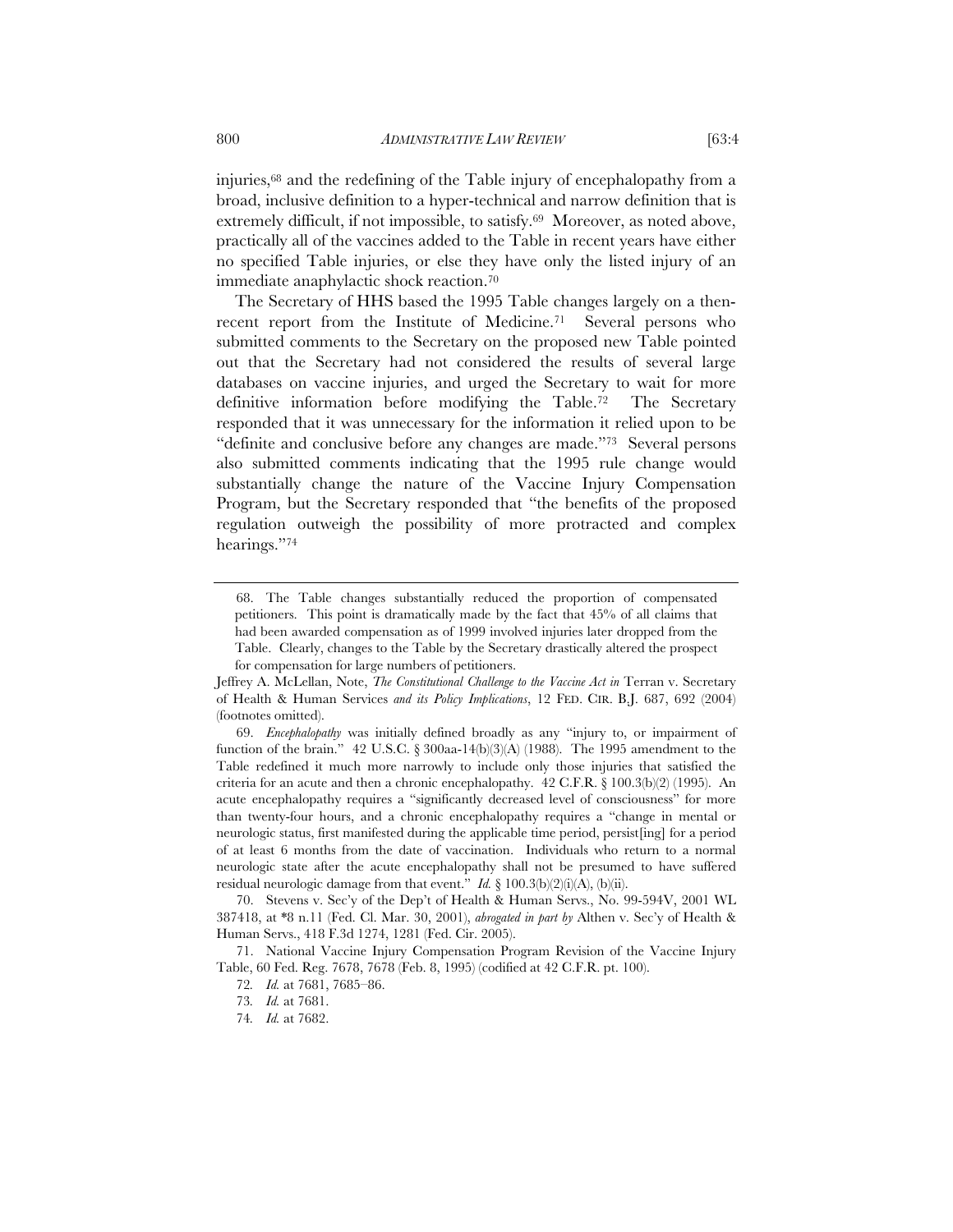According to former Chief Special Master Gary J. Golkiewicz, the 1995 rule change did produce a tremendous change in the nature of the vaccine claims litigated in the program.75 In the first few years, practically all cases involved only satisfying the Table requirements and adjudicating whether another factor unrelated to the vaccine was the likely cause of the injury. With the changes in the Table and the subsequent addition of many new vaccines without any Table injuries, the focus of vaccine case adjudication is now dramatically different. Ninety percent of vaccine cases are now causation-in-fact cases.76 The Table was intended to be a crucial innovation, a key to the quick, hospitable, and less adversarial Vaccine Act proceedings. It is now central to only a small minority of cases. The Table has little significance in resolving the overwhelming majority of vaccine cases that come before the court today.

The recent focus on causation-in-fact cases has also generated other major changes in the nature of the Vaccine Injury Program. First, the cases are substantially more difficult and complex to litigate. The special masters have much more challenging scientific disputes to resolve in these cases than they do for Table claims.

Second, both sides need to locate experts in cutting-edge areas, where substantial uncertainty still exists. For the old Table injuries, a neurologist would testify whether a petitioner's injury did or did not meet the definition of encephalopathy listed in the Table, and its Qualifications and Aides to Interpretation, and whether the onset of the injury did or did not occur within the time period required by the Table. In off-Table cases, the experts now have to present much more complex testimony concerning whether the vaccine was the likely cause of the problems that the petitioner subsequently experienced.

The complex off-Table cases that now predominate in the Vaccine Compensation Program also proceed more slowly than the simpler Table injury cases, and typically result in more adversarial litigation than Table cases because the parties and their experts usually begin from polar opposite positions. The relatively easy question of determining whether an injury satisfies the Table criteria has become the much more difficult question of whether a vaccine in fact caused an injury. These changes have encouraged the type of adversarial litigation that the Vaccine Act was designed to minimize.

The result of these changes is that the Vaccine Compensation Program today is not at all like the program that the Supreme Court described in *Bruesewitz* as involving "fast, informal adjudication," focusing on Vaccine

<sup>75</sup>*. Stevens*, 2001 WL 387418, at \*8.

<sup>76</sup>*. Id.*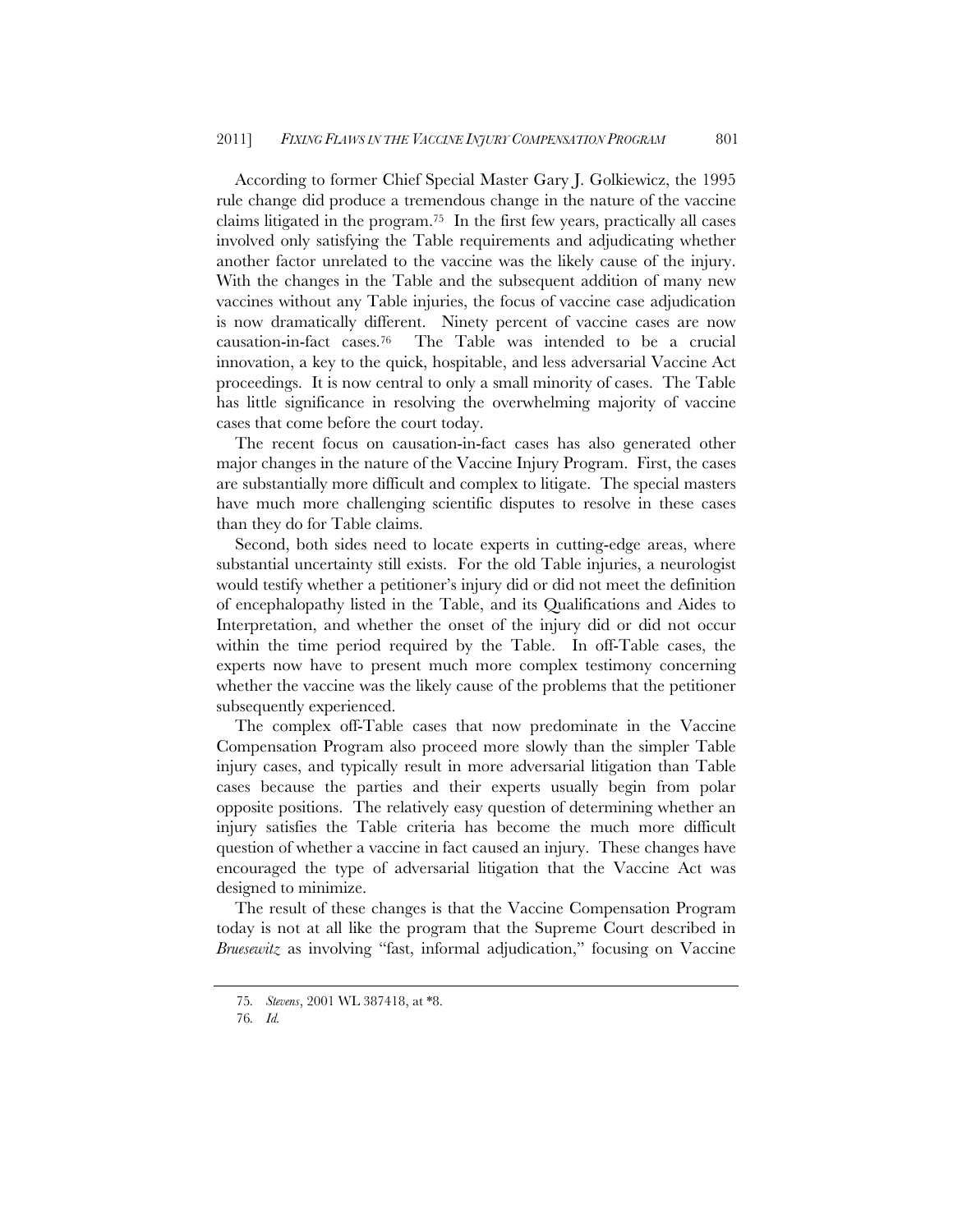Injury Table requirements.<sup>77</sup> Instead, it is a much slower and more adversarial process that focuses on formally adjudicating non-Table causation-in-fact cases.

The shift in focus to off-Table cases has also led to the creation of several "omnibus proceedings," in which the special masters consolidate a number of similar cases into one proceeding. The largest and most controversial omnibus proceeding is the ongoing proceeding concerning autism, which involves more than 5,000 petitioners. Other omnibus proceedings have involved the rubella vaccine and arthritic conditions, the hepatitis B vaccine, and other vaccines.78

A final important consequence of the massive switch to off-Table cases has been a series of decisions from the U.S. Court of Appeals for the Federal Circuit, beginning in 2005, which have attempted to clarify the legal standards for proving causation-in-fact cases.79 Under the principles enunciated in these cases, petitioners' burden in off-Table cases is to demonstrate that a vaccine was a substantial factor in causing an injury, but not necessarily the sole or even the predominant factor causing the injury.<sup>80</sup> Petitioners must also demonstrate that the vaccine was a "but for" cause of the injury, in that the injury would not have occurred except for the administration of the vaccine.81 Petitioners are not required to prove that a specific biological mechanism was the means by which the vaccine caused the injury, and are also not required to show that all other possible causes for the injury have been eliminated.<sup>82</sup> In Althen v. Secretary of Health & *Human Services*, the Federal Circuit specified that to satisfy these burdens, petitioners must demonstrate: "(1) a medical theory causally connecting the vaccination and the injury; (2) a logical sequence of cause and effect showing that the vaccination was the reason for the injury; and (3) a showing of a proximate temporal relationship between vaccination and injury."83

These legal standards are noncontroversial and widely accepted. However, a controversy emerged from a line of Federal Circuit cases that

<sup>77.</sup> Bruesewitz v. Wyeth L.L.C., 131 S. Ct. 1068, 1073 (2011).

<sup>78</sup>*. See infra* Part II.E.4.

<sup>79.</sup> Andreu v. Sec'y of Health & Human Servs., 569 F.3d 1367 (Fed. Cir. 2009); Walther v. Sec'y of Health & Human Servs., 485 F.3d 1146 (Fed. Cir. 2007); Pafford v. Sec'y of Health & Human Servs., 451 F.3d 1352 (Fed. Cir. 2006); Capizzano v. Sec'y of Health & Human Servs., 440 F.3d 1317 (Fed. Cir. 2006); Althen v. Sec'y of Health & Human Servs., 418 F.3d 1274 (Fed. Cir. 2005).

<sup>80</sup>*. Althen*, 418 F.3d at 1278.

<sup>81</sup>*. Id.*

<sup>82</sup>*. Walther*, 485 F.3d at 1150; *Capizzano*, 440 F.3d at 1324; Knudsen v. Sec'y of the Dep't of Health & Human Servs., 35 F.3d 543, 549 (Fed. Cir. 1994).

<sup>83</sup>*. Althen*, 418 F.3d at 1278*.*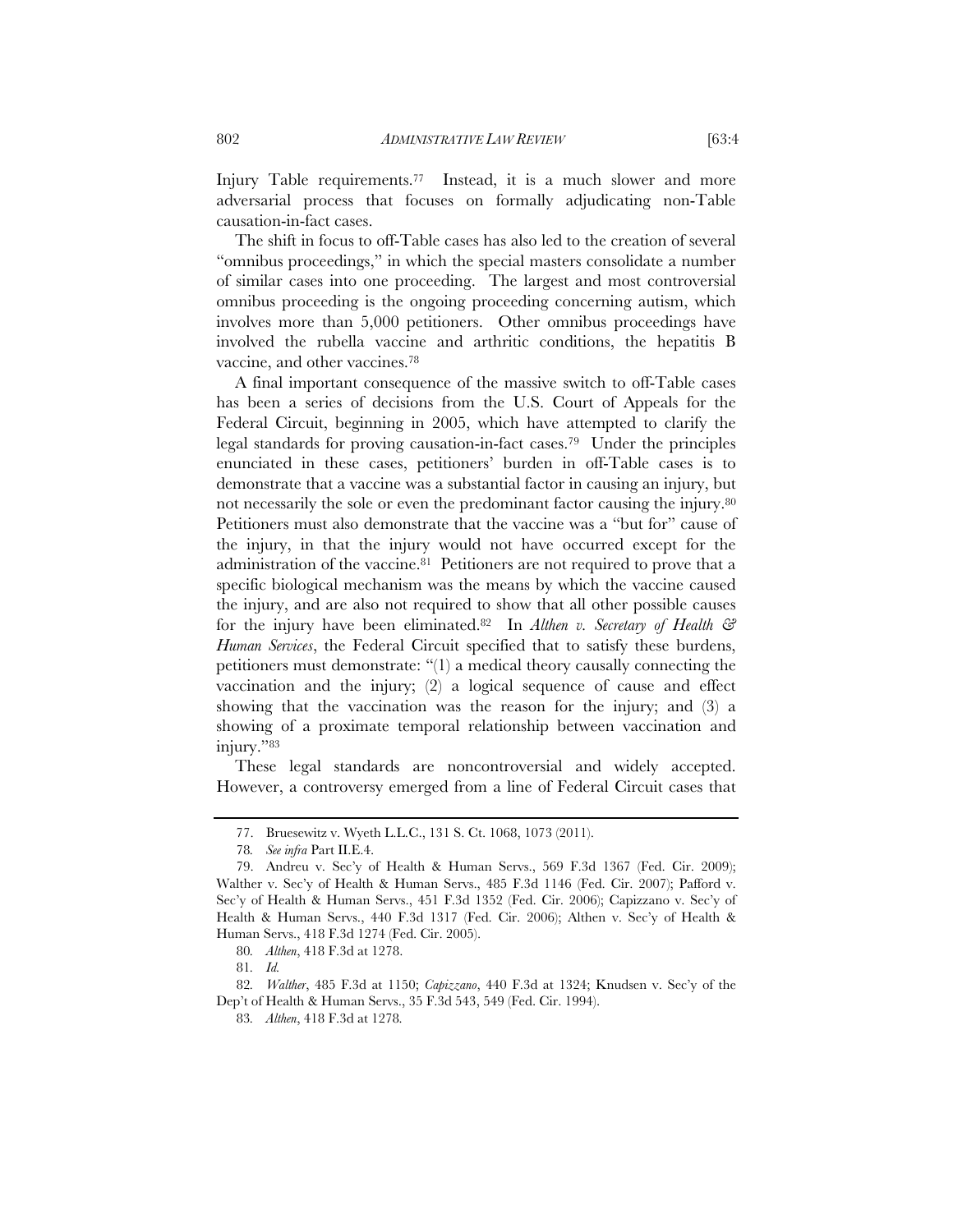began with *Althen* in 2005, continued in *Walther v. Secretary of Health & Human Services* in 2007, and included *Andreu v. Secretary of Health & Human Services* in 2009. In these cases, the Federal Circuit emphasized that "close calls regarding causation are [to be] resolved in favor of injured claimants."84 Such a rule is consistent with Congress's intent that the vaccine law create a generous compensation program that was to be liberally construed in favor of compensating injured petitioners.<sup>85</sup> However, a second line of cases, including *De Bazan v. Secretary of Health & Human Services* in 2008 and *Moberly v. Secretary of Health & Human Services* in 2010, takes a very different perspective, emphasizing that traditional tort standards should be strictly applied to off-Table cases.<sup>86</sup> These cases treat the Vaccine Act as if it were a waiver of sovereign immunity, calling for legal principles that require the courts to strictly construe the Act against petitioners.

It is striking that *Andreu* and *Moberly* reached such divergent conclusions, as they were so factually similar. In both cases, young children developed seizure disorders shortly after receipt of a DTP vaccination. In *Andreu*, the onset of the seizure disorder was one day; in *Moberly* it was two days.87

In *Andreu*, the petitioner's vaccine expert and the child's neurologist both testified that the vaccine likely caused the seizure disorder, and the government's expert testified that, while he did not agree that the vaccine caused the seizure disorder, he did not contest the biological plausibility of that view.88 The Federal Circuit held that petitioner had satisfied the applicable burdens under *Althen* and ordered that compensation be paid.89 In *Moberly*, the Federal Circuit affirmed the special master's denial of compensation and distinguished *Andreu* on two grounds.90 First, the *Moberly* court pointed out that in *Andreu* the treating physician supported the vaccine–injury link, while in *Moberly* the principal treating physician was not supportive but was instead skeptical of the vaccine–injury link.91 Second, the court noted that in *Andreu* the government's expert witness had

<sup>84</sup>*. Andreu*, 569 F.3d at 1378 (quoting *Cappizano*, 440 F.3d at 1325–26); *Walther*, 485 F.3d at 1150 (quoting *Althen*, 418 F.3d at 1280).

<sup>85</sup>*. See Andreu*, 569 F.3d at 1378 (stating that requiring epidemiological studies or generally accepted medical principles would impermissibly raise a claimant's burden).

<sup>86.</sup> Moberly v. Sec'y of Health & Human Servs., 592 F.3d 1315, 1322–23 (Fed. Cir. 2010); De Bazan v. Sec'y of Health & Human Servs., 539 F.3d 1347, 1351 (Fed. Cir. 2008); *see also* Grant v. Sec'y of the Dep't of Health & Human Servs., 956 F.2d 1144, 1148 (Fed. Cir. 1992).

<sup>87</sup>*. Moberly*, 592 F.3d at 1318; *Andreu*, 569 F.3d at 1370.

<sup>88</sup>*. See Moberly*, 592 F.3d at 1325.

<sup>89</sup>*. Andreu*, 569 F.3d at 1370.

<sup>90</sup>*. Moberly*, 592 F.3d at 1325.

<sup>91</sup>*. Id.*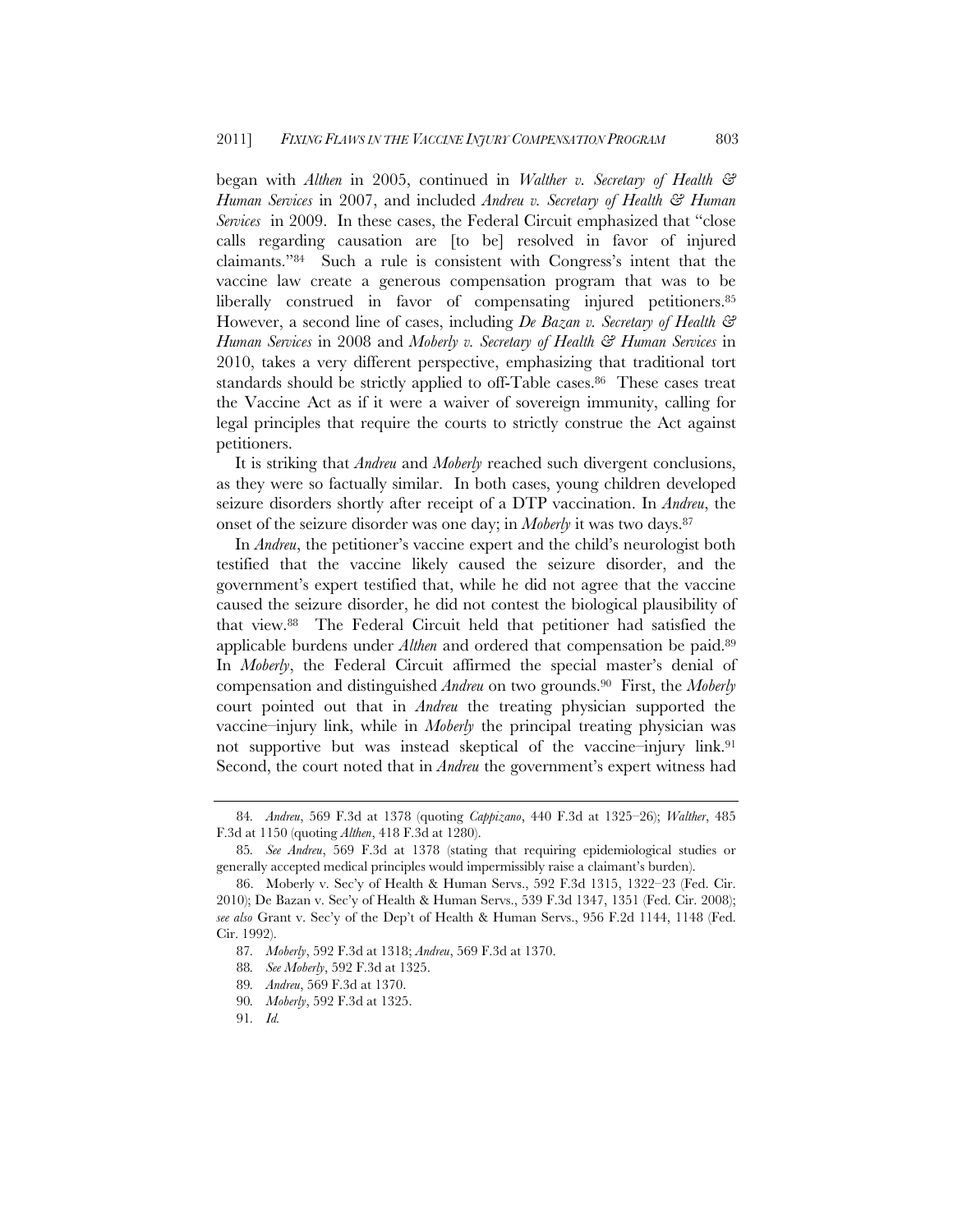not contested the biological plausibility of the vaccine–injury link, while in *Moberly* the government's expert did contest the biological plausibility of this link.92 These distinctions confuse rather than clarify the law.

One crucial consideration for the special masters should not be whether the current principal treating physician supports a vaccine injury link. Instead, the key consideration should be the weight and authority behind the views of the expert witnesses who testify in the case. Similarly, another crucial consideration for the special masters should not be whether the government's expert accepts the plausibility of the petitioner's proposed vaccine injury link. Instead, the key consideration should be the extent of the agreement and disagreement between the experts who testify on both sides and the strength of the grounds in support of the experts' views. The Federal Circuit's two bases to distinguish *Moberly* from *Andreu* are unhelpful at best in giving guidance to the special masters or the parties who appear before them.

Unfortunately, the Federal Circuit denied en banc review in *Moberly*,93 leaving in place substantial uncertainty regarding the appropriate legal standards to apply in off-Table cases. Further action from the Federal Circuit, the Supreme Court, or Congress will be needed to remedy this serious problem and bring clarity to the law that should be applied in off-Table cases.

After the Vaccine Compensation Program had been operating for a decade, three major U.S. government organizations evaluated and published reports on the program—the Federal Judicial Center,<sup>94</sup> the U.S. Government Accountability Office (GAO),95 and the House Subcommittee on Criminal Justice, Drug Policy, and Human Resources.96 The three reports raised similar concerns about the operation of the Vaccine Program, including delays in resolving cases that stretched far beyond the statutory 240-day limit, $97$  and the overly adversarial nature of the cases in a compensation program intended to be less adversarial.98 All three reports

<sup>92</sup>*. Id.*

<sup>93.</sup> Moberly v. Sec'y of Health & Human Servs., 380 F. App'x 142 (Fed. Cir. 2010).

<sup>94.</sup> MOLLY TREADBURY JOHNSON ET AL., FED. JUDICIAL CTR., USE OF EXPERT TESTIMONY, SPECIALIZED DECISION MAKERS, AND CASE-MANAGEMENT INNOVATIONS IN THE NATIONAL VACCINE INJURY COMPENSATION PROGRAM (1998).

<sup>95.</sup> U.S. GOV'T ACCOUNTABILITY OFFICE, GAO/HEHS-00-8, VACCINE INJURY COMPENSATION: PROGRAM CHALLENGED TO SETTLE CLAIMS QUICKLY AND EASILY (1999) [hereinafter GAO VACCINE COMPENSATION REPORT].

<sup>96.</sup> H.R. REP. NO. 106-977 (2000).

<sup>97.</sup> *Id.* at 12; GAO VACCINE COMPENSATION REPORT, *supra* note 95, at 2; JOHNSON ET AL., *supra* note 94, at 5.

<sup>98.</sup> H.R. REP. NO. 106-977, at 2; GAO VACCINE COMPENSATION REPORT, *supra* note 95, at 3; JOHNSON ET AL., *supra* note 94, at 5.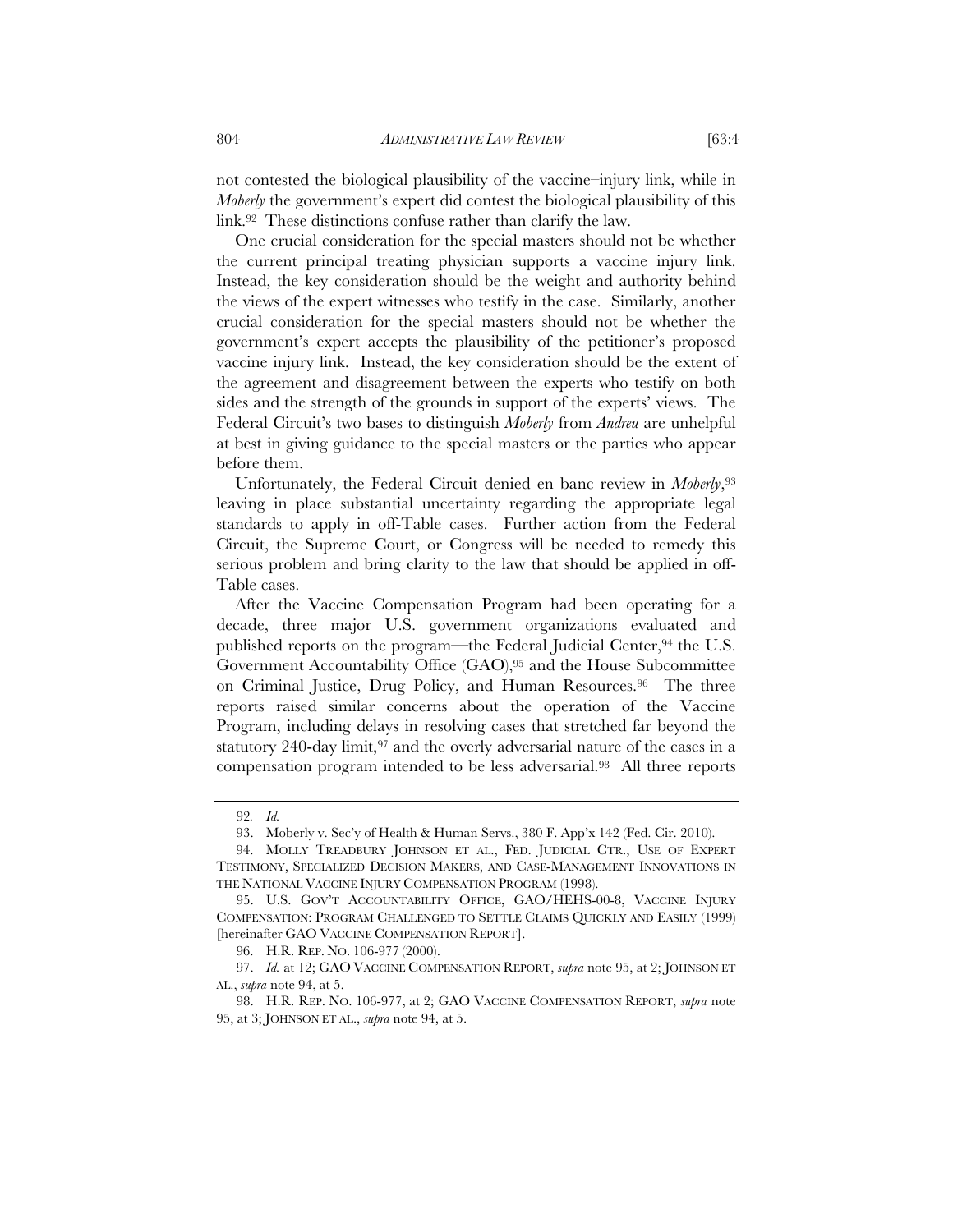also noted concerns about payment of attorneys' fees, including concerns that the fees were too low, took too long to process, and were subject to unnecessarily adversarial review by Department of Justice (DOJ) attorneys.99 These same concerns have continued to be raised by others,100 and they remain valid today. Problems with delays and the overly adversarial nature of the program have been exacerbated by the change in the Vaccine Table and the related developments described above.

Other problems that have been noted with the Vaccine Program include the short, inflexible three-year statute of limitations to file a claim in the program; the low \$250,000 award for death cases; the low \$250,000 cap on pain and suffering in injury cases; and the burden of proof imposed on petitioners in off-Table cases.101 Part IV of this Article proposes specific steps to try to correct these problems.

# *D. The Special Masters' Role in the Decisionmaking Process*

The Vaccine Act created a partially inquisitorial and partially adversarial process for adjudicating vaccine injury claims.102 The special

<sup>99.</sup> H.R. REP. NO, 106-977, at 17; GAO VACCINE COMPENSATION REPORT, *supra* note 95, at 11; JOHNSON ET AL., *supra* note 94, at 5; *see also* Besty J. Grey, *The Plague of Causation in the National Childhood Vaccine Injury Act*, 48 HARV. J. ON LEGIS. 343, 355 n.87 (2011) (noting that the Act encourages use of the Vaccine Program because fees are awarded even when the petitioning party fails to qualify for compensation, as long as the petition was brought in good faith).

<sup>100</sup>*. See, e.g*., Joanna B. Apolinsky & Jeffrey A. Van Detta, *Rethinking Liability for Vaccine Injury*, 19 CORNELL J.L. & PUB. POL'Y 537, 635–36 (2010) (arguing for a totally new holistic framework for vaccine injury compensation); Elizabeth A. Breen, Note, *A One Shot Deal: The National Childhood Vaccine Injury Act*, 41 WM. & MARY L. REV. 309, 319–20 (1999); Brittani Scott Miller, Note, *The National Childhood Vaccine Injury Compensation Program: The Unavailability of Experienced Attorneys Places Petitioners at an Institutional Disadvantage*, 19 FED. CIR. B.J. 253, 272 (2010); Ridgway, *supra* note 32, at 74 ("No aspect of the [National Vaccine Injury Compensation Program] has been more intensively disputed than the awarding of attorney fees."); Elizabeth C. Scott, Comment, *The National Childhood Vaccine Injury Act Turns Fifteen*, 56 FOOD & DRUG L.J. 351, 362 (2001); Lisa J. Steel, Note, *National Childhood Vaccine Injury Compensation Program: Is This the Best We Can Do for Our Children?*, 63 GEO. WASH. L. REV. 144, 170–71 (1994) (discussing the lack of definitive evidence in the vaccine injury area).

 <sup>101.</sup> Apolinsky & Van Detta, *supra* note 100, at 580; Breen, *supra* note 100, at 319–20; Miller, *supra* note 100, at 172; Scott, *supra* note 100, at 361; Steel, *supra* note 100, at 170.

 <sup>102.</sup> American legal procedures are said to flow from the British common law adversarial tradition, in contrast to the legal procedures used in the inquisitorial tradition of continental Europe. *See* Amalia D. Kessler, *Our Inquisitorial Tradition: Equity Procedure, Due Process, and the Search for an Alternative to the Adversarial*, 90 CORNELL L. REV. 1181, 1198–1210 (2005) (detailing the development of the common law in the United States). Although all court systems seem to combine some elements of both models, *id.* at 1187, the two contrasting models have been described as follows: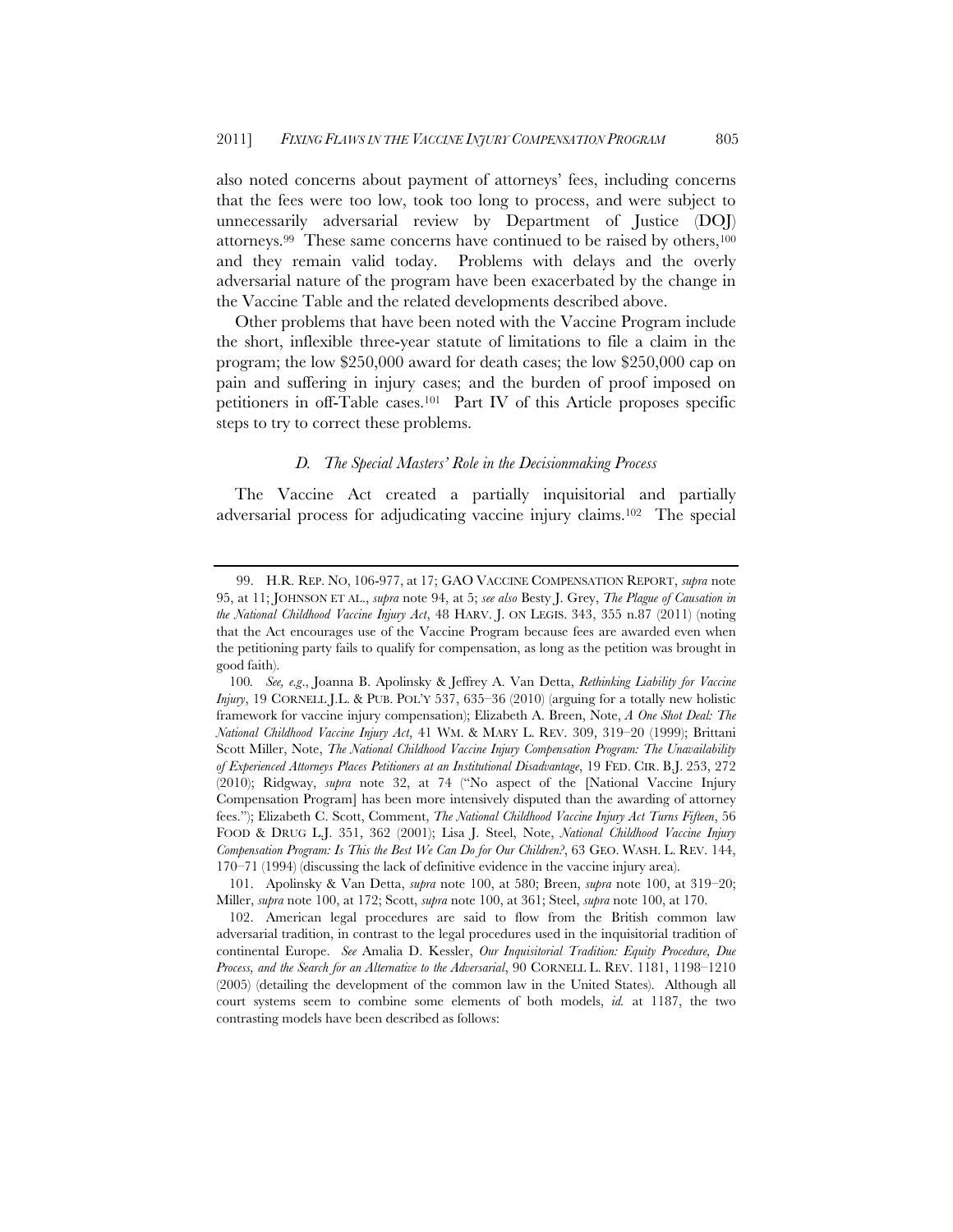masters have much greater control and responsibility in processing cases than a state or federal judge has in the typical civil case. The special masters are given authority to participate actively in the cases and to structure the process for each case. They are not expected to play the neutral umpire's role as are judges in other sorts of civil litigation.103 This model of the decisionmaker in an adversarial system is one of a largely passive receiver of information who listens to what both sides have to say and then renders a decision based only on the most persuasive evidence introduced and the arguments made by counsel.104

 103. GUIDELINES FOR PRACTICE, *supra* note 47, at § V; U.S. CT. OF FED. CLAIMS VACCINE R. 3(b). *See generally* United States v. Marzano, 149 F.2d 923, 926 (2d Cir. 1945); Robinson v. United States, 513 A.2d 218, 220 (D.C. Cir. 1986).

 104. The Guidelines for Practice and the Vaccine Rules describe the many informal, inquisitional procedures that the program employs, including an informal off-the-record status conference shortly after the petition and respondent's report are filed, pursuant to Vaccine Rule 5. At this conference the special master "(1) gives each party an opportunity to address the other's position,  $(2)$  states a tentative view on the merits of the case, and  $(3)$ establishes with the parties what issues remain to be addressed and the most efficient means for deciding those issues." GUIDELINES FOR PRACTICE, *supra* note 47, at § VI. The Guidelines continue:

The special master will be more actively involved in the early stages of proceedings than is usually the case with a judge in a traditional civil proceeding, e.g., identifying and assisting a party in obtaining information, making tentative findings where appropriate . . . . Further, in recognition of Congress's intent that the special masters be more "inquisitorial" than in typical litigation, the special master will question witnesses where appropriate, ask for more documents when such a need is determined, and keep the parties informed at all stages concerning what further proof is necessary to prove their cases.

*Id.* at § V. Special masters are given the authority to receive evidence in person, by telephone, or in writing; there is no right of parties to cross-examine witnesses, and neither

In the adversarial model, the parties are responsible for . . . conducting the litigation. They gather all the evidence and present it orally, in open court, subjecting witnesses to examination and cross-examination, and the court serves as a neutral umpire, deciding questions of fact and law raised by the parties. In addition, the parties bear primary responsibility for determining the sequence and manner in which evidence is presented and legal issues are argued. In contrast, in the inquisitional model, the court . . . undertakes significant responsibility for gathering evidence, not just for ruling on the conclusions that should be drawn from it . . . . Furthermore, the court is largely responsible for determining the sequence and manner in which issues of fact and law are considered and decided.

*Id.* at 1188 (footnotes omitted); *see also* Ellen E. Sward, *Values, Ideology, and the Evolution of the Adversary System*, 64 IND. L.J. 301, 313–14 (1989). In the inquisitorial model, the decisionmaker can be the individual who initiates the litigation, as opposed to one of the parties. *Id.* at 313. The inquisitorial model relies more heavily on written documents, such as witness affidavits obtained by the investigating magistrate, as opposed to relying largely on oral testimony from witnesses introduced in court hearings by counsel for the parties. *Id.* at 314.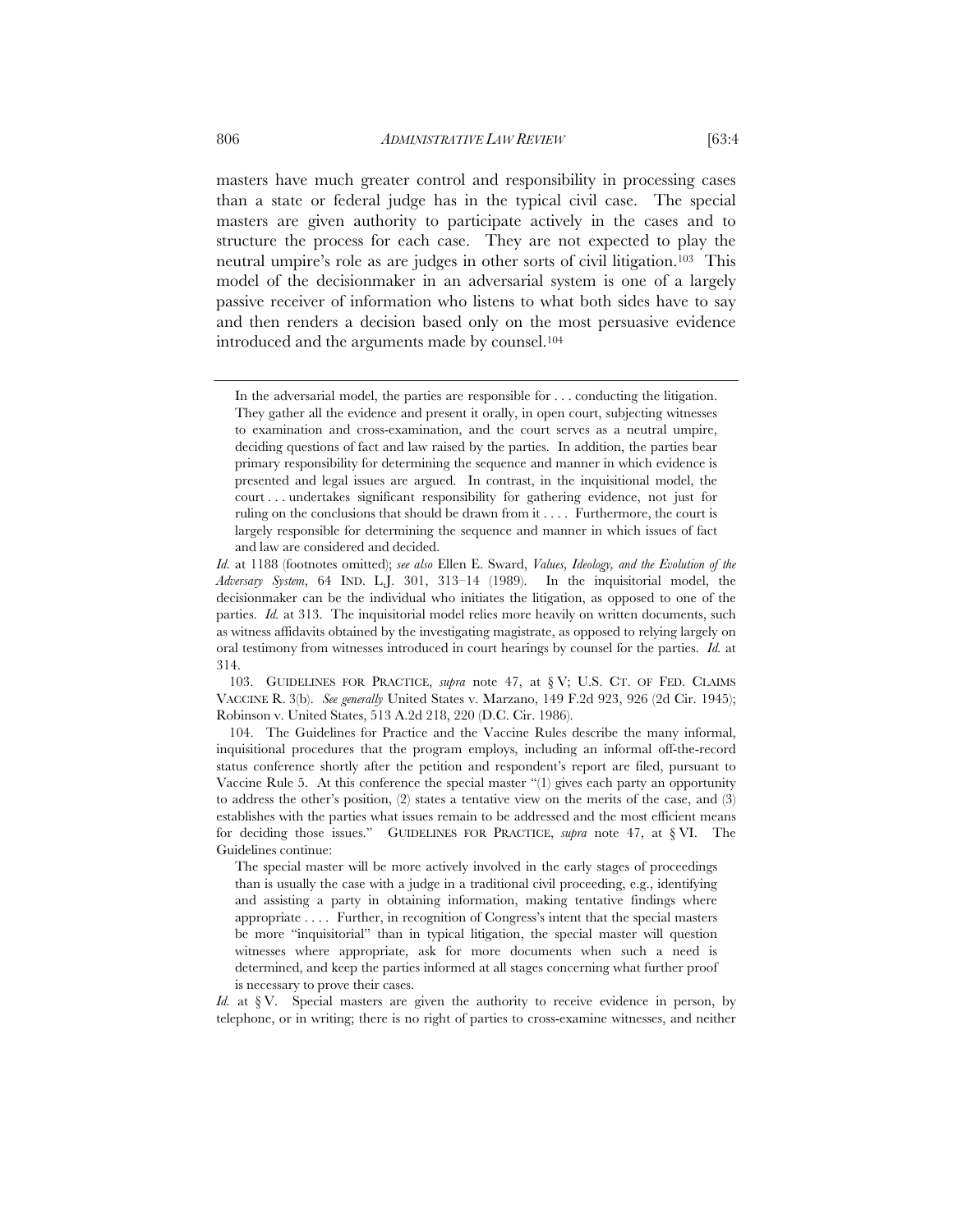In contrast to this familiar image, the special masters were intended to be expert decisionmakers<sup>105</sup> with substantial knowledge of vaccine injuries and substantial authority to structure how each case proceeds.106 The Vaccine Act also mandates procedural rules that "provide for a less-adversarial, expeditious, and informal proceeding"107 which will have "flexible and informal standards of admissibility of evidence."108

The Vaccine Act, as originally passed by Congress, gave the special masters the more limited role of only making proposed findings of fact, proposed conclusions of law, and recommended decision to a judge of the U.S. Court of Federal Claims, who would then make the actual decision in the case.109 The judges would often give substantial deference to the findings and proposed decision of the special master who presided over the evidentiary hearing in the case.<sup>110</sup>

A few years later, an amendment to the Vaccine Act changed this situation, giving the special masters full authority, like any trial judge or administrative law judge, to issue decisions.111 This created an unusual structure in the Court of Federal Claims. The Office of Special Masters is an "adjunct" to the Court. The special masters now make all final decisions, which are subject to review first by a judge of the Court of Federal Claims,<sup>112</sup> then by the U.S. Court of Appeals for the Federal

the Federal Rules of Evidence nor the Federal Rules of Civil Procedure apply. Vaccine Rule 8(b) provides: "In receiving evidence, the special master will not be bound by common law or statutory rules of evidence . . . ." U.S. CT. OF FED. CLAIMS VACCINE R. 8(b)(1).

<sup>105</sup>*. See* JOHNSON ET AL., *supra* note 94, at 14–15 (stating that even though Congress envisioned some nonlawyer scientists serving as special masters, all special masters have had a law degree).

 <sup>106.</sup> There is always a tension between the desirability of having an expert decisionmaker, who can bring specialized knowledge and experience in the area, and the problems that can arise, such as when the expert decisionmaker can become biased or come to regard himself or herself as the "real" expert who has heard many similar cases before, and will only use the testimony received from the medical experts who testify at hearings insofar as that testimony supports the special master's preexisting positions. *See* Sward, *supra*  note 102, at 338–39. Similar tensions exist for decision makers on other specialized courts, such as bankruptcy and tax courts on the federal level, and in probate, family, and other special courts at the state level. *Id.* at 338 & n.197.

<sup>107. 42</sup> U.S.C. § 300aa-12(d)(2)(A) (2006).

<sup>108</sup>*. Id.* § 300aa-12(d)(2)(B).

<sup>109.</sup> Hauptly & Mason, *supra* note 10, at 452.

<sup>110.</sup> The Claims Court judge could accept the special master's recommendations in whole or in part, remand the decision with instructions, or undertake de novo review. *Id.* at 457 n.19.

<sup>111</sup>*. Id.* at 452.

 <sup>112.</sup> This puts the Claims Court judge in an unusual position, because in most other cases, the judge acts as the initial decisionmaker, but in vaccine cases, the judge acts as a reviewing authority.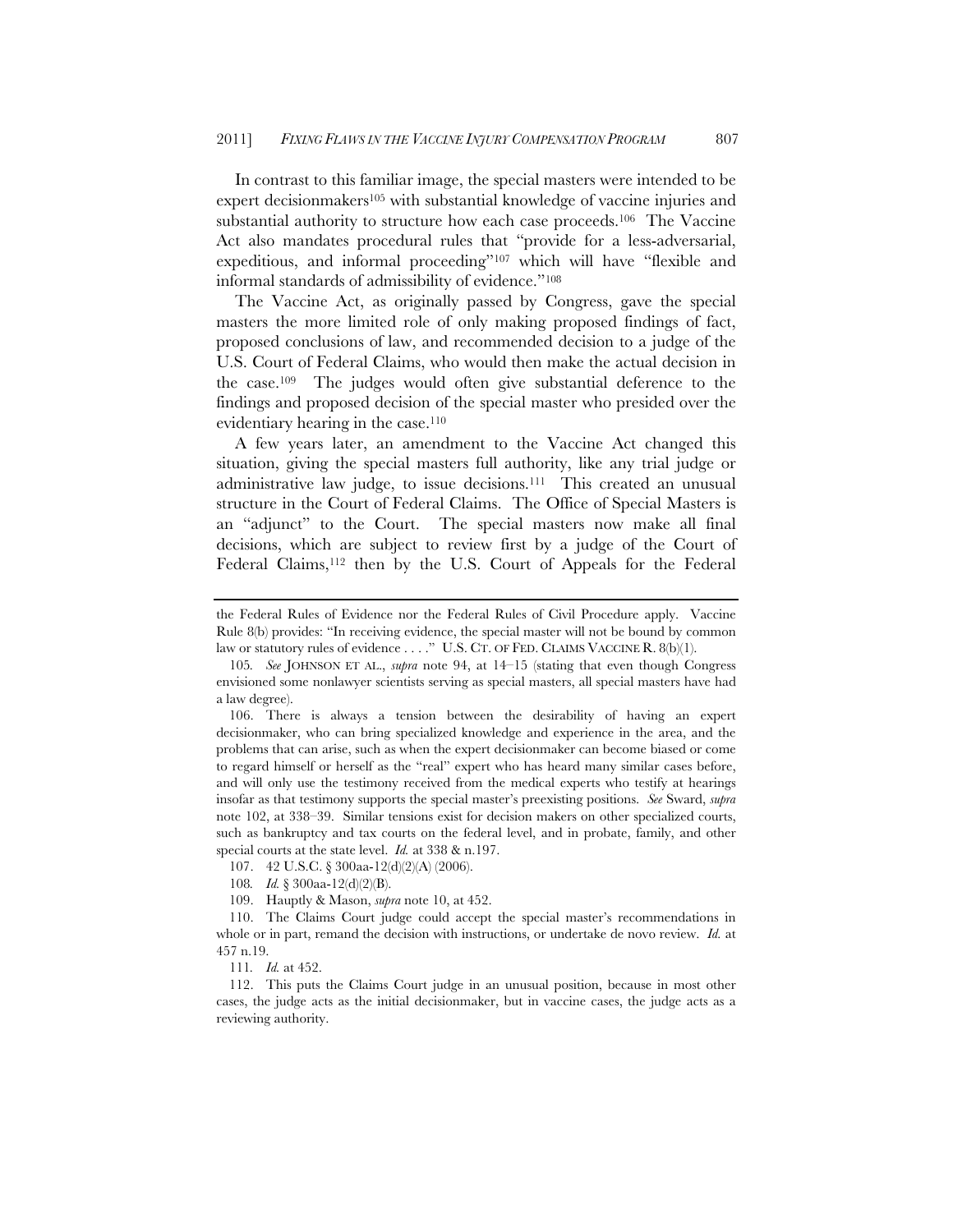Circuit, with discretionary certiorari review by the Supreme Court.<sup>113</sup> Judges from the Court of Federal Claims and the Federal Circuit apply familiar principles of judicial review to special masters' decisions, giving substantial deference to findings of fact, credibility decisions, and discretionary judgments, but reviewing the special masters' application of principles of law de novo.<sup>114</sup>

In the first months of the Vaccine Compensation Program, the Department of Justice withdrew from all cases before the special masters, citing budgetary constraints.115 During this time, the vast majority of cases before the special masters proceeded without the Secretary of HHS being represented by counsel.116 These cases proceeded in a relatively informal and nonadversarial manner, with the special masters playing the largely inquisitorial role that Congress had envisioned for them. However, when the Department of Justice began representing HHS in 1989–1990, the relatively informal and nonadversarial nature of the litigation began to change substantially.117 The Department of Justice established a group of attorneys specializing in litigating these vaccine cases, and the HHS established both an in-house group of experts to evaluate vaccine injury claims and an outside group of expert witnesses to testify for the government in its defense of the cases.118 Since that time, there has been criticism that the vaccine cases have become too adversarial, and that the informal, inquisitorial manner in which the special masters had initially processed these cases has changed to a more traditional adversarial

 <sup>113. 42</sup> U.S.C. § 300aa-12(e)–(f). The Supreme Court has reviewed only one case on direct appeal from the vaccine court. Shalala v. Whitecotton, 514 U.S. 268 (1995). *Whitecotton* dealt with the standards for determining when the onset of the first manifestation of an illness occurred. *Id.* at 269.

 <sup>114.</sup> The Vaccine Act contains the usual standards for judicial review, allowing the judge from the U.S. Court of Federal Claims or the Federal Circuit to "set aside any findings of fact or conclusion of law of the special master found to be arbitrary, capricious, an abuse of discretion, or otherwise not in accordance with law and issue its own findings of fact and conclusions of law." 42 U.S.C.  $\S 300$ aa-12(e)(2)(B). Findings of fact are reviewed under the deferential "arbitrary and capricious" standard. *See* Lampe v. Sec'y of Health & Human Servs., 219 F.3d 1357, 1360 (Fed. Cir. 2000). Discretionary rulings are reviewed under a deferential "abuse of discretion" standard. Saunders v. Sec'y of the Dep't of Health & Human Servs., 25 F.3d 1031, 1033 (Fed. Cir. 1994). Finally, conclusions of law are reviewed under the nondeferential de novo standard. *Id.*

<sup>115.</sup> Hauptly & Mason, *supra* note 10, at 457 n.21.

<sup>116</sup>*. See id.* (noting that the majority of cases proceeded ex parte with the respondent unrepresented).

<sup>117.</sup> In 1989, Congress urged the participants in the Vaccine Program to re-dedicate themselves to the nonadversarial resolution of cases. H.R. REP. NO. 101-386, at 512–13 (1989) (Conf. Rep.), *reprinted in* 1989 U.S.C.C.A.N. 3018, 3115–16.

 <sup>118.</sup> GAO VACCINE COMPENSATION REPORT, *supra* note 95, at 10.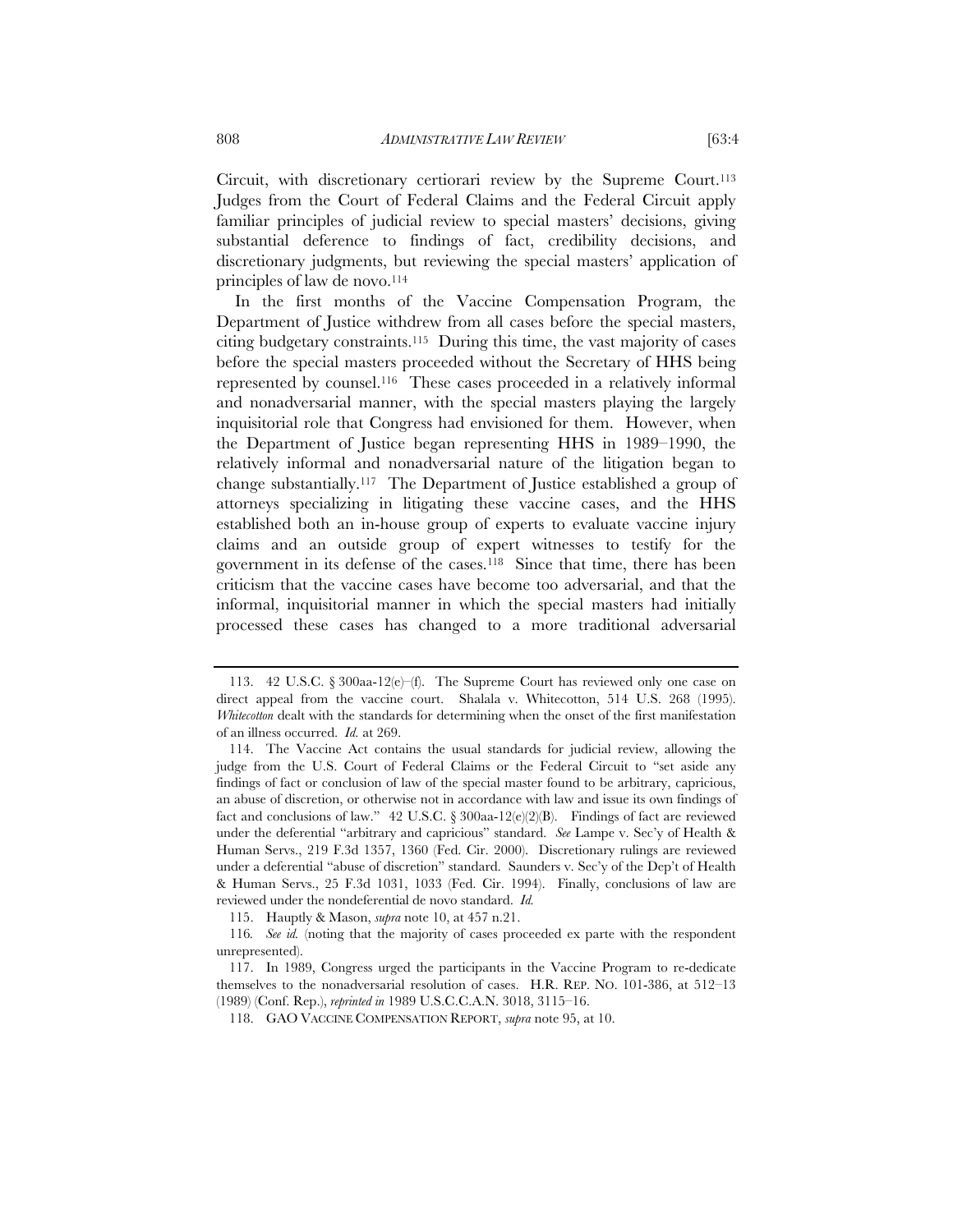process.119 Off-Table cases, particularly, have become much more burdensome for petitioners and have moved more slowly, with very few cases actually decided within the statutory 240-day deadline for a final decision.120

Another reason for delay in Vaccine Act cases is that they are generally bifurcated into two separate stages. In the first stage, the sole issue is whether the petitioner has proven entitlement to receive compensation for a vaccine injury. If petitioner is successful at this stage, the case then proceeds to the second stage, which involves a determination of the amount of compensation to be awarded. The damages stage is often complex and protracted and commonly exceeds, by itself, the 240-day statutory deadline for final resolution of the entire case.121

Delays in the Vaccine Program have been caused by counsel for petitioners as well as by counsel for the government for a number of reasons, including difficulties in obtaining medical records and expert reports. There can be times when it is advantageous for petitioner's counsel to seek delays, such as when petitioner's retained expert recommends new, time-consuming medical testing of the petitioner. Additionally, delay could be proper where it might be beneficial in preparing a life-care plan involving an infant to learn more over time about that infant's degree of impairment, and to get a better idea of the infant's likely future medical and therapeutic needs.

# *E. Procedural Innovations in the Vaccine Compensation Program*

There are a number of successful procedural and case-management innovations that have been developed in the Vaccine Program, some as a result of mandates contained in the initial legislation and some as a result of innovative practices that the special masters have adopted over the years. Pretrial innovations such as front-loading of evidence and expert reports, and a variety of informal procedures such as telephonic "off the record"

 <sup>119.</sup> Lawrence O. Gostin, *Medical Countermeasures for Pandemic Influenza: Ethics and the Law*, 295 J. AM. MED. ASS'N. 554, 555 (2006).

 <sup>120.</sup> GAO VACCINE COMPENSATION REPORT, *supra* note 95, at 2.

 <sup>121.</sup> The Vaccine Act specifies the damages that can be awarded. When the vaccine reaction resulted in the death of the petitioner, a lump-sum payment in the amount of \$250,000 will be made to petitioner's estate. 42 U.S.C.  $\S 300aa-15(a)(2)$  (2006). For vaccine-related injuries, the petitioner is entitled to receive payment for past and future pain and suffering (capped at \$250,000), future lost income, and reasonably necessary future medical, therapeutic, and related expenses*. Id.* § 300aa-15(a)(1), (3)–(4).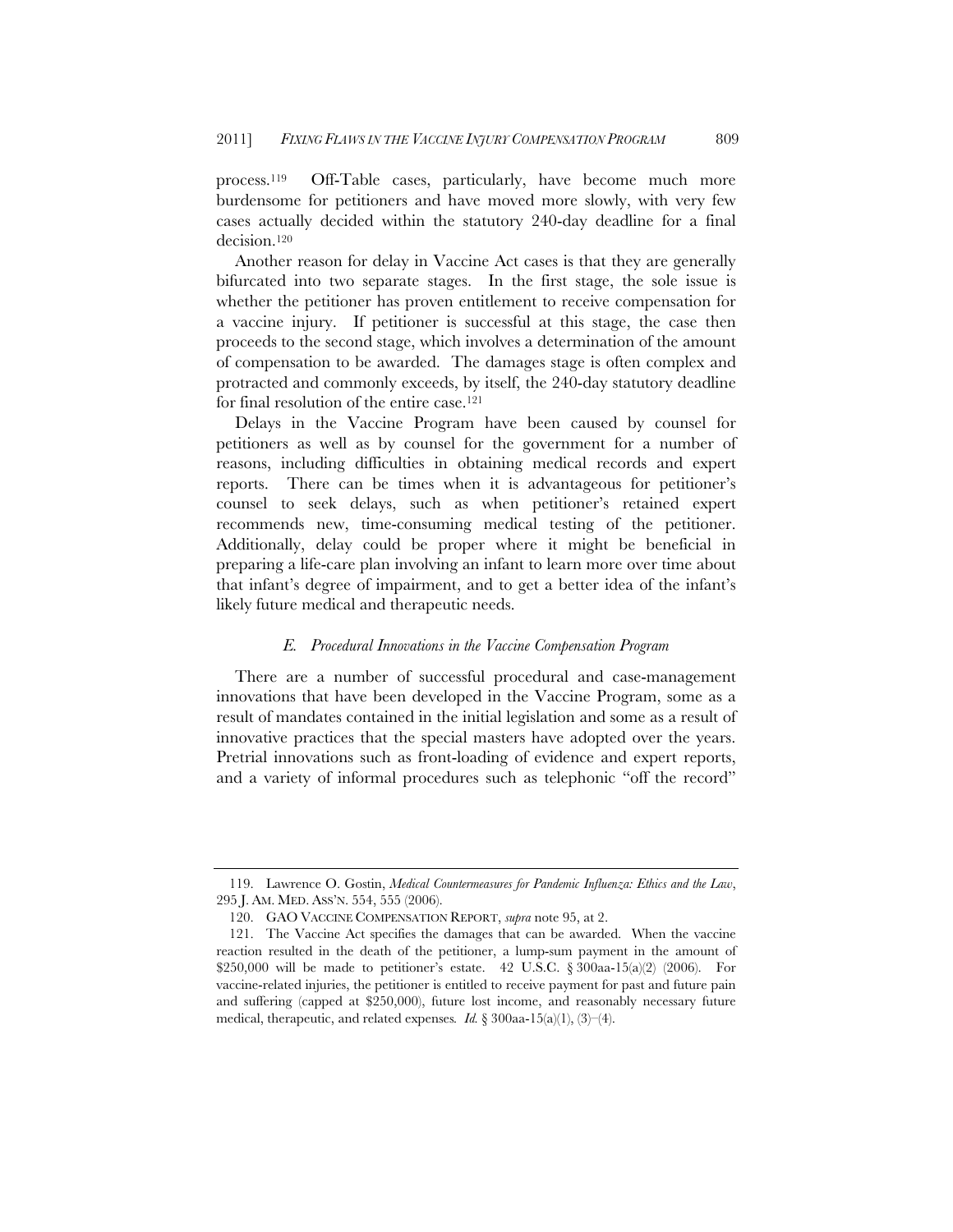status conferences, have generally worked out well and could serve as a model in other types of litigation.<sup>122</sup>

In many ways, the evidentiary hearings held before the special masters look like typical civil trials. Counsel for both sides may make opening statements and then introduce the testimony of fact witnesses, such as family members, as well as medical exhibits and testimony from medical experts. At the conclusion of the evidence, counsel may make closing arguments or may submit post-hearing briefs at a later date. While these trials look similar to other civil trials in some respects, they are also unique in several important ways. In this Author's opinion, the most important innovation is the wholesale integration by the special masters of the expert witnesses into the evidentiary hearings rather than the usual procedure of sequestering the expert witnesses when they are not testifying in open court.

# *1. The Expanded Role of Expert Witnesses at Hearings*

The standard rule of procedure used in virtually all courtrooms in America, civil and criminal, is to exclude nontestifying witnesses from the courtroom while other witnesses in the case are testifying.123 The "rule on witnesses," a rule that was hundreds of years old in the British judicial tradition when it was brought over to the American colonies, directs the removal or sequestration of all nontestifying witnesses so they cannot hear the testimony that other witnesses in the case give in court under oath. This sequestration procedure has been praised as "one of the greatest engines that the skill of man has ever invented for the detection of liars in a court of justice."124

Rule 615 of the Federal Rules of Evidence gives the parties the right to exclude all nontestifying witnesses from the courtroom upon request to the judge.125 Federal Rule 615 does create some exceptions,126 but the only relevant one provides that the judge may allow a person to remain in the courtroom "whose presence is shown by a party to be essential to the

 <sup>122.</sup> The Federal Judicial Center noted that these pretrial innovations appeared to be working well in its 1998 Report on the Vaccine Program. JOHNSON ET AL., *supra* note 94, at 25–39.

<sup>123</sup>*. See* Geders v. United States, 425 U.S. 80, 87 (1976) (discussing the sequestering of witnesses); Sarah Chapman Carter, *Exclusion of Justice: The Need for a Consistent Application of Witness Sequestration Under Federal Rule of Evidence 615*, 30 U. DAYTON L. REV. 63, 63–64  $(2004)$ .

 <sup>124.</sup> Opus 3 Ltd. v. Heritage Park, Inc., 91 F.3d 625, 628 (4th Cir. 1996) (*citing* 6 JOHN HENRY WIGMORE, EVIDENCE IN TRIALS AT COMMON LAW § 1838, (James H. Chadbourn ed., 1976)).

 <sup>125.</sup> FED. R. EVID. 615.

<sup>126</sup>*. Id.*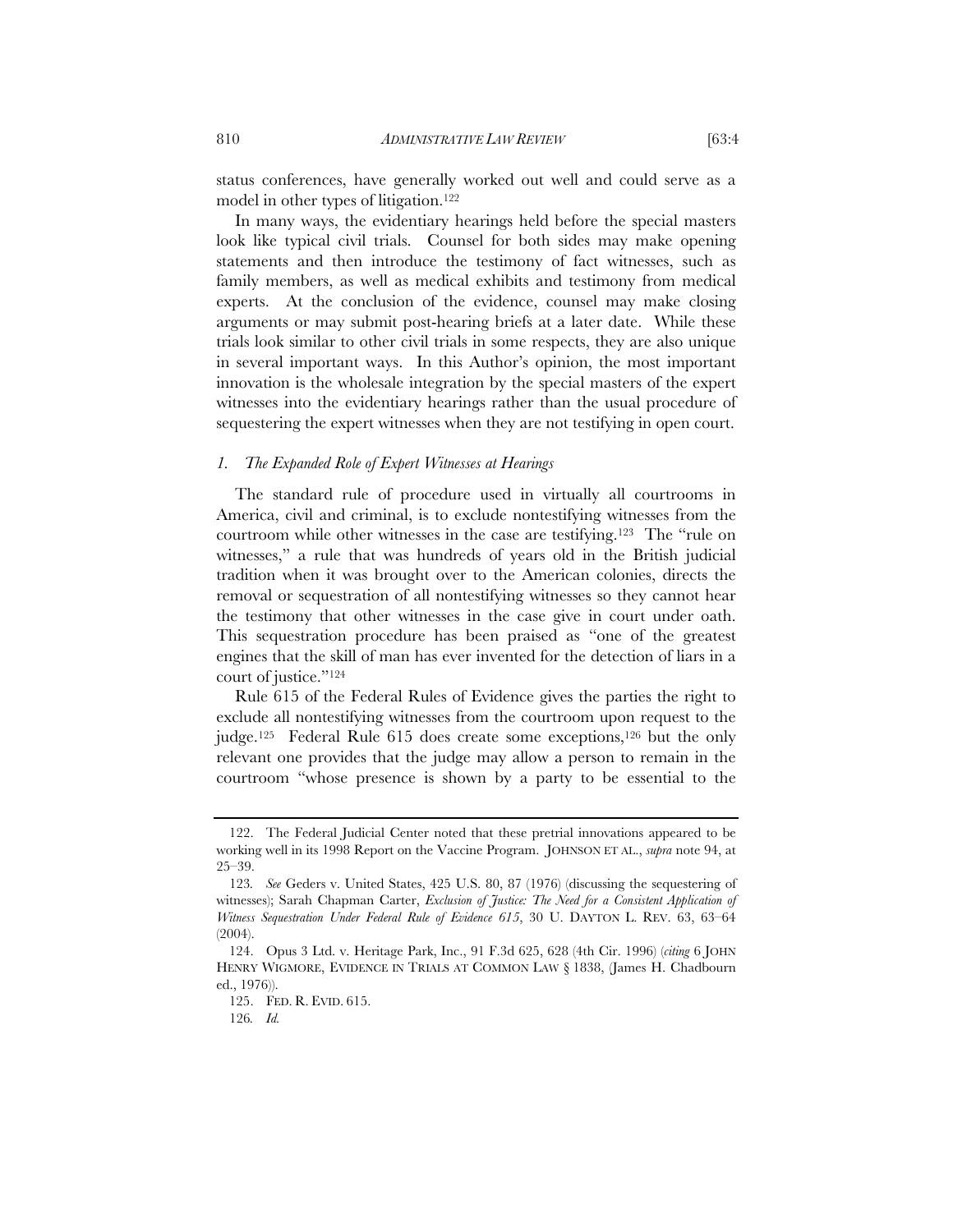presentation of the party's cause."127 The courts have read this exemption, and the other exemptions in Rule 615, quite narrowly and have found it insufficient that the expert witness a party sought to have remain in the courtroom was merely "desirable" or "helpful"; the standard is a much higher one of the witness's continued presence in the courtroom being "essential," in that counsel would be unable to function effectively without the presence of the expert witness in court.128

In vaccine cases, by contrast, the expert witnesses are not sequestered until they testify, but generally sit at counsel table throughout the entire proceeding, including all of the opening discussions, the testimony, and the legal arguments of the lawyers. They even consult with counsel during the proceeding. The experts can testify after having heard all prior fact testimony, and do not have to give their opinions based upon hypothetical facts or facts related to them from prior testimony. Not only do the experts in vaccine hearings have the opportunity to consult with counsel for their side during the entire hearing, but the special master may also grant requests for one expert to ask questions of the other side's expert who is currently testifying on the witness stand. A special master can even allow the experts to have a dialogue between themselves on the record.

This modified procedure has a number of advantages. Knowing that each side's expert is listening to the other's every word encourages the experts to avoid more extreme or unsupportable claims. It also provides opportunities to ask the experts about what points they agree upon, which can substantially narrow the issues in dispute between the experts. The experts can also point out the problems they see with the other experts' expressed views. This procedure encourages a more informed and less attorney-controlled decisionmaking process.

# *2. Front-Loading of Documents and Evidence*

Congress imposed a front-loading requirement, which in theory requires that all petitions for compensation be accompanied by complete documentation, including all medical records (which for a young child would include prenatal, birth, and pediatric records) and affidavits or

<sup>127</sup>*. Id.*

<sup>128.</sup> United States v. Klaphake, 64 F.3d 435, 437 (8th Cir. 1995); United States v. Agnes, 753 F.2d 293, 307 (3d Cir. 1985). It would seem difficult for either counsel in a typical vaccine injury case to claim that the presence of an expert witness at counsel table was "essential" because these counsel are typically very experienced and knowledgeable about vaccine injury litigation, and they could function effectively at the hearing even if their expert witnesses were not present at counsel table. Moreover, experts routinely submit their reports prior to hearing, and these are routinely shared and discussed by counsel and counsel's expert witnesses.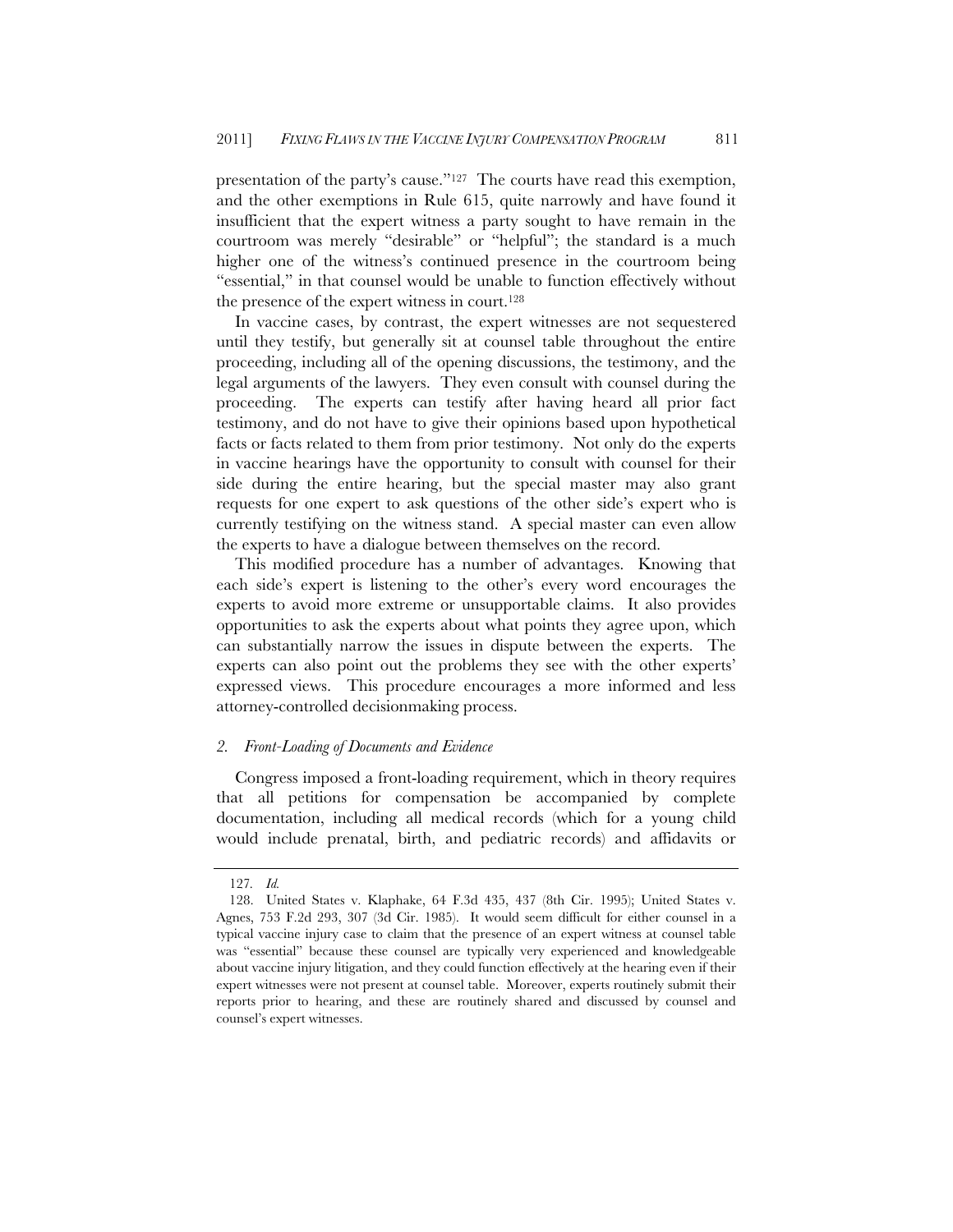statements from all fact witnesses and expert witnesses that petitioner intends to rely on in the case.129 The Secretary of HHS is also directed to respond to the petition for compensation with all objections and include all supporting medical documentation and expert opinions on which HHS seeks to rely.130 Although these requirements have the desired effect of getting some potentially relevant information into the record at the earliest possible date, the typical case is usually burdened by substantial delays in completing the record. Hospitals or other healthcare providers delay or resist providing the needed documentation, and delays occur for other reasons as well. This procedure has certainly been an improvement over the "hide the ball" discovery that can be typical in civil cases, but it has not substantially expedited the cases. Reports issued by the GAO and the Federal Judicial Center have documented both the advantages of the frontloading procedure and the continuing problems with the delays in vaccine cases.131

#### *3. Informal Procedures, Including Telephonic Conferences*

There are a number of other informal and electronic pretrial procedures that the Vaccine Compensation Program has adopted to good effect. For example, shortly after the parties have submitted the petition and report, an informal, off-the-record status conference is generally held by telephone, during which the special master provides counsel with preliminary thoughts or ideas about the strengths and weaknesses of the case, and the parties can also talk informally about procedures for resolving the case.132 These conferences also identify omissions in the record, the need for additional testimony, and matters of timing that need to be addressed.

In the Vaccine Program, virtually all pretrial status conferences and other pretrial proceedings are conducted telephonically, with the special master's office connecting counsel for both sides. Telephonic pretrial proceedings are much more efficient than the typical practice of bringing counsel and parties into a courtroom to wait while other cases are heard, resulting in attorneys wasting time and generating unnecessary fees.

The telephonic status conferences are a necessity in a court with nationwide jurisdiction, involving petitioners' counsel and pro se petitioners located in all parts of the United States. However, the clear benefits in

 <sup>129. 42</sup> U.S.C. §§ 300aa-11(c) to (e) (2006). These records must be filed electronically. *See supra* note 47.

 <sup>130.</sup> U.S. CT. OF FED. CLAIMS VACCINE R. 4(c).

 <sup>131.</sup> GAO VACCINE COMPENSATION REPORT, *supra* note 95, at 2–3, 5; JOHNSON ET AL., *supra* note 94, at 25–27.

 <sup>132.</sup> U.S. CT. OF FED. CLAIMS VACCINE R. 5(a).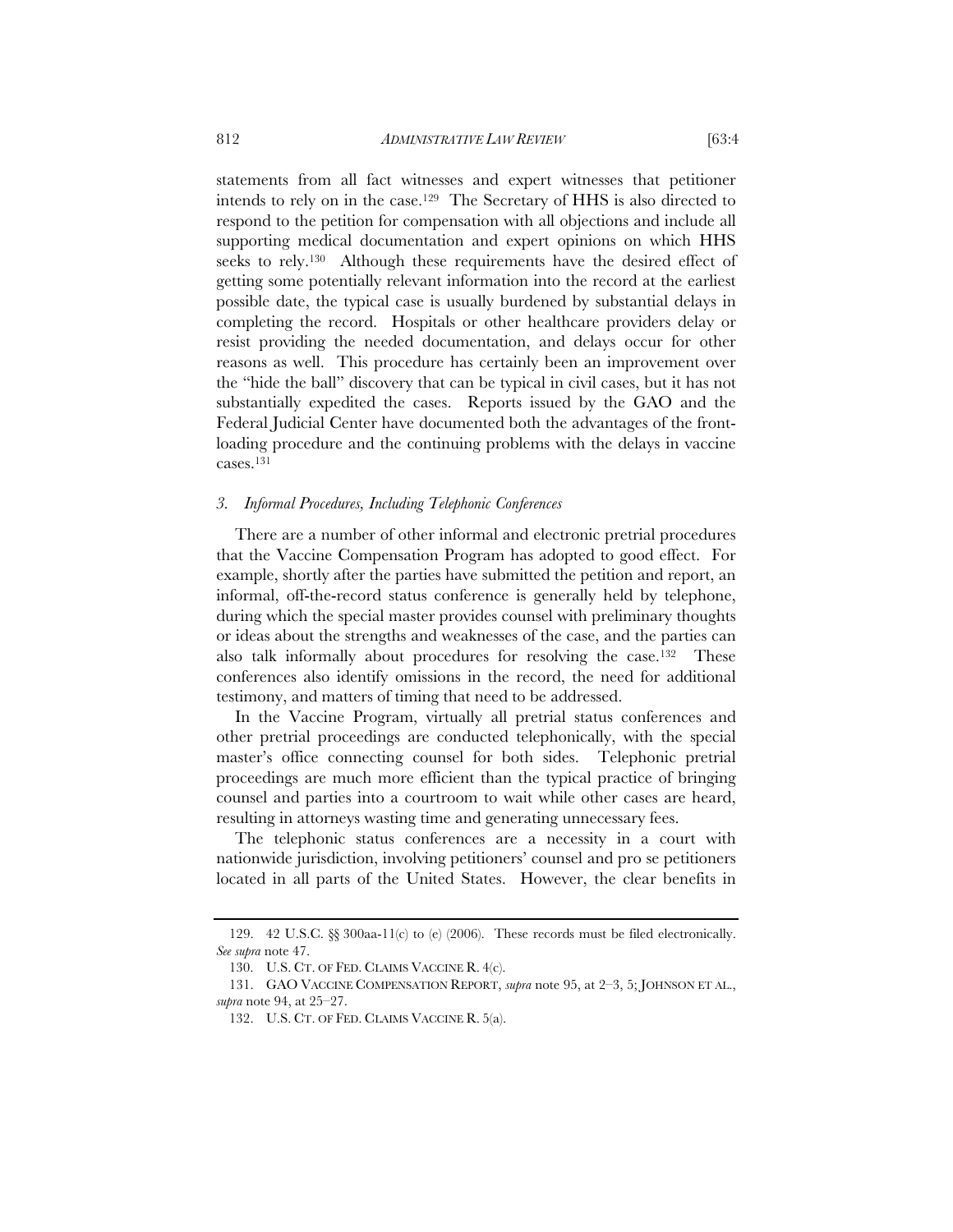time, cost, and efficiency in holding routine status conferences and other pretrial proceedings telephonically should be experimented with by other courts regardless of geographical considerations. The usefulness of these procedures has been documented in several governmental reports on the Vaccine Compensation Program.133

# *4. Omnibus Proceedings*

Another creative solution invented by the Office of Special Masters to consider multiple cases raising similar vaccine injury issues is the "omnibus proceeding." In these omnibus proceedings, multiple cases are consolidated for purposes of joint evidentiary hearings and decisions on general questions of causation. Sometimes omnibus proceedings are formed to unify decisions on specific test cases, and sometimes to apply new "Tables" of presumed vaccine injury causation that are issued by the special masters themselves.

The omnibus autism proceeding has been the largest and longest running omnibus proceeding, involving more than 5,000 individual petitioners.134 It began in 2002, and is still ongoing in 2011.135 It is also the omnibus proceeding that has generated the most controversy.136 This

<sup>133</sup>*. See* GAO VACCINE COMPENSATION REPORT, *supra* note 95, at 2–3; JOHNSON ET AL., *supra* note 94, at 34–43, 44.

 <sup>134.</sup> Snyder v. Sec'y of the Dep't of Health & Human Servs., No. 01-162V, 2009 WL 332044, at \*4–5 n.12 (Fed. Cl. Feb. 12, 2009).

<sup>135</sup>*. Id.* at \*4–7.

<sup>136</sup>*. See generally* Steven J. Meyers, Note, *Denying the Obvious: Why the Special Masters Should Have Found for Petitioners in the Autism Omnibus Test Cases,* 20 FED. CIR. B.J. 633 (2011). These controversies have included the excessive time it is taking to resolve the cases, the improper exclusion of evidence offered by petitioners, and the division of the omnibus proceeding between three special masters who heard the general causation evidence together in one consolidated hearing. *See*, *e.g.*, Hazlehurst v. Sec'y of Health & Human Servs., 604 F.3d 1343, 1345 (Fed. Cir. 2010) (noting that the full record encompassed "tens of thousands of pages of medical literature, more than four thousand pages of hearing testimony, and fifty expert reports"); Snyder v. Sec'y of Health & Human Servs., 88 Fed. Cl. 706, 721 (2009) (attempting to exclude expert reports because of the "last-minute" nature of the evidence); Joëlle Anne Moreno, *It's Just a Shot Away: MMR Vaccines and Autism and the End of the*  Daubertista *Revolution*, 35 WM. MITCHELL L. REV. 1511, 1514–15 (2009) (discussing how Special Master George L. Hastings reviewed "23 separate medical expert reports, heard live testimony from 16 expert witnesses, and reviewed 658 medical journal articles" all on his own); Gordon Shemin, Comment, *Mercury Rising: The Omnibus Autism Proceeding and What Families Should Know Before Rushing Out of Vaccine Court*, 58 AM. U. L. REV. 459, 513 (2008) (recommending changes in the autism proceeding and the elimination of all omnibus proceedings); *Parents and Physicians Outraged Over Comments from NBC's Dr. Snyderman on Autism Omnibus Hearings*, BIOTECH WK., July 4, 2007, *available at* 2007 WLNR 12218153; Jordan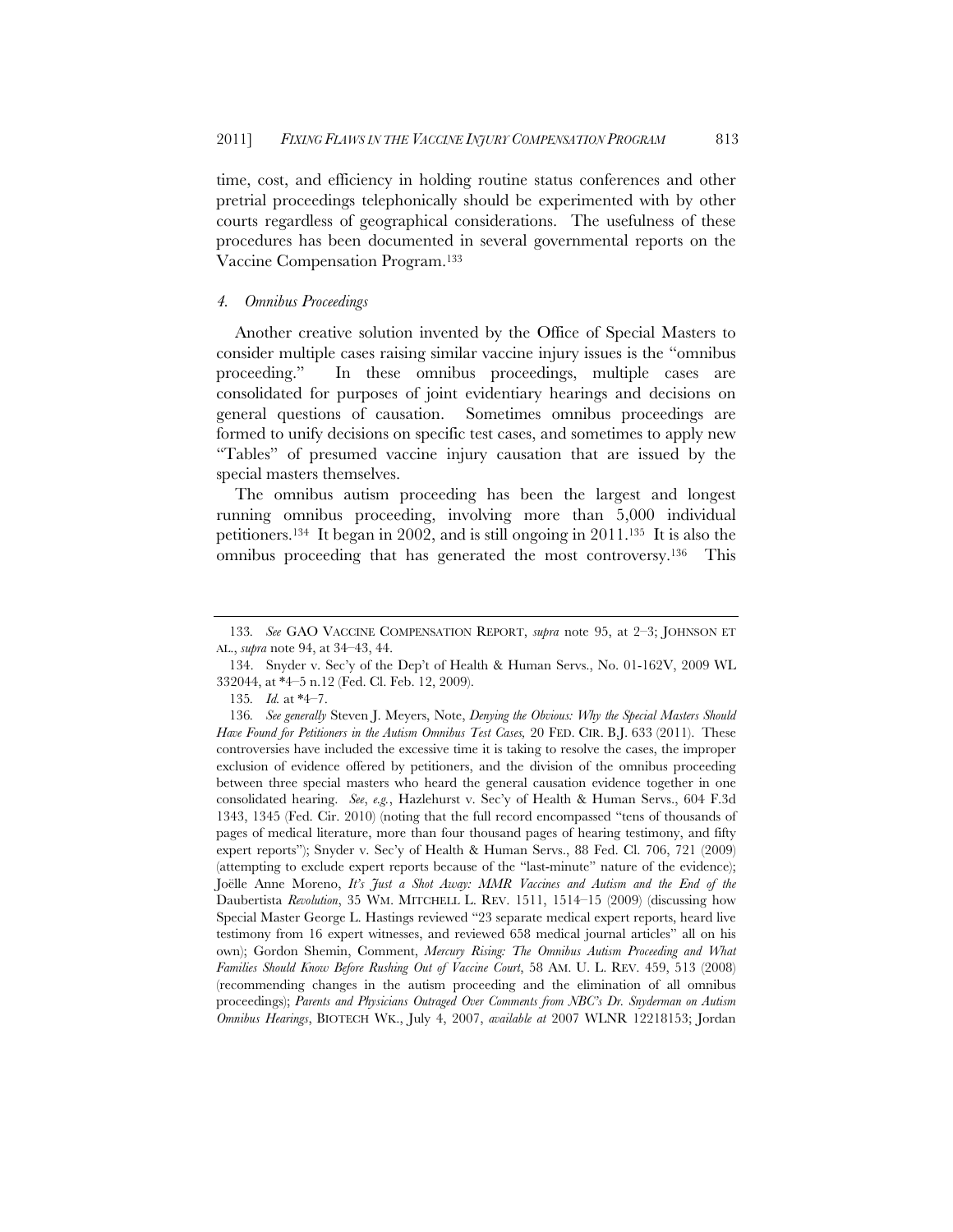complex proceeding is exploring several alternate links between vaccines and autistic spectrum disorders, and it is divided between three different special masters who are considering issues simultaneously.<sup>137</sup> The three special masters have issued their rulings in the test cases, finding no likely relationship between the measles, mumps, and rubella (MMR) vaccines or thimerosal and autistic spectrum disorders, and these cases have been affirmed on appeal to date.138

In 1992–1993, an omnibus proceeding was held involving the rubella vaccine and arthritis-like conditions before Special Master George L. Hastings. After conducting extensive hearings, Special Master Hastings issued a final ruling in which he concluded that the evidence more likely than not showed that the rubella vaccine caused a chronic arthropathy if a number of specific conditions were satisfied.<sup>139</sup>

Special Master Hastings in effect grafted a new Table for the rubella vaccine into the Vaccine Act. The criteria he established functioned exactly as did the criteria for other Table injuries—they created a

Weissmann, *Lawyers: Autism Rulings Won't End Litigation*, LAW.COM (Feb. 16, 2009), http://www.law.com/jsp/article.jsp?id=1202428201092.

 <sup>137.</sup> The principal questions that have been litigated are whether the measles, mumps, and rubella (MMR) vaccines cause autism and whether the vaccine additive thimerosal causes autism.

 <sup>138.</sup> Dwyer v. Sec'y of the Dep't of Health & Human Servs., No. 03-1202V, 2010 WL 892250 (Fed. Cl. Mar. 12, 2010) (Special Master Denise K. Vowell); King v. Sec'y of Health & Human Servs., No. 03-584V, 2010 WL 892296 (Fed. Cl. Mar. 12, 2010) (Special Master George L. Hastings); Mead v. Sec'y of Health & Human Servs., No. 03-215V, 2010 WL 892248 (Fed. Cl. Mar. 12, 2010) (Special Master Patricia Campbell-Smith); Cedillo v. Sec'y of Health & Human Servs., No. 98-916V, 2009 WL 331968 (Fed. Cl. Feb. 12, 2009) (Special Master George L. Hastings), *aff'd*, 89 Fed. Cl. 158; Hazlehurst v. Sec'y of the Dep't of Health & Human Servs., No. 03-654V, 2009 WL 332306 (Fed. Cl. Feb. 12, 2009) (Special Master Patricia Campbell-Smith), *aff'd*, 88 Fed. Cl. 473, *aff'd*, 604 F.3d 1343 (Fed. Cir. 2010); Snyder v. Sec'y of the Dep't of Health & Human Servs., No. 01-162V, 2009 WL 332044 (Fed. Cl. Feb. 12, 2009) (Special Master Denise K. Vowell), *aff'd*, 88 Fed. Cl. 706 (2009). The cases decided to date have not rejected all possible links between vaccines and autism. For example, one autism case was recently settled where the vaccination significantly aggravated a pre-existing mitochondrial disorder. *See* Poling v. Sec'y of Health & Human Servs., No. 02-1466V, 2011 WL 678559 (Fed. Cl. Jan. 28, 2011) (judgment issued July 30, 2010).

 <sup>139.</sup> These conditions were that: (1) the petitioner was at least eighteen years old when the vaccination was given, (2) the onset of the arthropathic symptoms occurred between one and six weeks after the vaccination, (3) petitioner developed an antibody response to the vaccine, (4) petitioner was free of polyarthropathy joint pain for at least three years prior to the vaccination, (5) there was no alternative explanation for the arthropathy, such as a diagnosis of rheumatoid arthritis, and (6) there was a continuation of symptoms for at least six months. Ahern v. Sec'y of the Dep't of Health & Human Servs., No. 90-1435V, 1993 WL 179430, at \*13 (Fed. Cl. Jan. 11, 1993).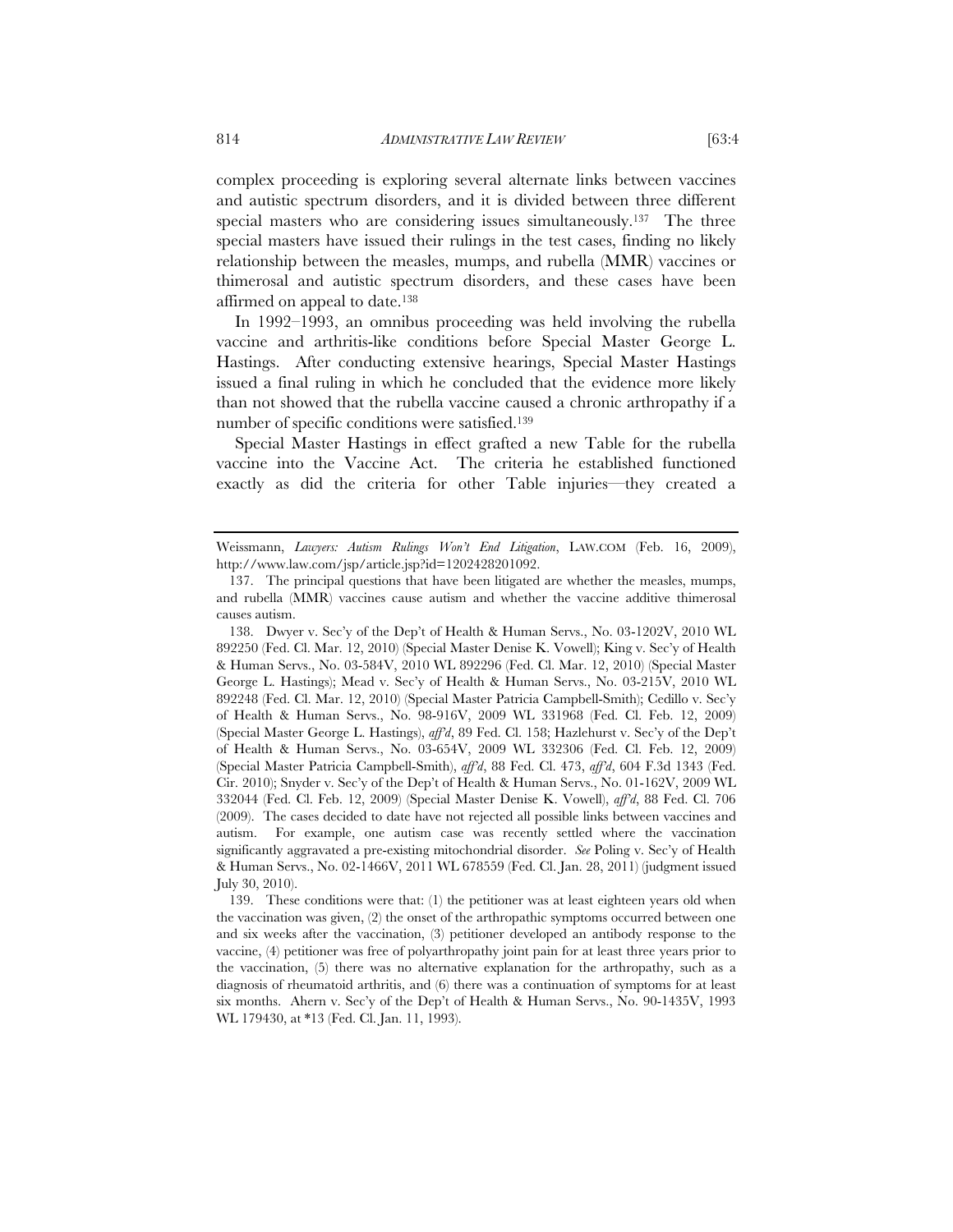rebuttable presumption that the rubella vaccine caused the injury, but this presumption could be overcome by a showing that some other condition was the actual cause of the symptoms. It is true, as Special Master Hastings indicated in his final decision, $140$  that the criteria he established did not conclusively determine any future case that a petitioner might bring because a future petitioner was free to introduce additional evidence and argue for a different result. However, it is also true that any party in any case can always ask the decisionmaker to reconsider a previously taken position. Yet without providing dramatic new evidence, a petitioner is not likely to be successful.<sup>141</sup>

Another omnibus proceeding, held in 2006, involved whether the hepatitis B vaccine causes four demyelinating conditions: transverse myelitis (TM), chronic inflammatory demyelinating disease (CIDP), Guillain–Barre syndrome (GBS), and multiple sclerosis (MS). Special Master Laura D. Millman ruled in favor of the petitioners in each of the four paradigm cases142 and created a judicial scheme that operated almost as if it were a "Table" for the hepatitis B vaccine, with a presumption that the vaccine caused the conditions if the onset was between three and thirty days of the vaccination.143 Other omnibus proceedings have involved improperly

<sup>140</sup>*. Id.* at \*11.

<sup>141.</sup> Dramatic new evidence in the form of new studies did appear a few years later involving the rubella vaccine and arthropathy. This led the Department of Justice to ask Special Master Hastings to reopen the omnibus proceeding and, in light of the new studies, to throw out the prior standards he had established for presumed causation. *See Snyder*, 2002 WL 31965742, at \*11. Special Master Hastings agreed to re-open the omnibus proceeding, held hearings on the newly published studies, and concluded that he should keep his prior criteria for entitlement with two minor modifications: (1) he broadened the requirement that the petitioner must be at least eighteen years of age to a requirement that the petitioner be past puberty, but (2) he narrowed the time period for the onset of the arthropathy from a one to six week period to a seven to twenty-one day period. *Id*. at \*20.

<sup>142.</sup> Werderitsh v. Sec'y of the Dep't of Health & Human Servs., No. 99-310V, 2006 WL 1672884, at \* 27 (Fed. Cl. May 26, 2006) (finding a connection between the vaccine and multiple sclerosis); Peugh v. Sec'y of the Dep't of Health & Human Servs., No. 99-638V, 2006 WL 5668229, at \*13 (Fed. Cl. Apr. 21, 2006) (finding a connection between the vaccine and Guillain–Barre syndrome); Gilbert v. Sec'y of the Dep't of Health & Human Servs., No. 04-455V, 2006 WL 1006612, at \*12 (Fed. Cl. Mar. 30, 2006) (finding a connection between the vaccine and chronic inflammatory demyelinating disease); Stevens v. Sec'y of the Dep't of Health & Human Servs., No. 99-594V, 2006 WL 659525, at \*25 (Fed. Cl. Feb. 24, 2006) (finding a connection between the vaccine and transverse myelitis).

<sup>143</sup>*. Stevens*, 2006 WL 659525, at \*12, \*15. In a subsequent decision, based on new evidence, Special Master Millman extended the appropriate temporal relationship out to two months for TM. Pecorella v. Sec'y of the Dep't of Health & Human Servs., No. 04- 1781V, 2008 WL 4447607, at \*5 (Fed. Cl. Sept. 17, 2008).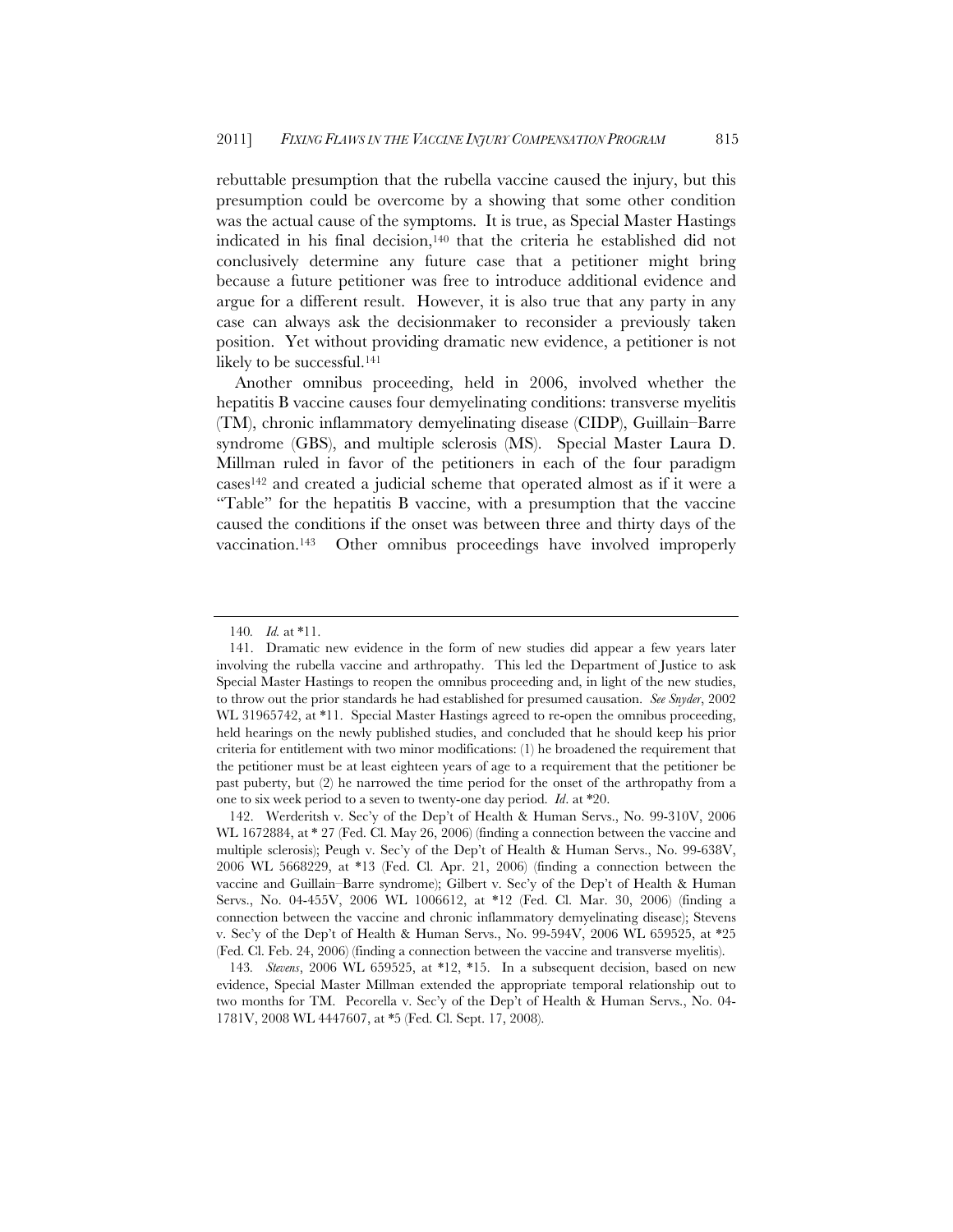manufactured polio vaccines<sup>144</sup> and the relationship of the hepatitis B vaccine to type I diabetes.145

These omnibus proceedings conducted by the special masters have been a creative and effective use of the program's resources, despite the fact that some of the proceedings have been controversial.<sup>146</sup> There is no explicit authority in the Vaccine Act for such omnibus proceedings, so the special masters have based their authority to hold such consolidated proceedings on the broad discretion and authority that the Act gives the special masters to structure and control proceedings in the Vaccine Compensation Program.147 These omnibus proceedings are also the result of the major shift in the Vaccine Compensation Program to off-Table cases, so that the special masters are seeking in effect to create their own "Tables" to address some of the difficult off-Table injuries that commonly recur in the program.

# II. OTHER RECENT FEDERAL COMPENSATION PROGRAMS

Subsequent to the adoption of the Vaccine Act, Congress enacted five other major federal compensation programs: the Radiation Exposure Compensation Program, the Japanese–American internment compensation program, the Smallpox Compensation Program, the September 11th Compensation Program, and the Countermeasures Compensation Program. These compensation programs were, like the Vaccine Act, often a blend of humanitarian, compassionate concerns for injured individuals, and a desire to protect industries that were too big or important to fail.

 <sup>144.</sup> Gherardi v. Sec'y of the Dep't of Health & Human Servs., No. 90-1466V, 1997 WL 53449, at \*1 (Fed. Cl. Jan. 24, 1997); Baggott v. Sec'y of the Dep't of Health & Human Servs., No. 90-2214V, 1992 WL 79987, at \*1 (Cl. Ct. Apr. 2, 1992).

 <sup>145.</sup> Hennessy v. Sec'y of the Dep't of Health & Human Servs., No. 01-190V, 2009 WL 1709053, at \*2, \*59 (Fed. Cl. May 29, 2009), *aff'd*, 91 Fed. Cl. 126, 142 (2010) (holding that there was no proven relationship between the hepatitis B vaccine and type I diabetes).

<sup>146</sup>*. See supra* note 136 and accompanying text. In both *Snyder* and *Cedillo*, the Court of Federal Claims judges ruled that it was not improper for the omnibus proceeding to be divided between three special masters who heard the evidence of general causation together in one consolidated hearing. The *Snyder* court said that this procedure "reflects a commonsense, cost-saving approach to complex litigation." Snyder v. Sec'y of Health & Human Servs., 88 Fed. Cl. 706, 721 (2009). The *Cedillo* court called it "an eminently reasonable case management approach." Cedillo v. Sec'y of Health & Human Servs., 89 Fed. Cl. 158, 174 (2009).

 <sup>147.</sup> *Snyder*, 2009 WL 332044, at \*2. Special Master Denise K. Vowell has noted that omnibus proceedings "bear some resemblance to multi-district litigation in federal district court." Dwyer v. Sec'y of the Dep't of Health & Human Servs., No. 03-1202V, 2010 WL 892250, at \*2 n.9 (Fed. Cl. Mar. 12, 2010). Omnibus proceedings also share similarities with administrative rulemaking proceedings and class action lawsuits. Hazlehurst v. Sec'y of the Dep't of Health & Human Servs., No. 03-654V, 2009 WL 332306, at \*2–3 (Fed. Cl. Feb. 12, 2009).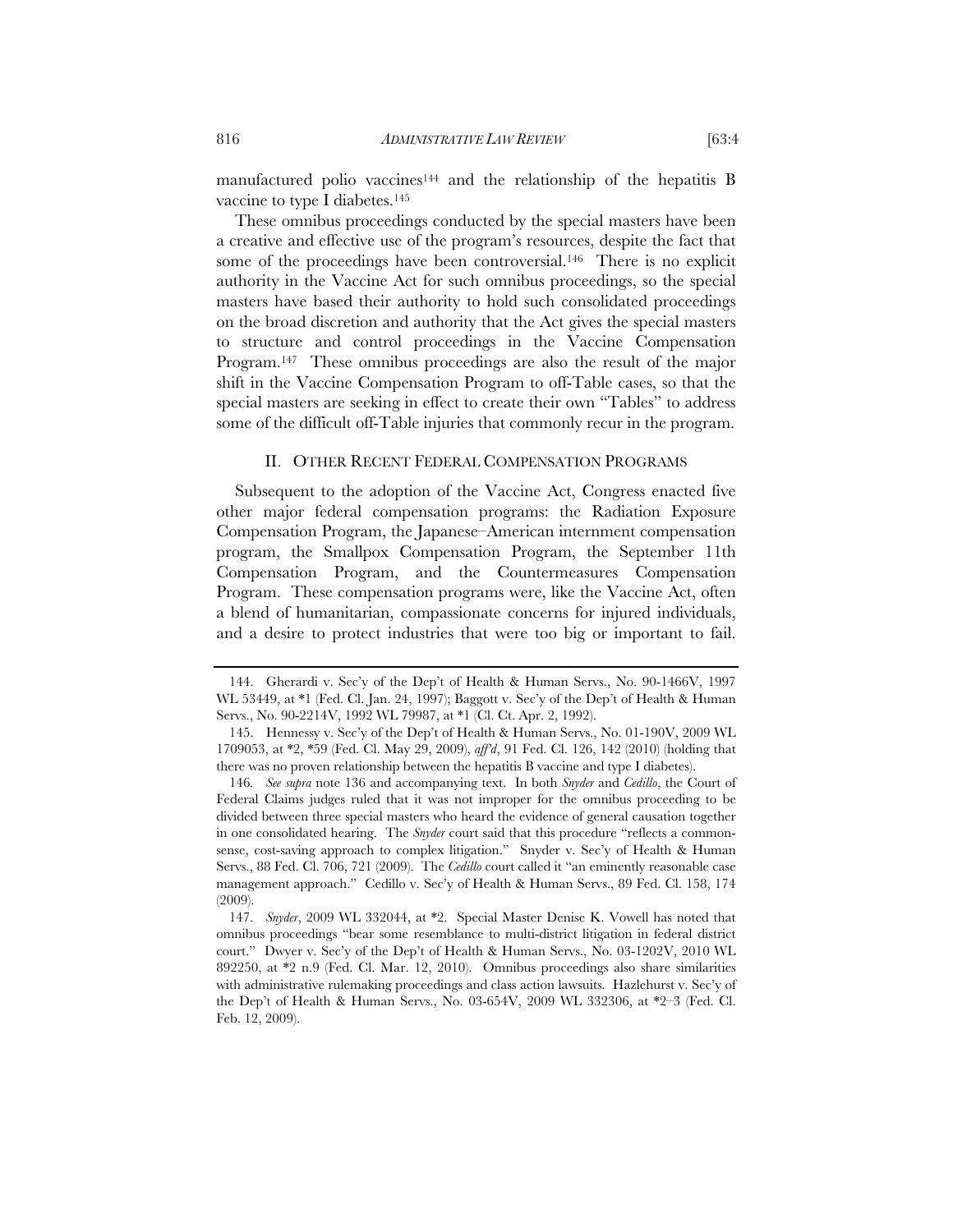Additionally, there was a desire to promote other important national interests, including public health and national security interests. While each of these programs arose from unique circumstances, they share many similarities and some important differences.

Some of the features of these newer compensation programs, such as the relaxed burden of proof imposed on petitioners, should be adopted in the Vaccine Program. These newer programs also offer valuable lessons for compensation programs that Congress may consider adopting in the future. The background and key features of these newer compensation programs are briefly described below.148

# *A. The Radiation Exposure Compensation Program*

Congress passed the Radiation Exposure Compensation Act (RECA) in 1990.149 The Act contained an apology and provided limited compensation to individuals who developed serious diseases as a result of exposure to radiation from above-ground atomic weapons testing, and to individuals who participated in the mining or transportation of radioactive materials used in making the nuclear devices.150

RECA recognized, after many years of official government denials, that persons exposed to radiation in connection with the nuclear weapons production program "were subjected to [an] increased risk of injury and disease to serve the national security interests of the United States,"151 and that it was appropriate "to make partial restitution . . . for the burdens they

 <sup>148.</sup> The descriptions of these five compensation programs must, out of space considerations, be necessarily brief. For similar space reasons, it is not possible to discuss, in this Article, other earlier federal compensation programs, such as the 1969 Black Lung Compensation Plan, 30 U.S.C.  $\S 901-944$  (2006), or other federal programs that pay disability benefits to military veterans, law enforcement officers, and a variety of other groups. This Article does not discuss the swine flu vaccination program in 1976–1977. *See* RICHARD E. NEUSTADT & HARVEY L. FINEBERG, THE EPIDEMIC THAT NEVER WAS (1983). International compensation laws are also outside the scope of this Article. *See, e.g.*, Rob Henson, Comment, *Inoculated Against Recovery: A Comparative Analysis of Vaccine Injury Compensation in the United States and Great Britain*, 15 TULSA J. COMP. & INT'L L. 61 (2007) (discussing the vaccination compensation program of Great Britain).

 <sup>149.</sup> Radiation Exposure Compensation Act, Pub. L. No. 101-426, 104 Stat. 920 (1990) (codified as amended at 42 U.S.C. § 2210 note (2006) (Radiation Exposure Compensation)).

 <sup>150.</sup> The Department of Justice reports that, as of September 22, 2011, a total of 24,468 claims for compensation have been approved, 9,492 have been denied, and 467 claims are currently pending. CIVIL DIV., U.S. DEP'T OF JUSTICE, RADIATION EXPOSURE COMPENSATION SYSTEM: CLAIMS TO DATE SUMMARY OF CLAIMS RECEIVED BY 09/22/2011 (2011), http://www.justice.gov/civil/omp/omi/Tre\_SysClaimsToDate Sum.pdf. A total of \$1,620,884,889 has been paid out. *Id.*

<sup>151. 42</sup> U.S.C. § 2210 note (Radiation Exposure Compensation § 2(a)(5)).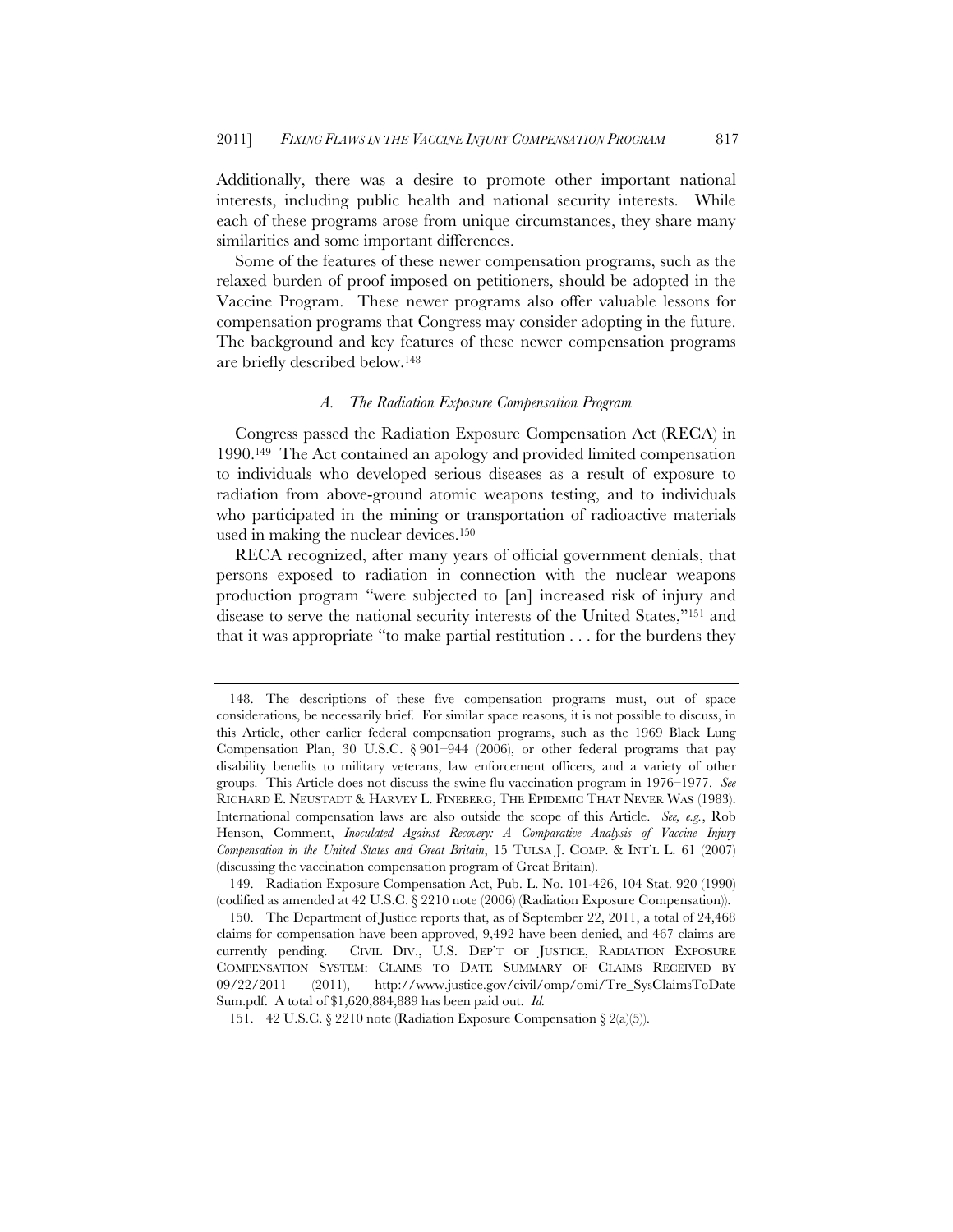have borne for the nation as a whole."<sup>152</sup> As in the Vaccine Act, RECA created a "Table" of eligible individuals who could collect compensation if they could establish that they suffered a specified illness within a specified timeframe.153 Petitioners were required to submit documentation showing that they satisfied the eligibility criteria in the Act.154 However, RECA also contained a provision that "all reasonable doubt with regard to whether a claim meets the requirements of this Act shall be resolved in favor of the claimant."155

RECA created a largely inquisitorial procedure for resolution of the radiation injury claims. The petition for compensation was filed with, and reviewed by, officials in the Civil Division of the Department of Justice.156 The claim was evaluated by a claims examiner, by an attorney, and then by the assistant director of the Civil Division, before a final decision was made.157 Petitioners who were denied compensation could either file an appeal in court or refile their claim up to three times with the Department

U.S. GOV'T ACCOUNTABILITY OFFICE, GAO-07-1037R, RADIATION EXPOSURE COMPENSATION ACT: PROGRAM STATUS 1 (2007) [hereinafter GAO RADIATION EXPOSURE ACT REPORT].

 153. The Radiation Exposure Compensation Act (RECA) created three classes of individuals who were eligible for compensation. First, "unwitting participants" who resided in certain areas of Utah, Nevada, and Arizona, who had been exposed to radiation as a result of their proximity to above-ground nuclear testing and who developed specified diseases (including leukemia and a number of forms of cancer) within five years of their first exposure to the radiation, were entitled to receive a one-time lump-sum payment of \$50,000. 42 U.S.C. § 2210 note (Radiation Exposure Compensation §  $4(a)(1)(B)(i)$ ). Second, "onsite participants" in the testing program who developed the same specified diseases within five years of their first exposure to the radiation were entitled to receive a lump payment of \$75,000. *Id.* § 2210 note (§  $4(a)(1)(B)(ii)$ ,  $(a)(2)(C)$ ). Third, individuals who were employed for at least one year in uranium mining, milling, or transportation, or who were exposed to forty or more "working level months of radiation," and who subsequently developed specified diseases (including lung and renal cancers, respiratory disease, or other chronic renal diseases) within the applicable time period, were entitled to receive a lump sum payment of \$100,000. *Id* § 2210 note (§ 5(a)(1)).

154*. Id.* § 2210 note (§§ 4(a)(2)(C), 5(a)(1)(A)(ii)(I)–(II)).

<sup>152</sup>*. Id.* § 2210 note (§ 2(b)). The U.S. Government Accountability Office explained in a report on the program:

From 1945 through 1962, the United States conducted a series of aboveground atomic weapons tests as it built up its Cold War nuclear arsenal. Around this same time period, the United States also conducted underground uranium-mining operations and related activities, which were critical to the production of the atomic weapons. Many people were exposed to radiation resulting from the nuclear weapons development and testing program, and such exposure is presumed to have produced an increased incidence of certain serious diseases, including various types of cancer.

<sup>155</sup>*. Id.* § 2210 note (§ 6(b)(1)).

<sup>156</sup>*. Id.*

 <sup>157.</sup> GAO RADIATION EXPOSURE ACT REPORT, *supra* note 152, at 15.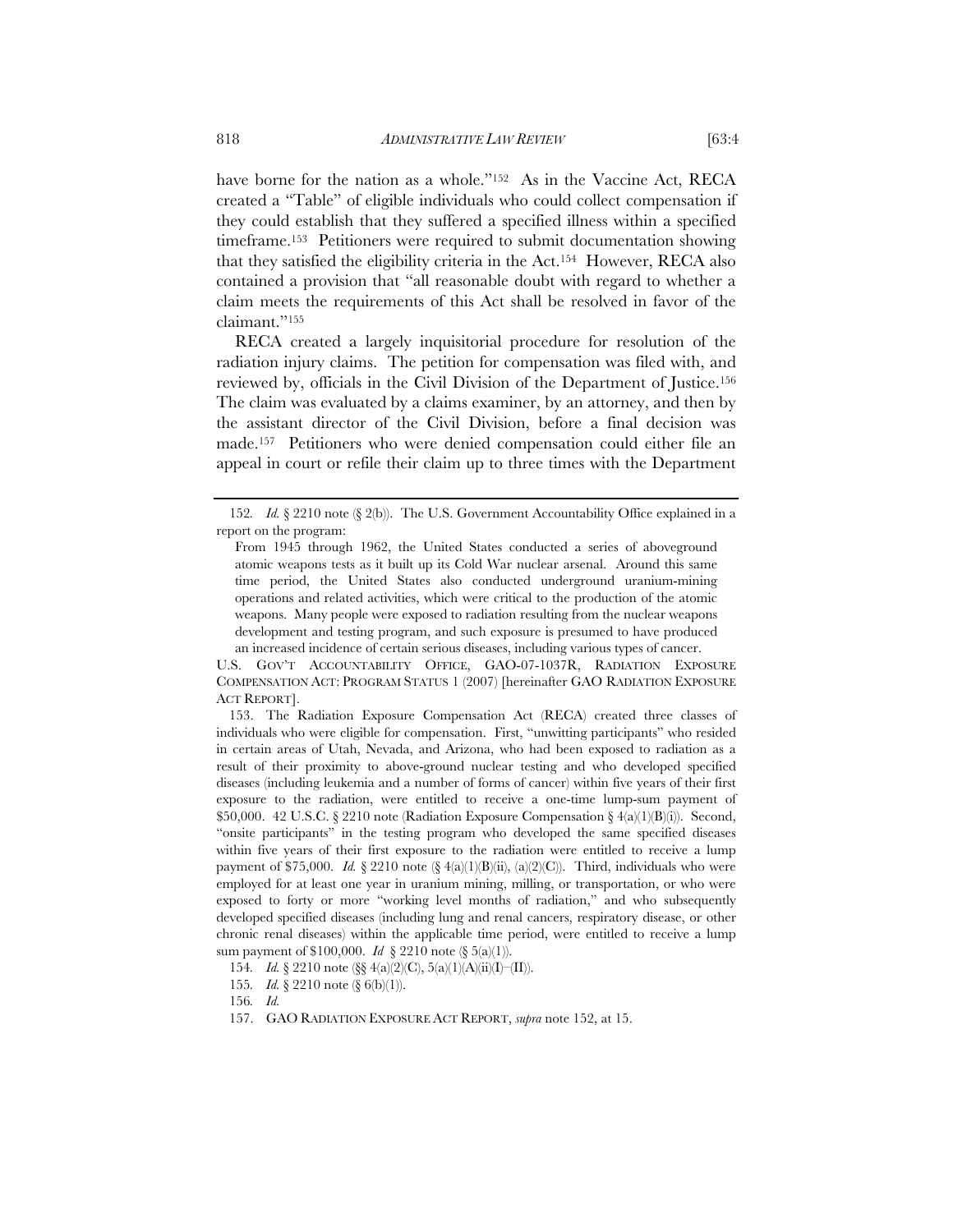of Justice to try to correct an alleged deficiency that was the basis for the denial of the claim.158 RECA allows petitioners to be represented by lawyers, who are authorized to charge a small contingency fee for successful claims.159

RECA has been criticized on a number of grounds. The GAO expressed concern that claims were often being resolved outside of the RECA-mandated twelve-month period of time.160 The GAO also noted that the program's efforts to assist potential petitioners with the application process were uneven at best.161 Inadequate assistance was a particular concern in cases involving older people suffering from cancers or other serious health problems who needed substantial and compassionate assistance in providing the detailed information and compiling the documentation necessary to demonstrate eligibility for compensation. The program has also been criticized for its failure to "fully compensate" or "fully apologize" to injured persons,162 and for its "'burdensome' procedures" and "'excessive regulatory hurdles.'"163 Congress has taken

<sup>158</sup>*. Id.* at 16. Petitioners could also refile if they believed that they became eligible for compensation as a result of regulatory changes adopted by the Department of Justice in 1999 or because of an amendment to the Act in 2000. *Id.*

<sup>159. 42</sup> U.S.C. § 2210 note (Radiation Exposure Compensation § 9); 28 C.F.R.  $\S 79.74(a)$ –(b) (2010). The percentage varies from under two percent to up to ten percent depending on the type of case. *Id.* § 79.74(b).

 <sup>160.</sup> According to the Government Accountability Office (GAO), only 89% of claims have been resolved within the required time period. U.S. GOV'T ACCOUNTABILITY OFFICE, GAO-01-1043, RADIATION EXPOSURE COMPENSATION: ANALYSIS OF JUSTICE'S PROGRAM ADMINISTRATION 2 (2001) [hereinafter GAO RADIATION COMPENSATION ANALYSIS].

 <sup>161.</sup> The GAO contacted eleven nongovernmental organizations involved in RECArelated activities, including radiation survivor groups and Native American assistance groups. *Id.* at 22. Of the organizations, six of the eleven organizations believed that the Radiation Exposure Compensation Program (RECP) "was of little to no help in explaining the requirements for documentation to substantiate applicant claims, but five believed that RECP was generally to very helpful." *Id.* at 23.

 <sup>162.</sup> Jessica Barkas Threet, *Testing the Bomb: Disparate Impacts on Indigenous Peoples in the American West, the Marshall Islands, and in Kazakhstan*, 13 U. BALT. J. ENVTL. L. 29, 50 (2005).

 <sup>163.</sup> A. COSTANDINA TITUS, BOMBS IN THE BACKYARD: ATOMIC TESTING AND AMERICAN POLITICS 149 (2d ed. 2001). The relatively low lump-sum payments given in the program

did little to assuage grief, placate anger, mete out justice, or restore a community's faith in Washington. As one reporter summarized the views of the downwinders, the money was "too little, too late, and too grudgingly given to fill the void left in their lives by the deaths of parents and children whose only sin was to be in the wrong place at the wrong time."

*Id.* at 149 (citation omitted).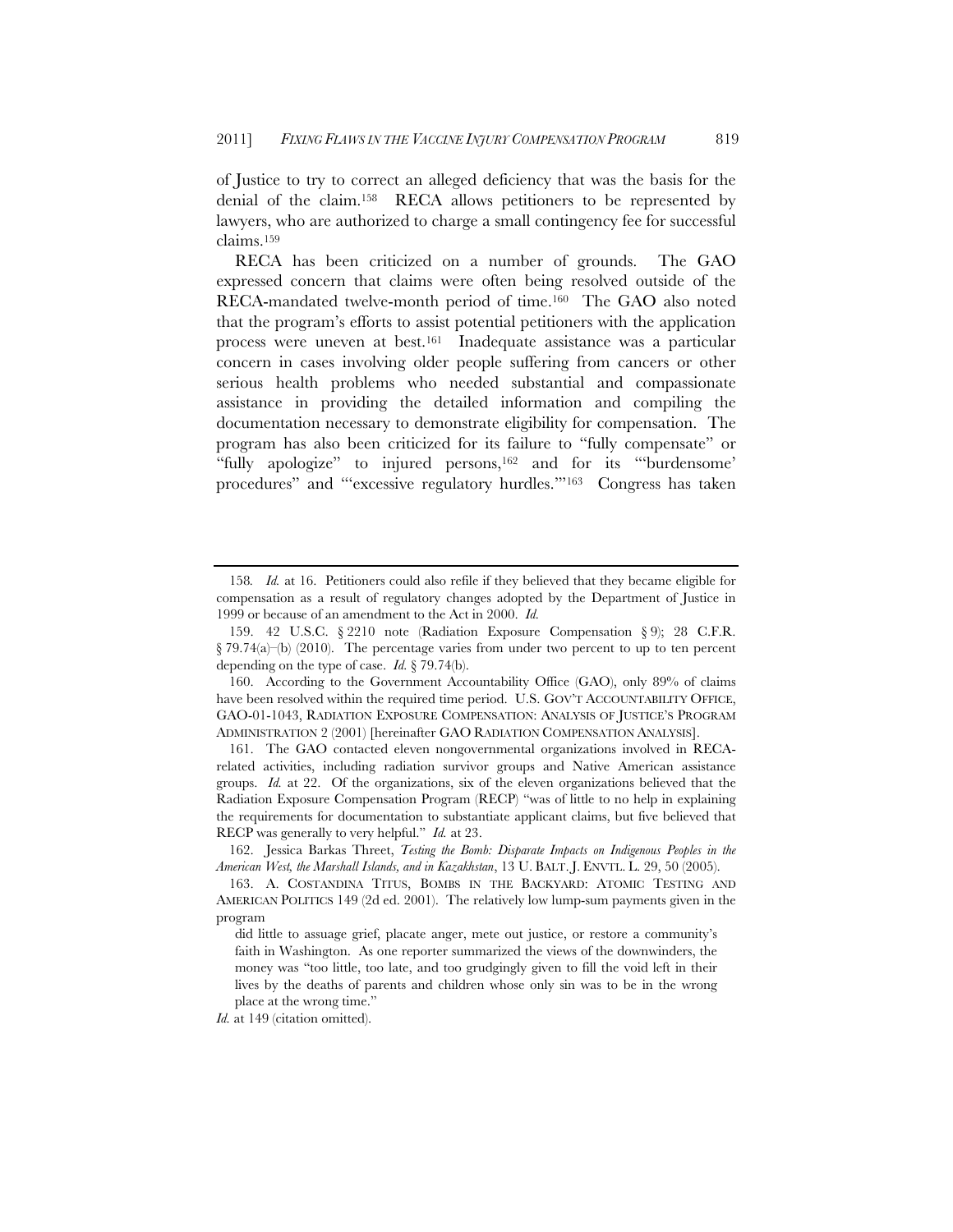some action to address these concerns.<sup>164</sup>

# *B. The Japanese–American Internment Compensation Program*

In 1942, President Franklin D. Roosevelt signed an executive order directing the Secretary of War to designate military areas for the internment of American citizens and residents of Japanese ancestry.165 More than 120,000 Japanese–Americans, 70% of whom were U.S. citizens, were forced into these camps until the end of World War II, suffering the loss of liberty, economic losses, and the stigma of suspected disloyalty.166 In 1988, Congress passed a compensation law that authorized the payment of \$20,000, and a letter of apology, to persons of Japanese ancestry, or surviving family members, who were interned in camps in the United States shortly after the attack on Pearl Harbor.<sup>167</sup>

The Japanese–American internment compensation program involved an essentially inquisitorial procedure within the Department of Justice. The Attorney General, through the Office of Redress Administration, was directed to "identify and locate" all potentially eligible individuals and to notify them of their right to apply to the program.<sup>168</sup> Each was also to be

 <sup>164.</sup> In 2000, Congress passed a compensation law that provided additional benefits to be paid to certain workers who had previously been found eligible to receive compensation under RECA. Floyd D. Spence National Defense Authorization Act for Fiscal Year 2001, Pub. L. No. 106-398, § 3611, 114 Stat. 1654A-1, 1654A-497 to 513 (codified as amended at 42 U.S.C. § 7384d to 7385s-15). This Act also created the Energy Employees Occupational Illness Compensation Program for Department of Energy employees involved in the production of nuclear weapons. 42 U.S.C. § 7384(d). With respect to petitioner's burden of proof in this program, in most instances, the petitioner had the ordinary preponderance burden, but for injuries involving certain cancers, petitioners need only show that "the cancer was at least as likely as not" caused by the occupational exposure. 20 C.F.R. § 30.210(b)(1) (2010). For an overview and critique of this program, see generally U.S. GOV'T ACCOUNTABILITY OFFICE, GAO-10-302, ENERGY EMPLOYEES COMPENSATION: ADDITIONAL INDEPENDENT OVERSIGHT AND TRANSPARENCY WOULD IMPROVE PROGRAM'S CREDIBILITY (2010).

<sup>165.</sup> Exec. Order No. 9066, 3 C.F.R. 1092–93 (1943).

 <sup>166.</sup> Peter G. Chronis, *Infamous Relocation Recalled: Japanese–Americans Remember the Pain*, DENVER POST, Aug. 11, 1998, at B1. The U.S. Supreme Court upheld the constitutionality of the internments in *Korematsu v. United States*, 323 U.S. 214 (1944). In 1948, Congress authorized a limited reimbursement for property losses suffered as a result of the internment. Act of July 2, 1948, Pub. L. No. 80-886, 62 Stat. 1231.

<sup>167.</sup> Civil Liberties Act of 1988, Pub. L. No. 100-383, 102 Stat. 904 (1988) (codified at 50 U.S.C. app. §§ 1989a to 1989b-9 (2006)).

<sup>168. 50</sup> U.S.C. app. § 1989b-4.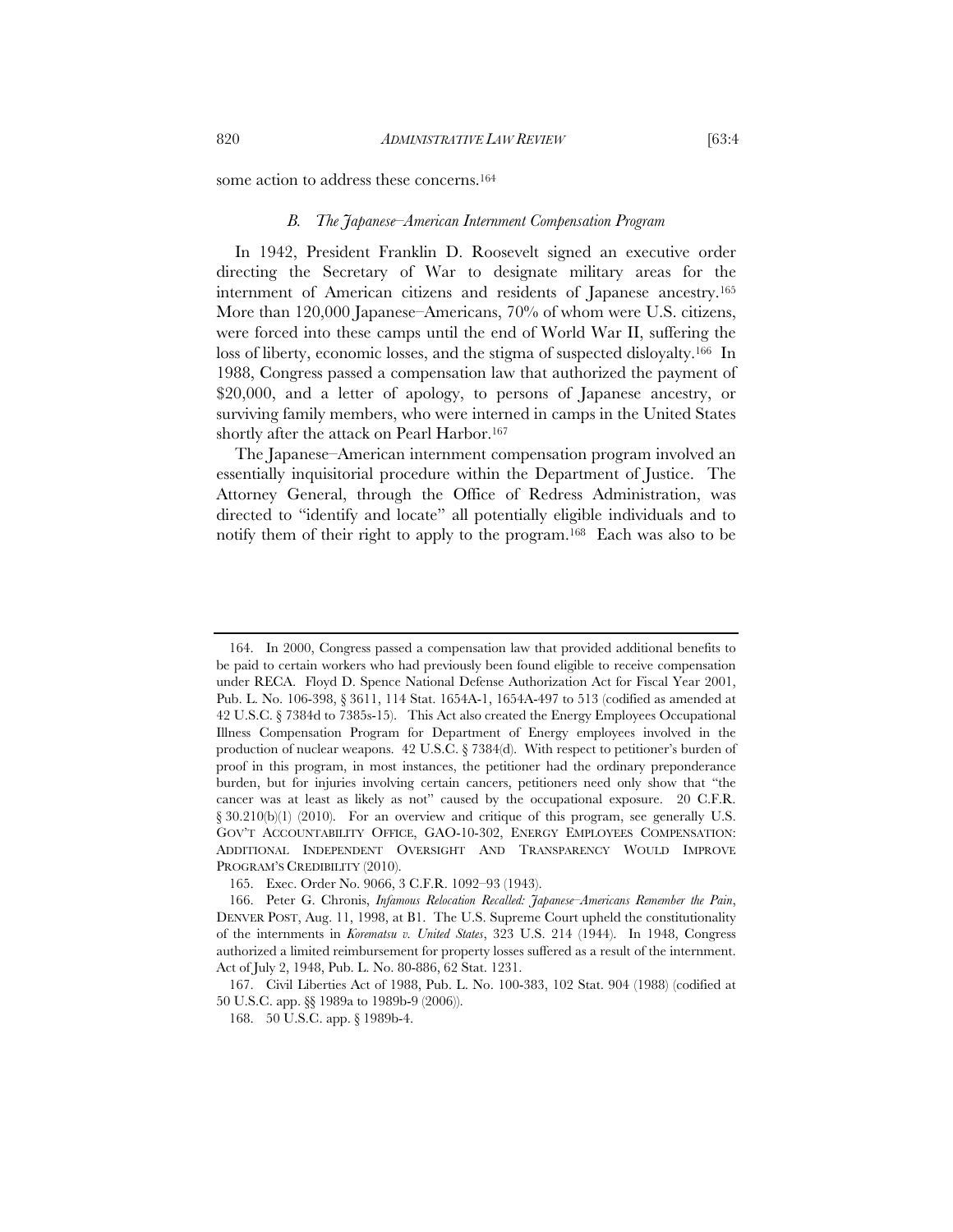sent a letter from the President apologizing on behalf of the U.S. government for the internment actions.169

Under the program, a petitioner files an application for compensation with the Office of Redress Administration, which makes a determination as to the claimant's eligibility.170 If the petitioner was found ineligible, the petitioner could seek reconsideration from the Appellate Section of the Department of Justice's Civil Rights Division, and then judicial review in the U.S. Court of Federal Claims.171

As with the Radiation Compensation Law, the Japanese–American internment compensation law contained a "benefit of the doubt" provision mandating that compensation be awarded if there was "an approximate balance of positive and negative evidence" with respect to a claimant's eligibility.172 Also similar to the Radiation Compensation Law, the Japanese–American internment compensation law provided substantial, but only partial, monetary compensation, together with an apology from the U.S. government for its actions. Another important, more intangible, objective of the Japanese–American internment compensation law was the educational purpose of informing the American people of the injustices involved in the internment program.173

<sup>169</sup>*. See* 50 U.S.C. app. § 1989 (offering Presidential pardons to persons who were recommended by the Attorney General).

 <sup>170. 50</sup> U.S.C. app. § 1989b-4(a). In this program, 82,219 individuals were found to satisfy the requirements for compensation. *Japanese Americans: Check for Compensation and Reparations for the Evacuation, Relocation, and Internment*, NAT'L ARCHIVES, http://archives.gov/ research/japanese-americans/redress.html (last visited Sept. 24, 2011). The total amount of compensation paid was approximately \$1.6 billion. *Id.* It was initially estimated that about 60,000 claims would be paid from the fund, and this underestimation was based upon the mistaken use of actuarial tables containing the life expectancies of Caucasian males. ALICE YANG MURRAY, HISTORICAL MEMORIES OF THE JAPANESE AMERICAN INTERNMENT AND THE STRUGGLE FOR REDRESS 352 (2008).

 <sup>171. 50</sup> U.S.C. app. § 1989b-4(h).The Act imposed no limitations on a claimant's ability to be represented by, or to compensate, an attorney.

<sup>172.</sup> Section 1989b-4(a)(3) provides:

<sup>(3)</sup> Benefit of the doubt

When, after consideration of all evidence and relevant material for determining whether an individual is eligible individual, there is an approximate balance of positive and negative evidence regarding the merits of an issue material to the determination of eligibility, the benefit of the doubt in resolving each such issue shall be given to such individual.

<sup>50</sup> U.S.C. app. § 1989b-4(a)(3). This provision was not included in the compensation law as originally passed, but was added by an amendment in 1992. Civil Liberties Act Amendments of 1992, Pub. L. No. 102-371, § 4(a), 106 Stat. 1167, 1167.

 <sup>173.</sup> MITCHELL T. MAKI, HARRY H.L. KITANO & S. MEGAN BERTHOLD, ACHIEVING THE IMPOSSIBLE DREAM: HOW JAPANESE AMERICANS OBTAINED REDRESS 225 (1999). The advocates of the Act saw the publicity generated by its introduction and passage as having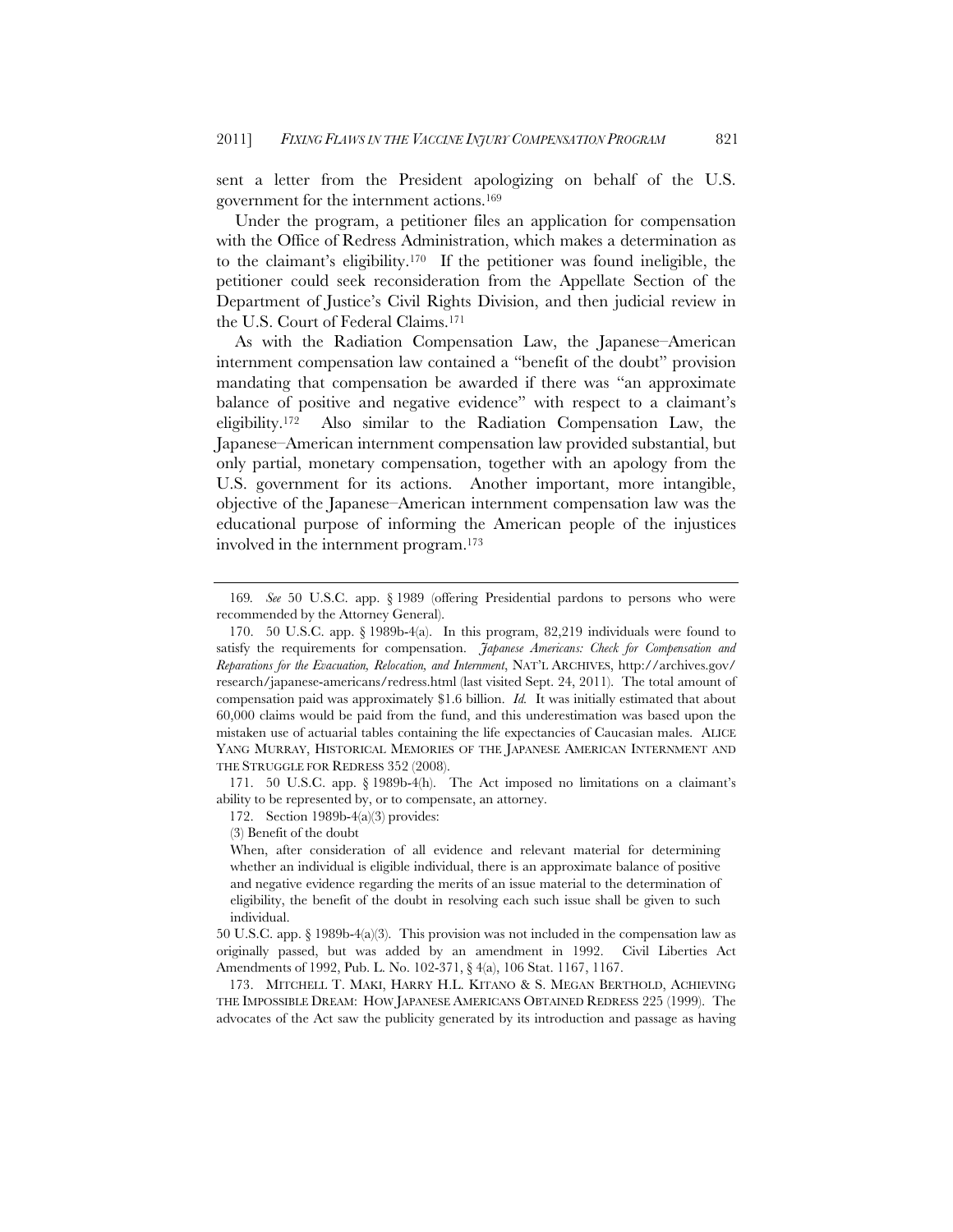The battle for the compensation fund was led on Capitol Hill by Representatives Robert T. Matsui and Norman T. Mineta, two well respected and influential men of Japanese–American ancestry who had both been in the camps as young children.<sup>174</sup> Also influential were two Japanese–American Senators, Dan Inouye and Spark Matsunaga, both of whom had been war heroes in World War II.175 The Japanese American Citizens League, and other community groups, also pressed for this legislation.176

One scholar has concluded that this compensation program was successful because it was cathartic for many Japanese–Americans, because it restored a measure of dignity lost through the internment, and because the government's apology and the symbolic reparations payment fostered long-overdue healing in the Japanese–American community.177 Another scholar has described this compensation law, and others like it, as "primarily symbolic," bringing a sense of closure.178

an important educational value. *See, e.g.*, Robert L. Koenig*, Internment Bill Is Meant to "Admit, Redress Wrongs.*" ST. LOUIS POST-DISPATCH, May 1, 1988, at 1A; *A National Apology*, TIME, Oct. 22, 1990, at 35. Funding was also provided for a permanent museum exhibition in Washington, D.C., to tell the story of the internment and the compensation law. Eric K. Yamamoto & Ashley Kaiao Obrey, *Reframing Redress: A "Social Healing Through Justice" Approach to United States–Native Hawaiian and Japan–Ainu Reconciliation Initiatives*, 16 ASIAN AM. L.J. 5, 18 (2009).

 <sup>174.</sup> Koenig, *supra* note 173.

 <sup>175.</sup> LESLIE T. HATAMIYA, RIGHTING A WRONG: JAPANESE AMERICANS AND THE PASSAGE OF THE CIVIL LIBERTIES ACT OF 1988 111-13 (1993). This book also contains a detailed history of the Act's passage*. Id*. at 111–28.

<sup>176</sup>*. Id.* at 113–16. The different Japanese–American groups had different perspectives on the meaning of the internment and on the appropriate redress for it. MURRAY, *supra* note 170, at 3. The \$20,000 amount reflected a political compromise between those who were concerned that too low a figure would make the financial payment seem like a mere token amount, and those who thought too high a figure would make passing the compensation bill impossible. *Id.* at 353.

 <sup>177.</sup> Eric K. Yamamoto, *Racial Reparations: Japanese American Redress and African American Claims*, 40 B.C. L. Rev. 477, 477–78 (1998). Professor Yamamoto quoted one former internee who said that "although monetary payments 'could not begin to compensate . . . for his . . . lost freedom, property, livelihood, or the stigma of disloyalty,' the reparations demonstrated the sincerity of the government's apology." *Id*. at 518 (alteration in original) (quoting NICHOLAS TAVUCHIS, MEA CULPA: A SOCIOLOGY OF APOLOGY AND RECONCILIATION 107 (1991)).

 <sup>178.</sup> GREG ROBINSON, A TRAGEDY OF DEMOCRACY: JAPANESE CONFINEMENT IN NORTH AMERICA 302 (2009).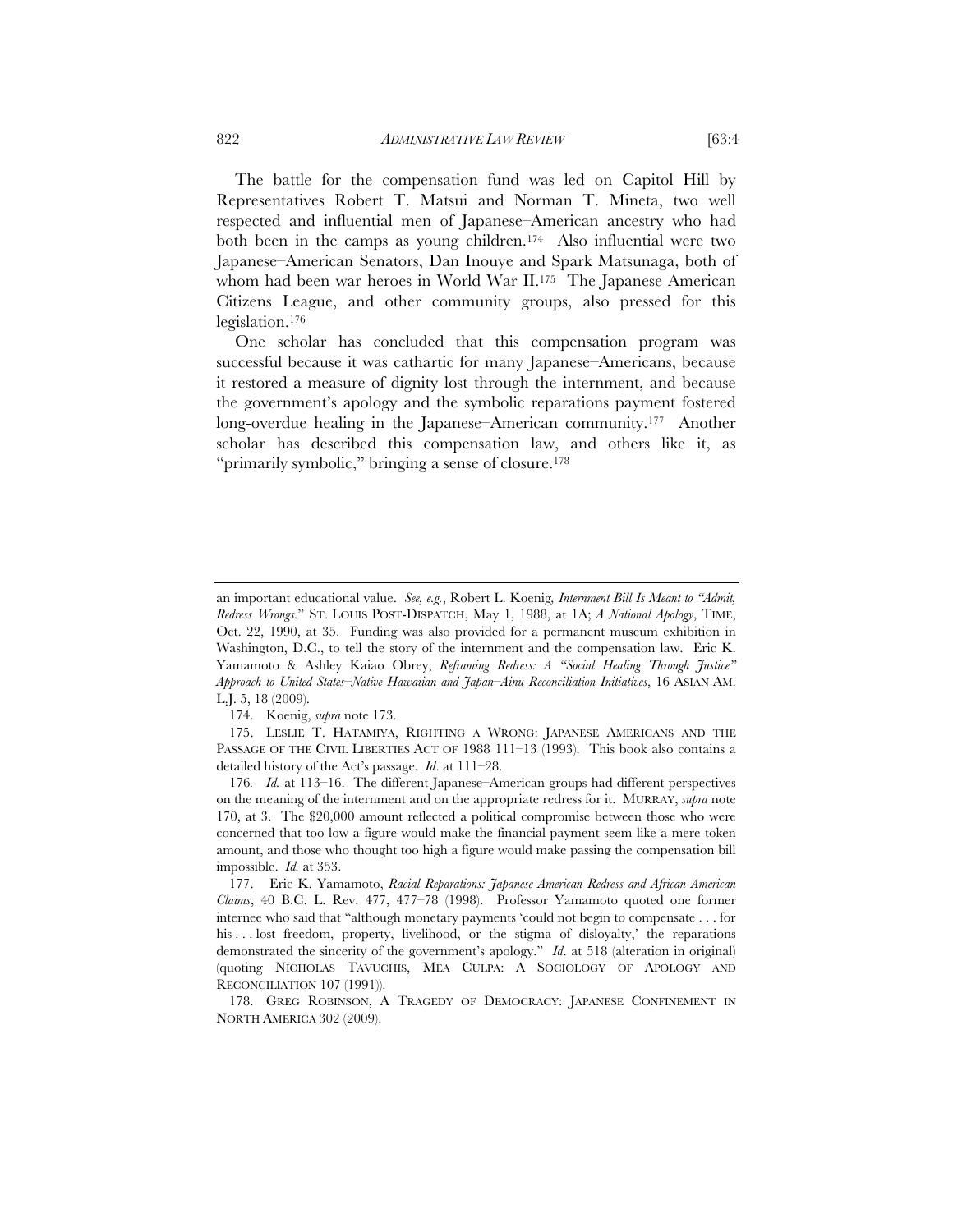# *C. The Smallpox Compensation Program*

President George W. Bush, concerned that the nation was vulnerable to a bioterrorism attack using the smallpox virus, announced his plan for a nationwide civilian smallpox vaccination program on December 13, 2002.179 President Bush's vaccination plan did not initially include any provision for compensating those injured by the vaccinations. At the end of January 2003, the Secretary of HHS, Tommy G. Thompson, promised that in Phase I of the plan 500,000 healthcare providers and other emergency responders would volunteer to be vaccinated within a month. However, when that one-month mark was reached, only 4,200 people—less than one percent of the promised amount—had agreed to be vaccinated.180

An important reason for such an abysmal start to the smallpox immunization program appeared to be the lack of a plan to create a safety net for those injured by the smallpox vaccine, either by receiving it themselves or by coming into contact with someone who had recently been vaccinated.181 The Bush Administration had suggested that, even without a federal compensation program, persons injured by the smallpox vaccinations could seek compensation through other avenues, but these other avenues for relief were speculative at best.182 Moreover, the

 182. Among the suggested possibilities was seeking compensation under the Homeland Security Act of 2002, but this Act only provided compensation if the injury was the result of negligent conduct. Since the real concern was with the inherent dangerousness of the vaccine, and not its negligent administration, this provision afforded "little likelihood" of recovery. Greenberger, *supra* note 181, at 17–18. Another possibility for recovery suggested by the Bush Administration was under state workers' compensation laws, but this was problematic for a number of reasons, including the fact that the inoculations were not mandated as part of the job but had instead been volunteered for by the emergency personnel. *Id.* at 19. Another questionable suggested alternative was compensation under private health insurance policies, but such policies might not have covered smallpox injuries, and would never have included compensation for lost income or pain and suffering. *Id.*

 <sup>179.</sup> Suzanne Malveaux, *Bush Gets Smallpox Vaccine*, CNN.COM (Dec. 21, 2002, 10:13 PM), http://archives.cnn.com/2002/US/12/21/bush.smallpox/index.html.

<sup>180</sup>*. See* Ceci Connolly, *Bush Smallpox Inoculation Plan Near Standstill*, WASH. POST, Feb. 24, 2003, at A6 (noting that the intent of the program was to initially inoculate 500,000 frontline emergency response personnel, such as doctors, nurses, police officers, and firefighters, who would volunteer to participate in the vaccination program).

 <sup>181.</sup> U.S. GOV'T ACCOUNTABILITY OFFICE, GAO-03-578, SMALLPOX VACCINATION: IMPLEMENTATION OF NATIONAL PROGRAM FACES CHALLENGES 4–5 (2003). In addition to a lack of an adequate compensation program, other factors that likely contributed to the failure of the smallpox program include difficulties in getting the smallpox vaccine doses to the appropriate authorities, the speculative and uncertain nature of smallpox threat to America, and overextended public health and hospital resources. Michael Greenberger, *The 800 Pound Gorilla Sleeps: The Federal Government's Lackadaisical Liability and Compensation Policies in the Context of Pre-Event Vaccine Immunization Programs*, 8 J. HEALTH CARE L. & POL'Y 7, 8 (2005).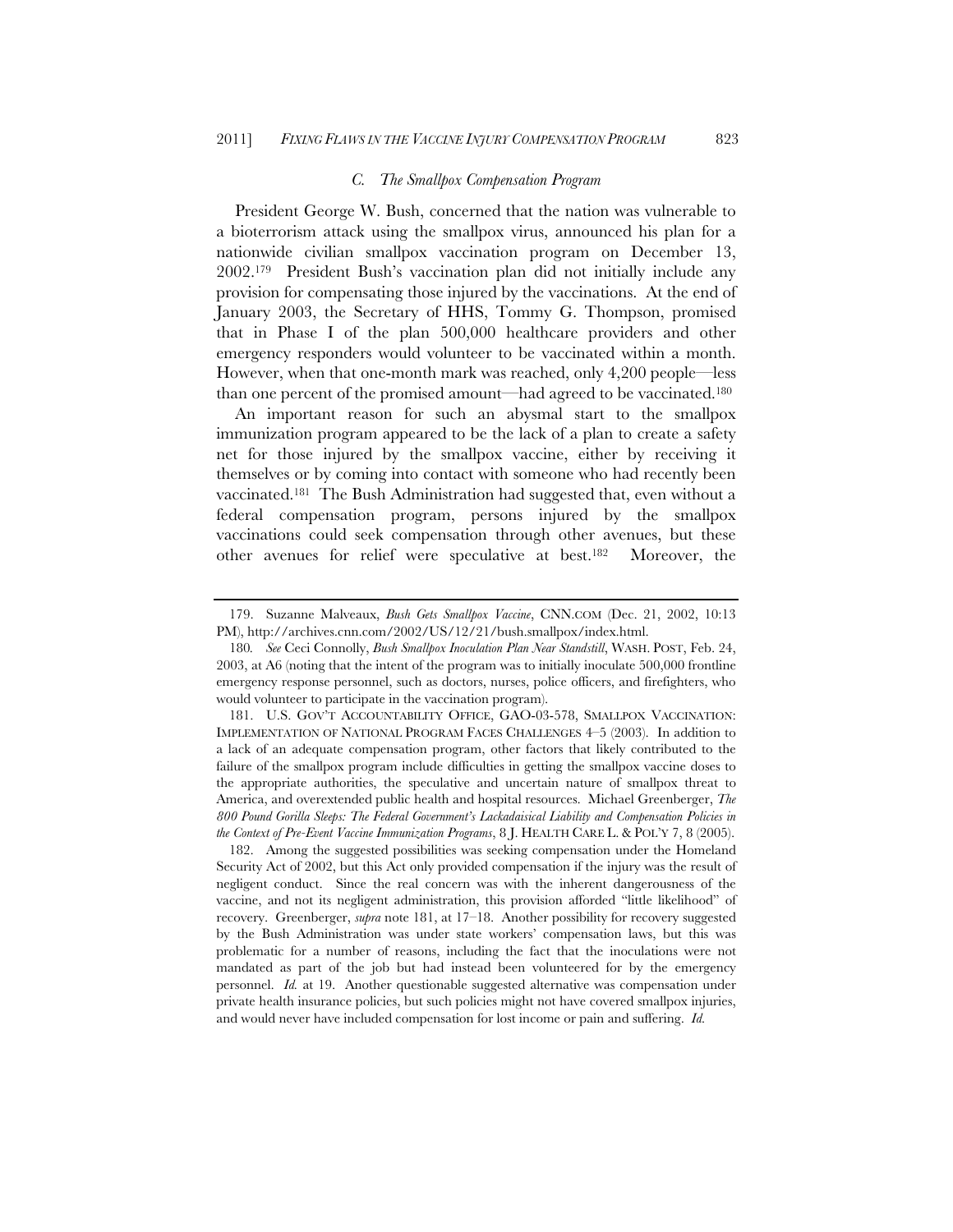healthcare providers who were to be vaccinated in Phase I of the program were well aware that the smallpox vaccine is generally considered the most dangerous vaccine available today.183

The combination of possible serious adverse health effects from the smallpox vaccine, the unclear risk of a bioterrorism attack using smallpox, and the lack of a compensation plan for those injured, "dealt the smallpox campaign a near-death blow."184 Hundreds of major hospitals, several statewide nurses' associations, and the health departments in several states refused to participate in the program.185 A number of other organizations, including the AFL-CIO, the American Hospital Association, the American Nurses Association, and the American Public Health Association, expressed concerns about participation in the smallpox program until the liability compensation issues were resolved.186

In an effort to resuscitate its smallpox program, the Bush Administration finally supported, and Congress adopted in late 2003, a compensation program for persons injured as a result of the program. The Smallpox Emergency Personnel Protection Act of 2003 (SEPPA)187 created a limited compensation program for the emergency responders injured by the smallpox vaccination, as well as for persons who suffered injuries as a result of having come into contact with the emergency responders who had been

 <sup>183.</sup> Anthony Fauci, Director of the National Institute of Allergy and Infectious Diseases, described the current live virus smallpox vaccine as the "least safe human vaccine" available today. Susan J. Landers, *Smallpox Vaccine Hazards Dictate Cautious Approach*, AMEDNEWS.COM (Aug. 19, 2002), http://www.ama-assn.org/amednews/2002/08/19/ hlsb0819.htm; *see also* Rutkow et al., *supra* note 10, at 725 (stating that the smallpox vaccine carries significant health risks). The Centers for Disease Control and Prevention has estimated that one person out of every 1,000 vaccinated would experience a serious adverse reaction, and that one to two persons out of 1,000,000 vaccinated with the smallpox vaccine would die as a result of it. CTRS. FOR DISEASE CONTROL & PREVENTION, SMALLPOX FACT SHEET 2 (2003), http://www.bt.cdc.gov/agent/smallpox/vaccination/pdf/vaccineoverview.pdf.

 <sup>184.</sup> Cynthia P. Schneider & Michael D. McDonald, *"The King of Terrors" Revisited: The Smallpox Vaccination Campaign and Its Lessons for Biopreparedness*, 31 J.L. MED. & ETHICS 580, 583 (2003).

<sup>185</sup>*. See id*. (noting that hospitals and states suspended the program because of possible adverse effects stemming from the vaccination).

 <sup>186.</sup> Elin Gursky & Avani Parikh, *Some Right Jabs and Back in the Ring: Lessons Learned from the Phase I Civilian Smallpox Program*, 8 J. HEALTH CARE L. & POL'Y 162, 174–75, 175 nn.105 & 107–108 (2005).

 <sup>187.</sup> Pub. L. No. 108-20, 117 Stat. 638 (2003) (codified at 42 U.S.C. §§ 239–239h (2006)).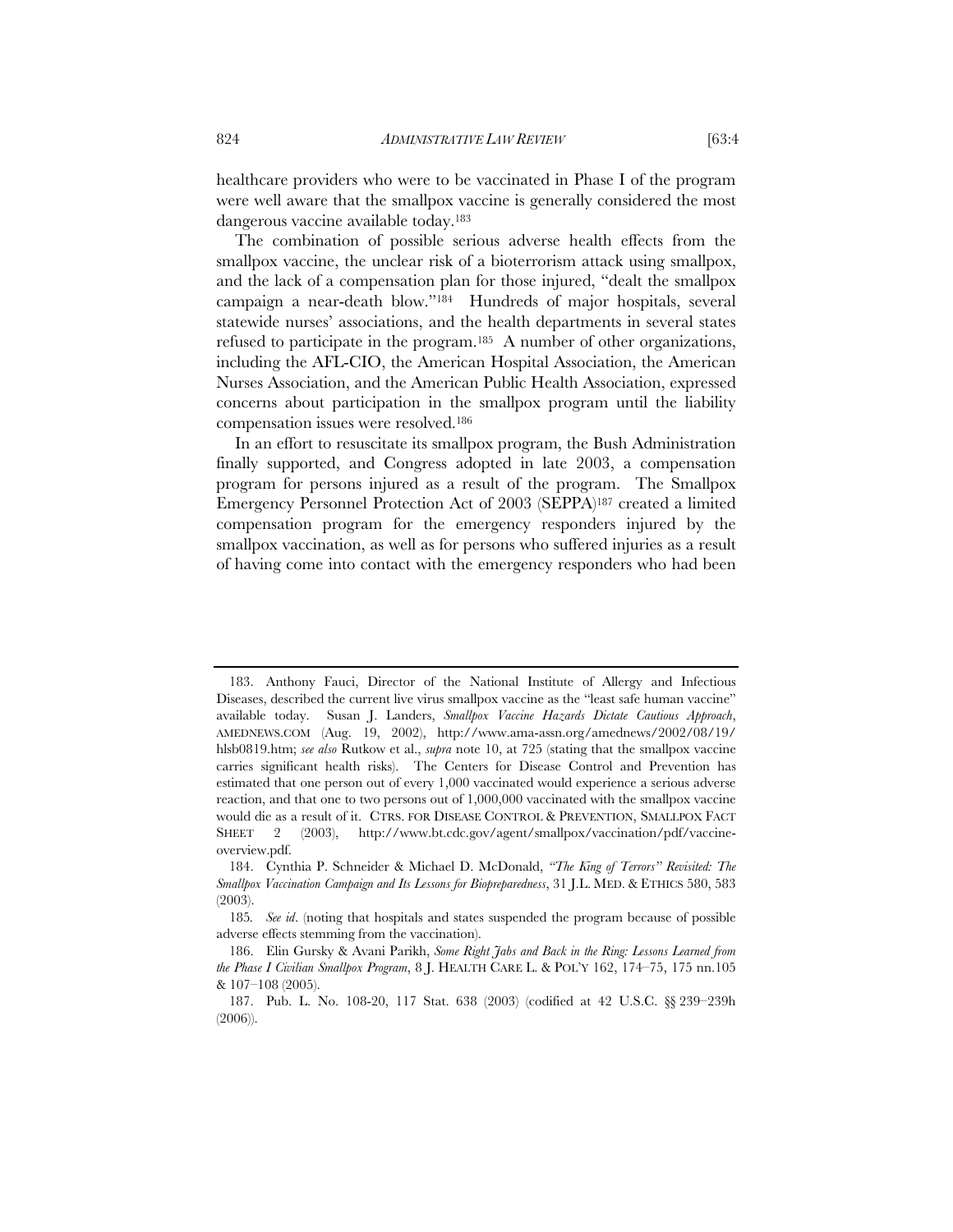vaccinated, such as hospital patients or family members of the emergency responder.188

SEPPA, and its implementing HHS regulations, created a Smallpox Vaccine Injury Table containing a list of injuries and the specified interval for the first manifestation of those injuries.189 Under SEPPA, the petitioner had the burden of proving by a preponderance of the evidence that the Table requirements were satisfied. If this burden was satisfied, then a presumption was created that the smallpox vaccine caused the injury.190 The burden then shifted to the Secretary of HHS to show that something other than the smallpox vaccine actually caused the injury.191 If the injury suffered was not listed on the Table, or occurred outside of the timeframe specified in the Table, then the petitioner had the burden of proving by a preponderance of the evidence that the vaccine in fact caused the injury.192

 <sup>188.</sup> A total of sixty-three requests for compensation were filed under the Smallpox Compensation Program as of November 29, 2007. Some fifteen people had been determined to be eligible for compensation, sixteen requests were denied because they were filed too late, twenty-one requests were denied because no supporting medical records had been submitted or the medical records submitted were insufficient to support the claim, and six other claims were denied for other reasons or withdrawn. These statistics were provided to this Author in response to a Freedom of Information Act request filed with the Smallpox Vaccine Program. Letter from Mona Finch, Freedom of Info. Officer, Dep't of Health & Human Servs. to Peter H. Meyers, Professor, The George Wash. Univ. Law Sch. (Nov. 29, 2007) (on file with Author).

<sup>189. 42</sup> C.F.R. § 102.21(a) (2010).

<sup>190. 42</sup> U.S.C. § 239a(c) (2006).

<sup>191</sup>*. See id.* 

<sup>192. 42</sup> C.F.R. § 102.20(d).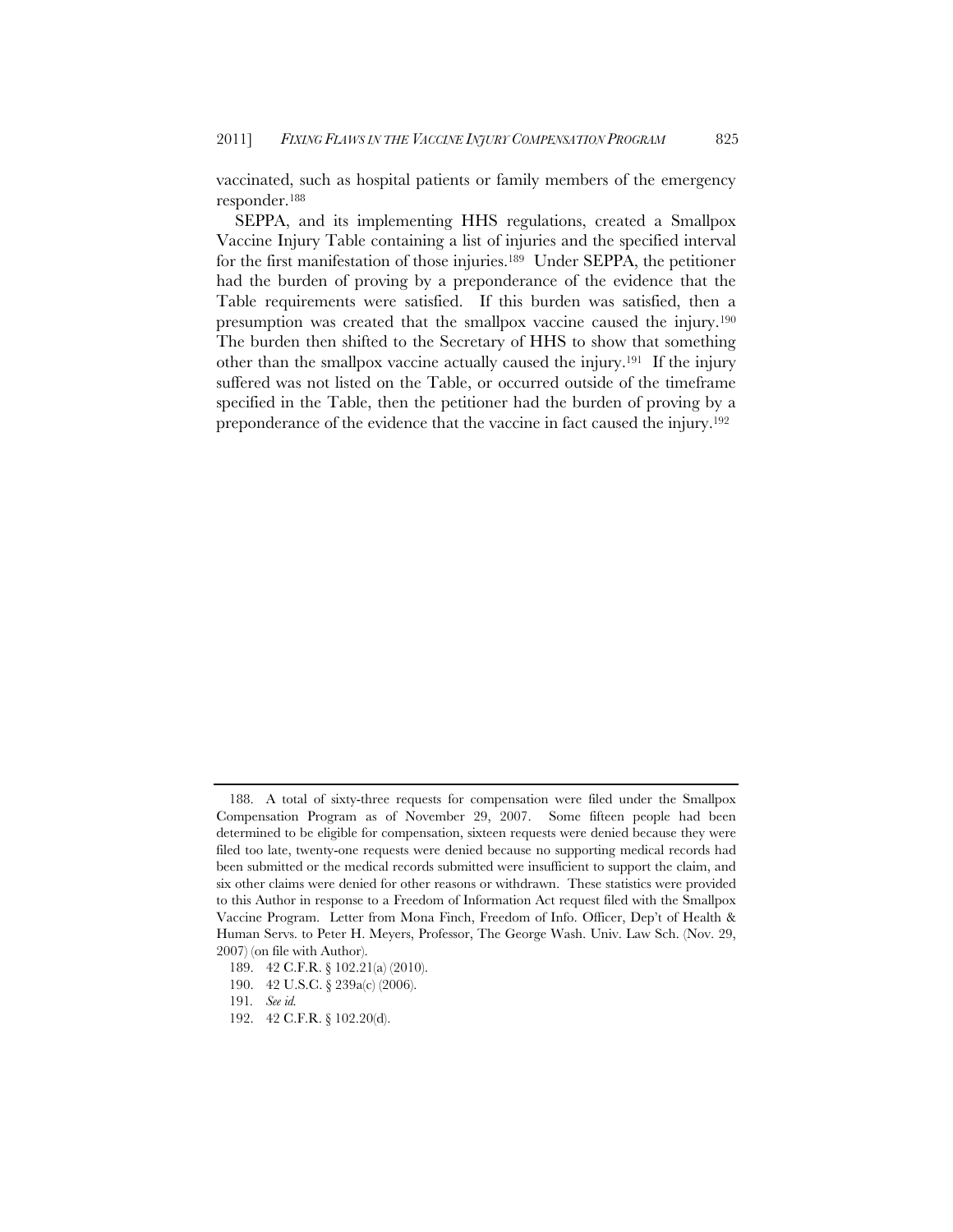For those persons who could establish entitlement to compensation, SEPPA provided less than total compensation for the injuries incurred:

- No compensation for pain and suffering was authorized in the statute.
- Lost income could be recovered, but it would not be 100 percent of the injured person's lost income, but only a prorated amount.193
- No lost income would be paid if the claimant missed five days of work or less.194
- A cap was placed on lost income that allowed no more than  $$50,000$  to be paid in any year.<sup>195</sup>
- Although death benefits could be awarded under the statute, no more than \$50,000 in death benefits could be paid to the claimant's beneficiaries in any year.196

SEPPA contained several other provisions that also raised substantial difficulties for potential petitioners. The statute of limitations required vaccine recipients to file their claim within one year of the administration of the smallpox vaccine.197 For persons who suffered injuries as a result of contact with the vaccinated individual, the statute of limitations was two years.198 The regulations explicitly provided that no judicial review was available from a decision refusing to award compensation.199 No time limitation was placed on the Secretary of HHS for ruling on pending applications for compensation.200

The proceeding at HHS was purely inquisitorial, and it was conducted without any active participation by the petitioner. Moreover, the Secretary was authorized to consult with medical experts in making determinations of eligibility, without offering the petitioner an opportunity to respond.201 If the Secretary denied compensation, the only recourse for the claimant was to file a request for reconsideration within sixty days.202 The request for

 <sup>193.</sup> If the injured petitioner had no dependents at the time that the injury occurred, the petitioner would receive 66.6% of his or her lost gross income, and if the petitioner did have dependents, then the petitioner could receive 75% of his or her lost income. *Id.*  $\{102.81(a)(1)(i)$ –(ii).

<sup>194</sup>*. Id.* § 102.81(c)(3).

<sup>195</sup>*. Id.* § 102.81(c)(1).

<sup>196</sup>*. Id.* § 102.82(d)(2)(i).

<sup>197</sup>*. Id.* § 102.42(c).

<sup>198</sup>*. Id.* § 102.42(d).

<sup>199</sup>*. Id.* § 102.92.

<sup>200.</sup> The Secretary of HHS was directed to "make the decision in a timely manner," but there were no standards or timeframes elucidating what a "timely manner" meant. *Id.* § 102.70(c).

<sup>201</sup>*. Id.* § 102.20(a).

<sup>202</sup>*. Id.* § 102.90(a).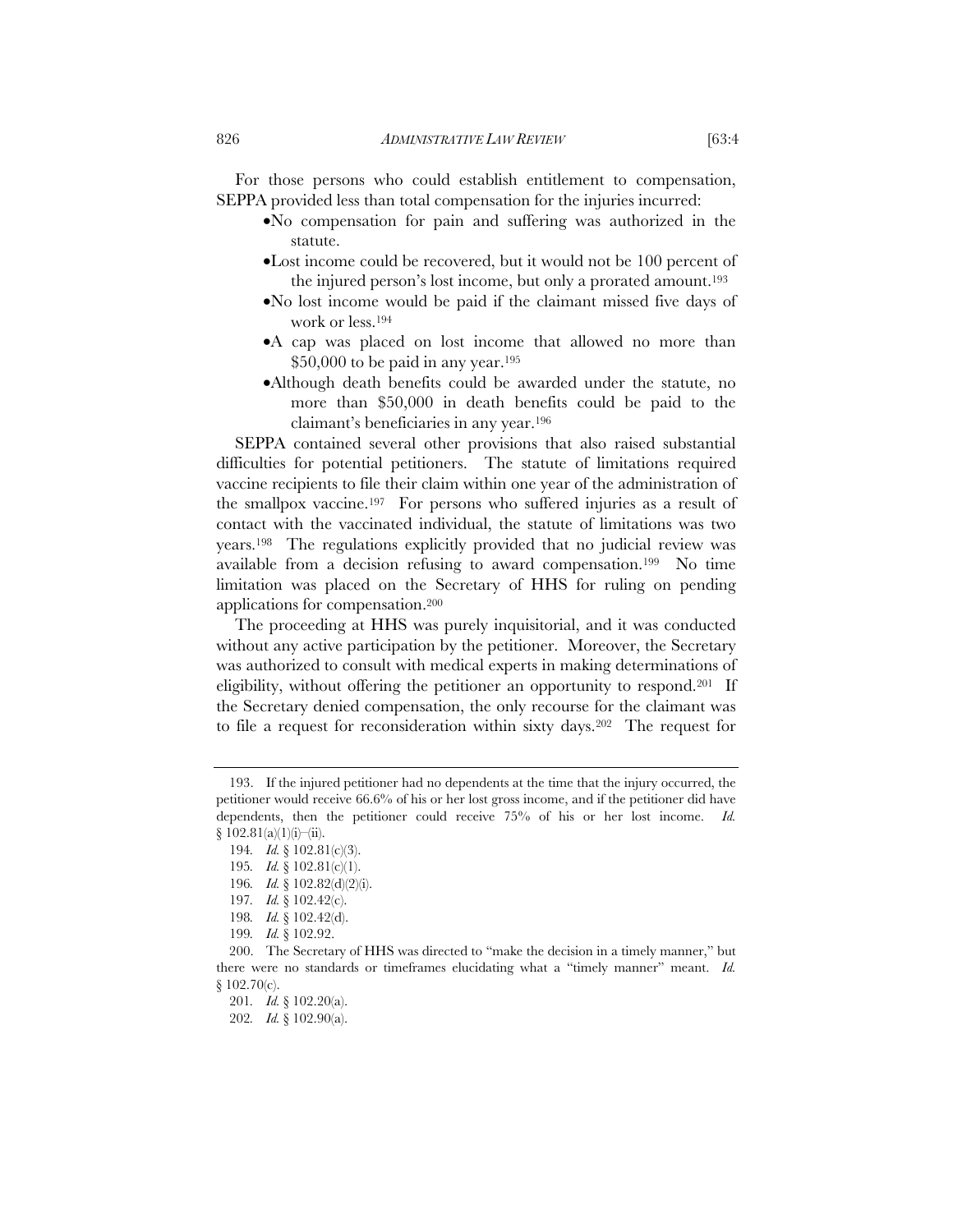reconsideration could not include or make reference to any additional information not included in the initial petition for compensation.203 A final decision was then made by the Associate Administrator and no further administrative review was allowed unless the President specifically directed otherwise; as noted above, no judicial review was authorized.204 HHS regulations allowed petitioners to be represented by a lawyer or a nonlawyer, but it did not authorize for payment of attorneys' fees and costs.205

Not surprisingly, given the limited compensation and the inhospitable procedures contained in SEPPA, the new law was unable to resuscitate the Smallpox Vaccination Program. SEPPA's compensation regime was simply too little, too late.<sup>206</sup> On October 15, 2003, the Director of Smallpox Preparedness and Response at the Centers for Disease Control announced that the program was effectively over: "The fact is, it's ceased . . . not that anyone's issued an edict to say stop."207 In fact, over the entire life of the smallpox vaccination program, fewer than 40,000 emergency responders ever volunteered to be vaccinated, which was less than ten percent of the 500,000 people that HHS promised would be vaccinated within the first month of the program.208 In sum, the smallpox vaccination program was a resounding failure, and a major reason for that failure was the perception that it lacked an adequate compensation plan to protect individuals who might be injured by the vaccination.209

 209. Greenberger, *supra* note 181 at 8; Gursky & Parikh, *supra* note 186, at 176. Gursky and Parikh concluded:

Among the most regrettable "losses" [from the smallpox program] was a loss of trust, a phenomenon that occurred across multiple levels. Hospitals, clinicians, professional organizations, labor unions, and potential vaccines expected that their sacrifices of time and the potential risk to self and others would be met with appropriate levels of legal protections. In fact . . . inadequate regimes of liability and compensation eroded—early on—attempts to vaccinate anywhere near the intended number of 500,000 civilian emergency responders.

*Id*. at 184.

<sup>203</sup>*. Id.*

<sup>204</sup>*. Id.* § 102.90(c), .92.

<sup>205</sup>*. Id.* § 102.44(a), (d).

 <sup>206.</sup> Greenberger, *supra* note 181, at 21.

 <sup>207.</sup> Anita Manning, *Smallpox Vaccination Plan "Ceased"; Program is Cog of Bioterror Response*, USA TODAY, Oct. 16, 2003, at A1.

<sup>208</sup>*. Smallpox Vaccination Program Status by State*, CTRS. FOR DISEASE CONTROL & PREVENTION, http://www.cdc.gov/media/pressrel/smallpox/spvaccin.htm (last updated Oct. 31, 2011).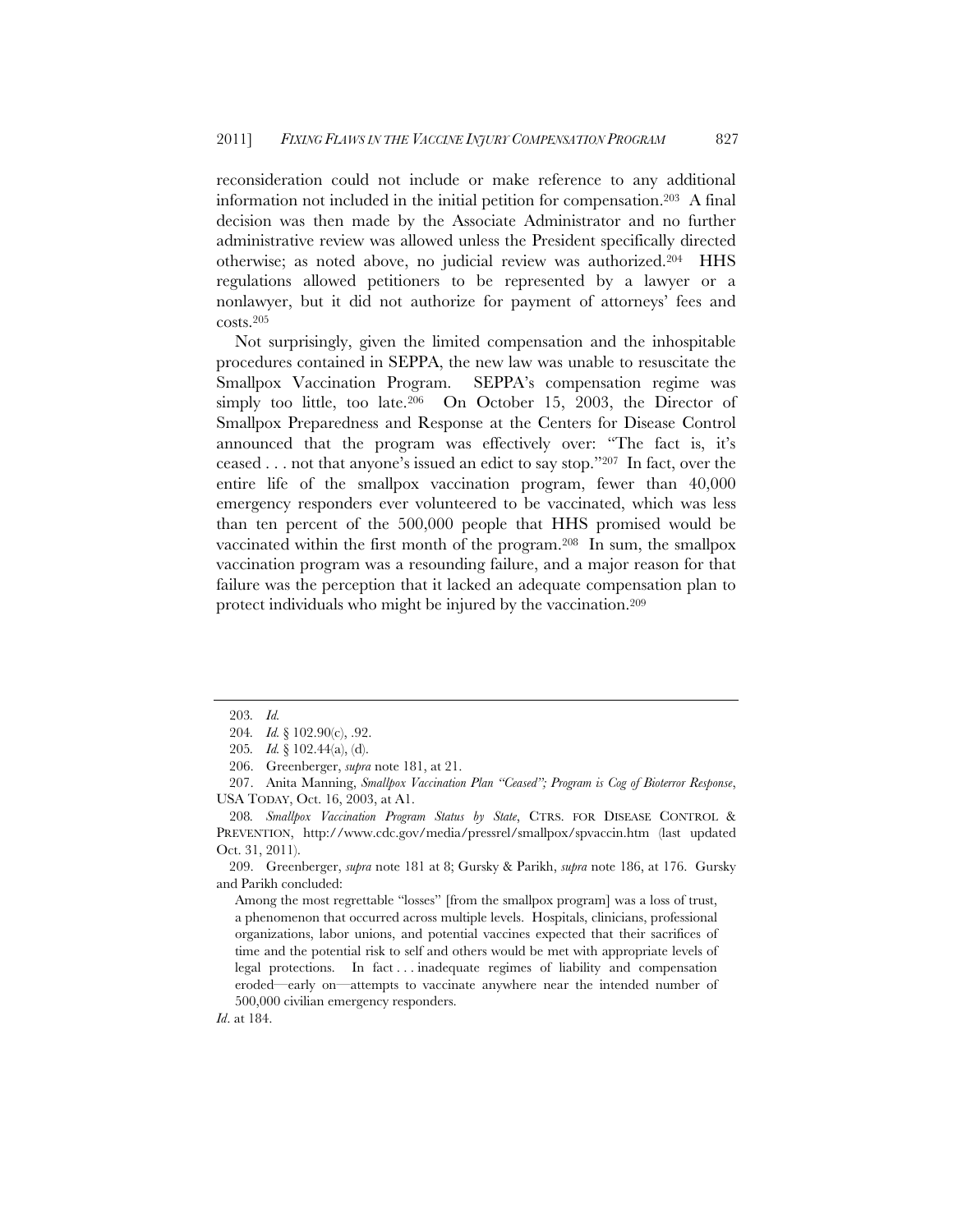#### 828 *ADMINISTRATIVE LAW REVIEW* [63:4

#### *D. The September 11th Compensation Program*

Congress passed the September 11th Victim Compensation Fund just eleven days after the attacks on the Twin Towers in New York City and on the Pentagon outside of Washington, D.C., in 2001.210 The fund was established in part for compassionate reasons, to help those who were injured or who had a family member die as part of the September 11th attacks.211 Congress also made clear, however, that the most important objective of the Act was "to protect the airline industry, the World Trade Center's owners and others from protracted, uncertain litigation."212 Indeed, the very name of the omnibus legislation that created the September 11th Compensation Fund was the Air Transportation Safety and System Stabilization Act (ATSSSA).213 There also appear to have been other very important intangible objectives for the program, reflecting important but difficult to quantify societal values. As Kenneth R. Feinberg, the September 11th Compensation Fund's Administrator, wrote about the passage of the September 11th Compensation Fund:

Lawmakers . . . also wanted to show the world that, in the face of such an unprecedented attack, the American people would rally around the victims. Like the Marshall Plan that rescued Europe after World War II, the 9/11 Fund was a demonstration of American resolve in the wake of tragedy. The Nation would stand as one.<sup>214</sup>

To be eligible for compensation under the September 11th Fund, the individual had to have been "present at the site" of one of the four airplane

 <sup>210.</sup> September 11th Victim Compensation Fund of 2011, Pub. L. No. 107-42, 115 Stat. 237 (2001) (codified as amended at 49 U.S.C. § 40101 note (2006) (Air Transportation Safety and System Stabilization)).

 <sup>211.</sup> Gillian K. Hadfield, *Framing the Choice Between Cash and the Courthouse: Experiences with the 9/11 Victim Compensation Fund*, 42 LAW & SOC'Y REV. 645, 649 (2008); *see also* Robert M. Ackerman, *The September 11th Victim Compensation Fund: An Effective Administrative Response to National Tragedy*, 10 HARV. NEGOT. L. REV. 135, 159–60 (2005) (noting, however, that the Victim Compensation Fund must be seen as a component of a larger measure to protect the airline industry).

 <sup>212.</sup> Kenneth R. Feinberg, *9/11 Fund: Once Was Enough*, WASH. POST, Sept. 11, 2008, at A17. The Act was initially conceived as an emergency response to the crisis in the airline industry. The immediate problem was that "airline carriers, initially grounded for safety reasons, would stay on the ground indefinitely because their insurers would refuse to continue their coverage and capital markets would refuse to provide funds to the airlines in the face of potentially 'unlimited' liability." Hadfield, *supra* note 211, at 649.

<sup>213. 49</sup> U.S.C. § 40101 note (Air Transportation Safety and System Stabilization Act  $\S$  101(1)). The Act took other steps to address the financial problems facing the airlines, including a limit on the liability of the air carriers for all claims arising from the September 11th attacks to \$1.5 billion for each airplane. Hadfield, *supra* note 211, at 649.

 <sup>214.</sup> Feinberg, *supra* note 212.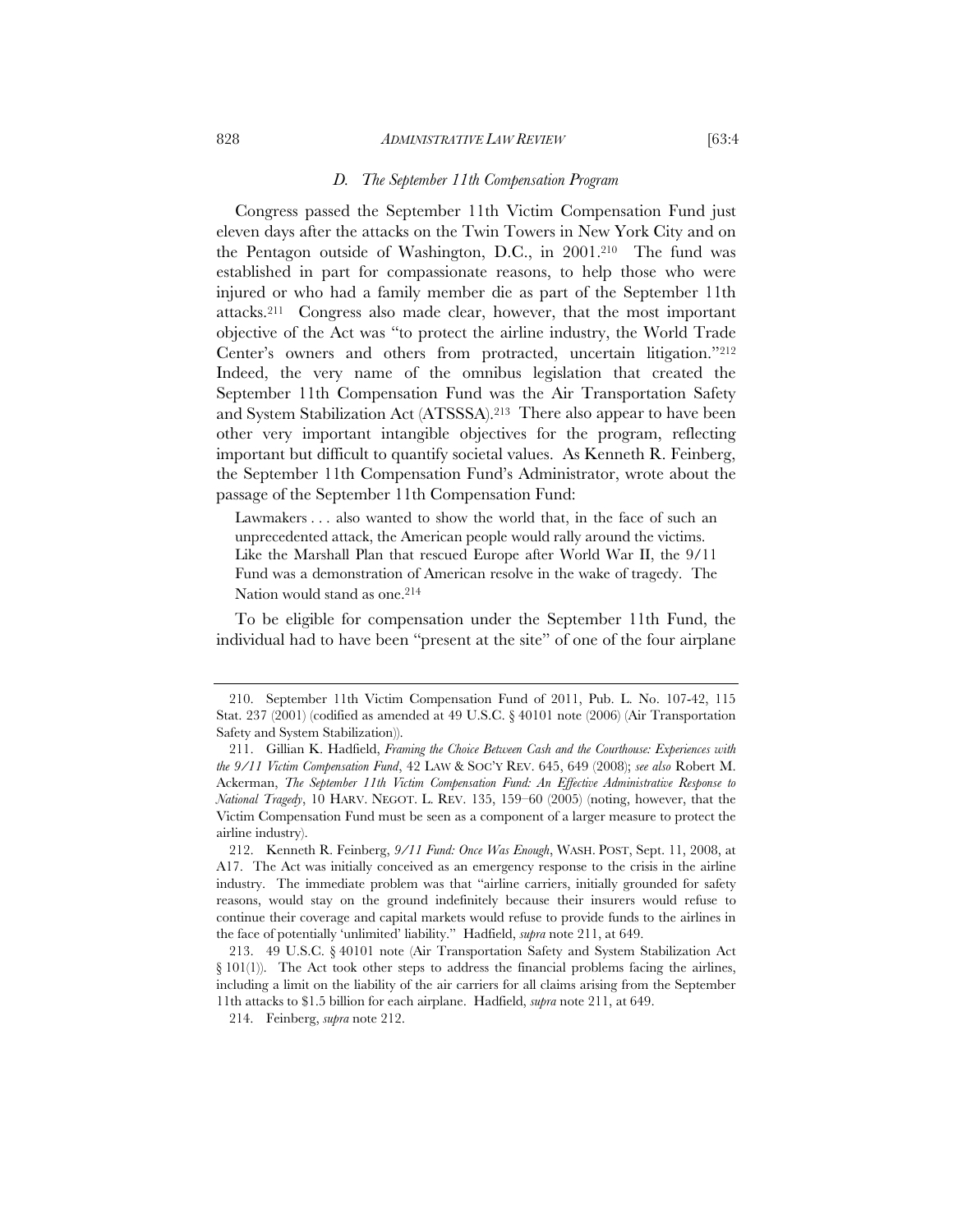crashes and "physically harmed" as a result of the crashes, or be the appropriate representative of such person.215 These eligible persons had to make a choice of seeking compensation from the fund or filing a civil suit for damages.216 This was an "either/or" choice, in contrast to the Vaccine Act's staggered requirement of going to the Court of Federal Claims first, then having the option of rejecting the decision issued by that court and filing a civil action in state or federal court. Once a petitioner decided to go into the September 11th Fund, the petitioner was bound by the final decision of the special master.217

The Act established a special master, appointed by the Attorney General, who was given very broad authority to authorize and pay compensation in appropriate cases. ATSSSA provided few specifics as to how the special master, or the September 11th compensation program, would operate.<sup>218</sup> For example, the Act did not set forth specific amounts of compensation to award to different petitioners for injury or death claims, although it did provide that payment should be made for both economic and noneconomic losses.219 Both types of injuries were broadly defined in the Act.220

 220. Economic awards for physically injured victims consist primarily of "actual income or expenses incurred as a direct result of the injury and future lost income and costs caused by the future effects of the injury." 49 U.S.C. § 40101 note (Air Transportation Safety and System Stabilization Act  $\S 402(7)$ ). The economic award also includes, in appropriate cases, "the value of household services the victim provided to the household." *Id.* Compensable noneconomic losses were defined in very broad manner, to include:

[L]osses for physical and emotional pain, suffering, inconvenience, physical impairment, mental anguish, disfigurement, loss of enjoyment of life, loss of society and companionship, loss of consortium (other than loss of domestic services), hedonic damages, injury to reputation, and all other nonpecuniary losses of any kind or nature.

<sup>215. 49</sup> U.S.C. § 40101 note (Air Transportation Safety and System Stabilization Act  $§ 405(c)(2)(A)–(B)).$ 

<sup>216</sup>*. Id.* § 40101 note (§ 405(c)(3)(B)(i)).

<sup>217</sup>*. See id.* (noting that upon submission of a claim an applicant would waive the right to file a civil action).

<sup>218</sup>*. Id.* § 40101 note (§ 404).

<sup>219.</sup> Special Master Feinberg developed a grid of presumed economic loss for decedents based on lost earnings or economic opportunities, age, and other information. *See* KENNETH R. FEINBERG, FINAL REPORT OF THE SPECIAL MASTER FOR THE SEPTEMBER 11TH VICTIM COMPENSATION FUND OF 2001, VOL. 1, at 7 (2004). The program's regulations established a presumption of noneconomic losses for death at \$250,000 plus \$100,000 for any spouse and for each dependent. 28 C.F.R. § 104.44 (2010). Petitioners could seek to obtain more than the presumed amount by showing "extraordinary needs or circumstances" in their individual case. FEINBERG, *supra*, at 8. For September 11th survivors, the \$250,000 presumed noneconomic injuries could also be adjusted depending of the gravity of the injuries. 28 C.F.R. §§ 104.45–.46.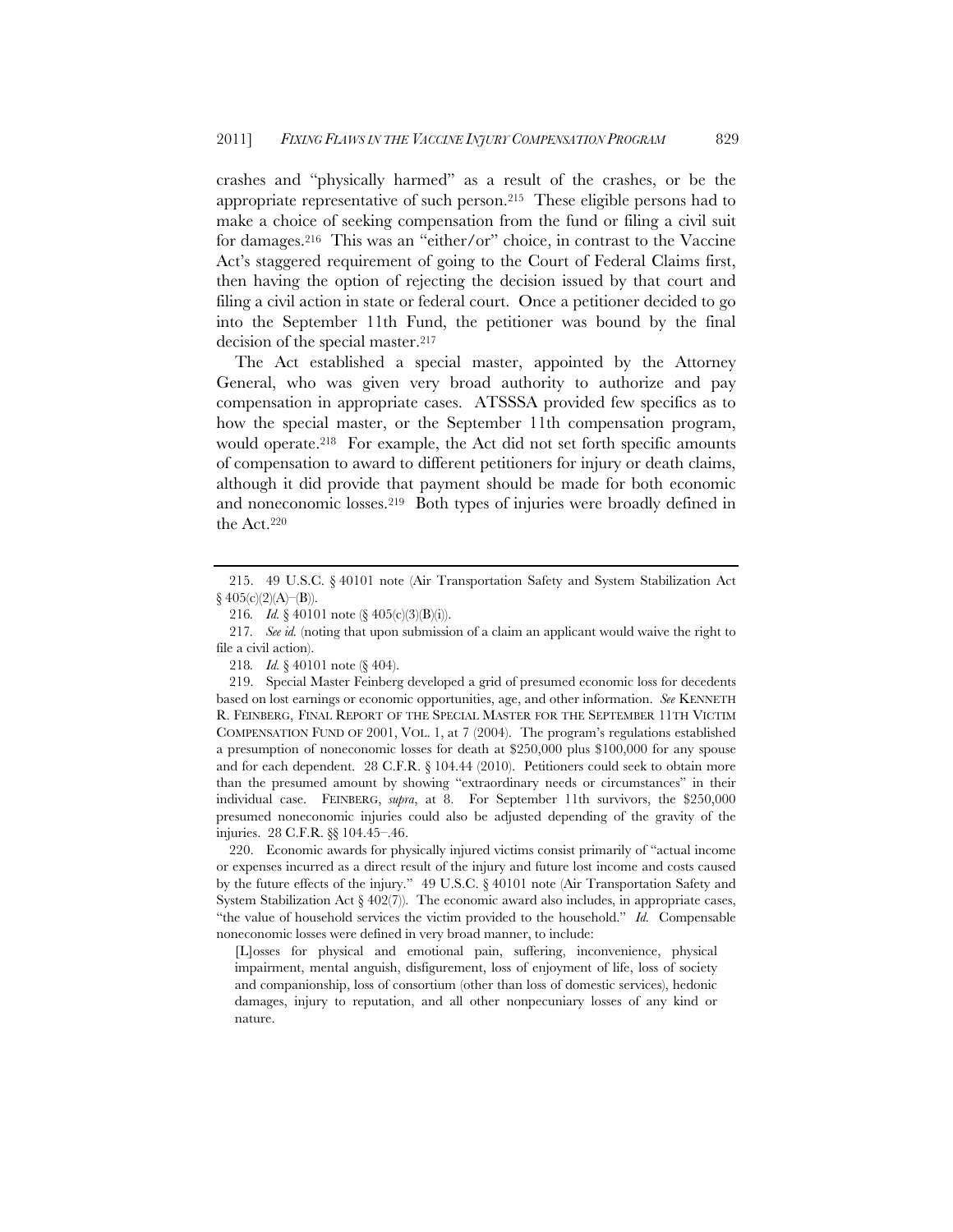The Act required the special master to issue a final decision within 120 days of the filing of the claim, and it provided for no administrative or judicial review of the special master's decisions. The special master was given extraordinary authority to fill in the procedures and standards to be applied in the Act, and also very broad and unreviewable authority to process individual claims under the Act. One author has described Special Master Feinberg as being "unilaterally responsible for filling in nearly every detail of the program."221 Among the important details that Special Master Feinberg created were a number of Tables showing presumptive amounts of compensation for each category of economic or noneconomic injury. In

special circumstances individual petitioners could seek increases over the

The September 11th program was designed to process claims in an informal, nonadversarial manner, with the special master playing a basically inquisitional role. The Final Report on the program states that all hearings involving either entitlement or the amount of compensation to be awarded "were designed to be non-adversarial."223 Any testimony received at the hearing was required to be under oath, but there was no right of cross-examination.224 Fund officials worked with various federal government agencies in verifying and gathering necessary information to process a claim.225 Petitioners had the right to be represented by an attorney, and the Act had no restrictions on payment of attorney's fees.226

One author has challenged the view that the September 11th Fund was nonadversarial, noting that since no government lawyer was present to

presumed Table amounts.222

224. FEINBERG, *supra* note 219, at 10.

*Id.* § 40101 note 402(9).

 <sup>221.</sup> Elizabeth Berkowitz, *The Problematic Role of the Special Master: Undermining the Legitimacy of the September 11th Victim Compensation Fund*, 24 YALE L. & POL'Y REV. 1, 2 (2006).

<sup>222</sup>*. See* FEINBERG, *supra* note 219, at 8.

<sup>223</sup>*. Id*. at 10. A total of 3,962 hearings were held for 3,629 claims, and the majority of hearings—3,044—were regarding the calculation of the award. *Id.* at 18. The Air Transportation Safety and System Stabilization Act (ATSSSA) gives petitioners the right to have an attorney represent them and the right to present appropriate witnesses and documents at the hearing, including expert witnesses where appropriate. 49 U.S.C. § 40101 note (Air Transportation Safety and System Stabilization Act § 405(b)(4)); September 11th Victim Compensation Fund of 2001, 66 Fed. Reg. 66,274, 66,280 (Dec. 21, 2001) (interim final rule). Special Master Feinberg initially indicated that hearings would generally not proceed for longer than two hours, but subsequently clarified in the Final Rule that there were "no firm time limit[s] for hearings." September 11th Victim Compensation Fund of 2001, 67 Fed. Reg. 11,233, 11,244 (Mar. 13, 2002) (final rule).

<sup>225</sup>*. See id.* at 65–66 (noting that procedures were created to facilitate coordination with various government and private organizations).

<sup>226. 49</sup> U.S.C. § 40101 note (Air Transportation Safety and System Stabilization Act  $§ 405(b)(4)(A)).$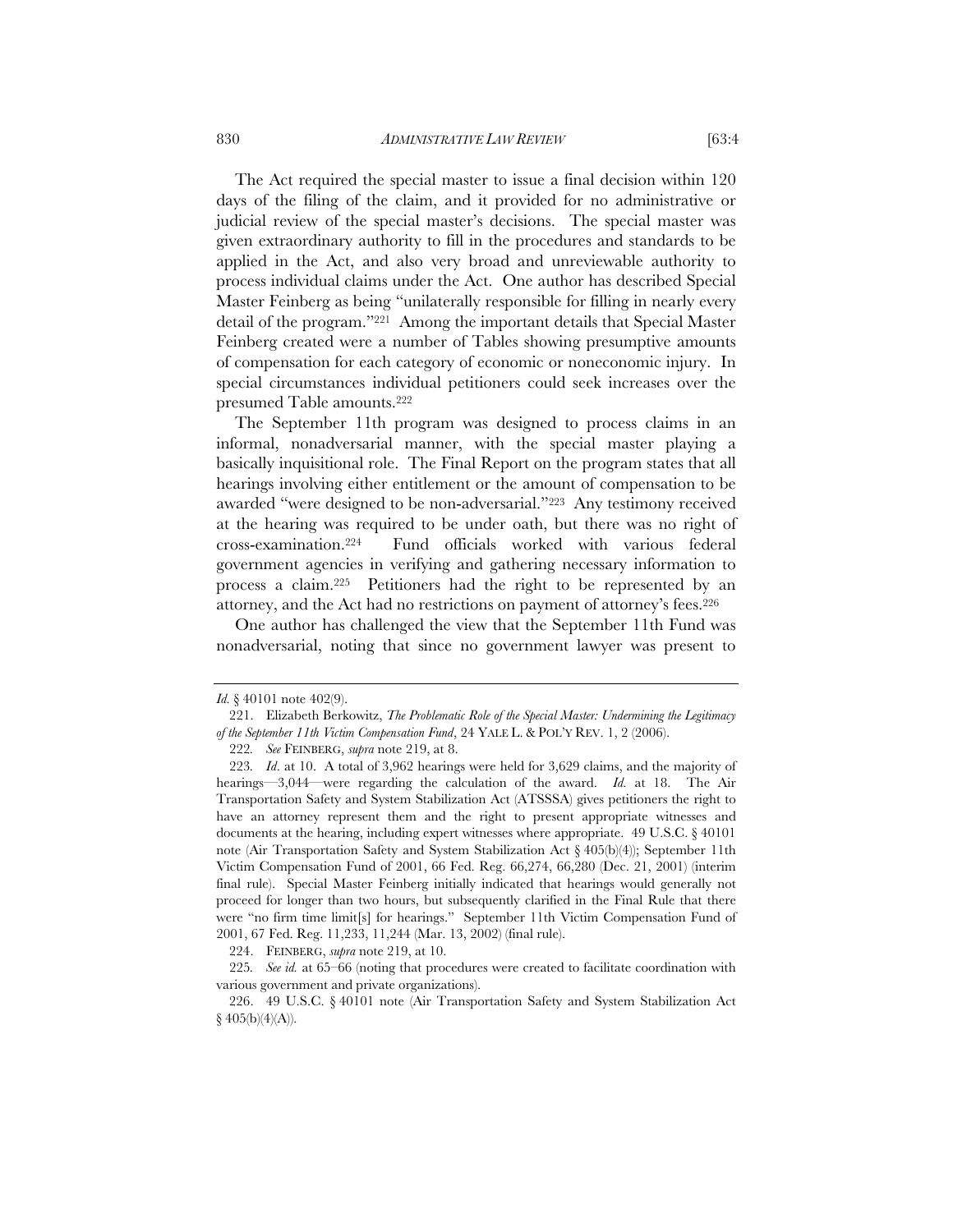protect the fund, the special master or his designated hearing officers were repeatedly put in the position of having to defend the fund against potentially fraudulent claims.227 On a "significant number of occasions, victims and decision-makers [were] in an adversarial posture."228

The first objective of this compensation program was to capture a very substantial share of the potential petitioners and get them to file in the Fund rather than in civil court.<sup>229</sup> After these claims were filed with the Fund, the Fund's objectives would then be to compensate the eligible parties generously, promptly, and fairly. Special Master Feinberg believed that after the September 11th Fund had expired, "everybody will agree it was a successful program."<sup>230</sup> It does appear that the compensation fund met its first objective very well. Ninety-seven percent of those eligible to file claims in connection with the September 11th attacks filed with the Fund.231 Only ninty-six individual civil claims were filed by persons who selected that option instead of participation in the Fund.232

The September 11th Fund awarded compensation for 5,560 claims.233 The average award involving the death of the claimant was \$2,082,035, and the average award in an injury case was \$392,968.234 All but one of the ninety-six civil cases involving the September 11th attacks have now settled, for an average of approximately \$5.3 million per claim.235 The

The recipe for success was pretty clear: make very generous payments; outreach to the families; keep going after them and corral them; let them know that there are no tricks, and that nothing is hidden here. This is a transparent attempt by the American people to help. Offer due process considerations. Give everybody the opportunity to be heard. Make yourself available. Reach out to these people. It worked.

 233. FEINBERG, *supra* note 219, at 98–99. The fund received a total of 7,403 claims. *Id*. at 109.

 235. Mark Hamblett, *9/11 Mediator Wraps Up Work; Only 3 Cases Left Unsettled*, N.Y.L.J., Mar. 6, 2009, at 1; Colin Moynihan, *Timetable Is Set for the Only Civil Trial in a 9/11 Death*, N.Y. TIMES, Oct. 21, 2010, at A32. The court-approved mediator for the civil cases reported to the court that settlements in the first ninty-three cases totaled approximately

 <sup>227.</sup> Stephan Landsman, *A Chance to be Heard: Thoughts About Schedules, Caps, and Collateral Source Deductions in the September 11th Victim Compensation Fund*, 53 DEPAUL L. REV. 393, 403 (2003).

<sup>228</sup>*. Id.*

 <sup>229.</sup> One author has noted that Special Master Feinberg "made urging victims to join the Fund one of his top priorities." Berkowitz, *supra* note 221, at 27.

<sup>230.</sup> Kenneth R. Feinberg, Speech, *Negotiating the September 11 Victim Compensation Fund of 2001: Mass Tort Resolution Without Litigation*, 19 WASH. U. J.L. & POL'Y 21, 27–28 (2005). Special Master Feinberg continued:

*Id.* at 27.

 <sup>231.</sup> Hadfield, *supra* note 211, at 650.

 <sup>232.</sup> *In re* September 11 Litigation, 600 F. Supp. 2d 549, 552 (S.D.N.Y. 2009)

<sup>234</sup>*. Id.* at 110.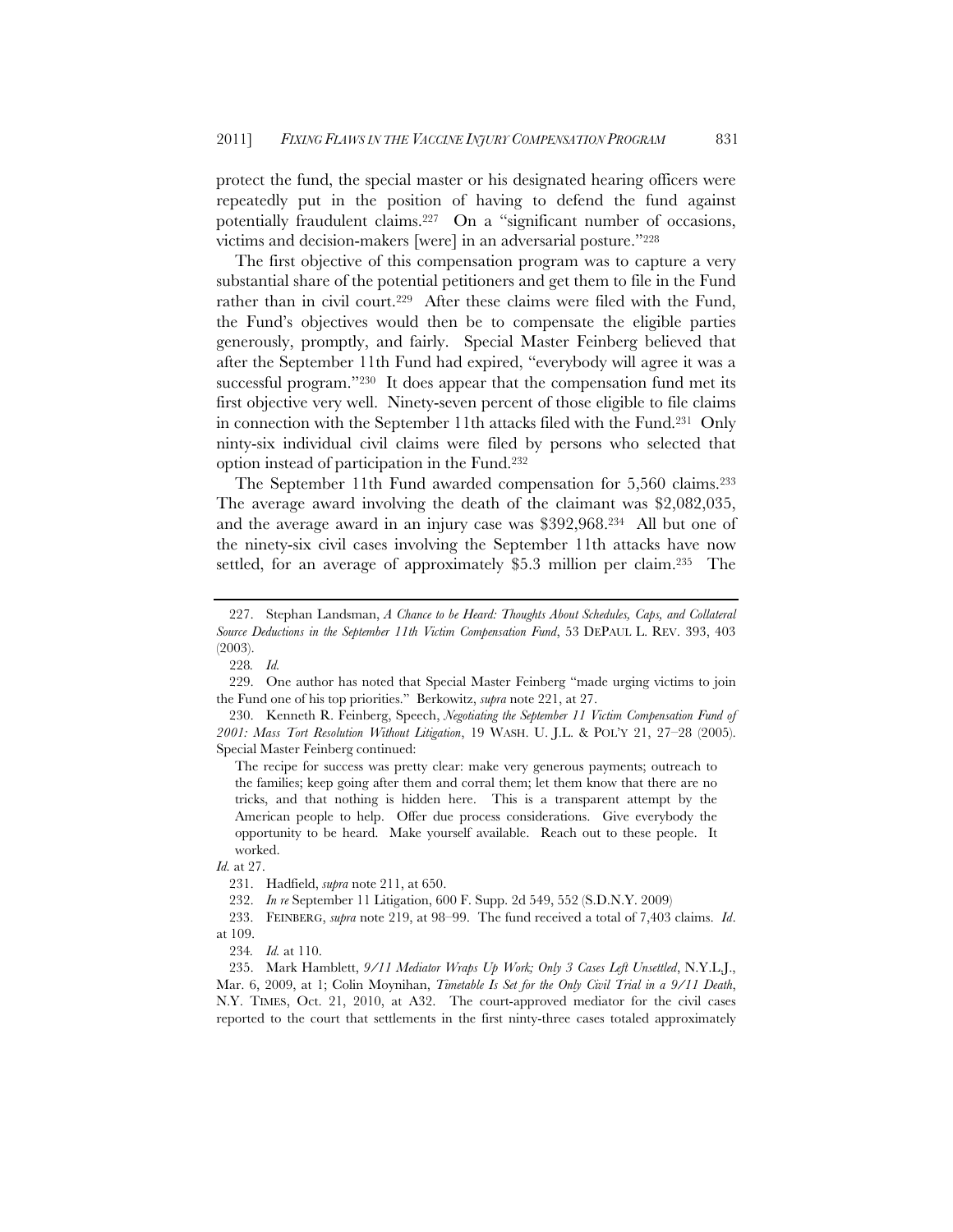court-approved mediator for the September 11th civil actions concluded that it was impossible to completely answer the question of whether similarly situated claimants did better in the September 11th Fund or by filing a civil suit.236

Many commentators have concluded that the September 11th Fund largely succeeded in providing compensation that was generous, prompt, and fair to the petitioners,<sup>237</sup> as well as providing vital assistance to the airline industry at a time of exceptional distress.238 Other commentators have been critical of the September 11th Fund on a number of grounds, including the procedural fairness of the decisionmaking process, the arbitrary principles involved in determining individual awards, and the excessive discretion given to the special master with little accountability or oversight.239 In this Author's view the September 11th program was very largely successful, and it was so because Special Master Feinberg used his

 237. James C. Harris, *Why the September 11th Victim Compensation Fund Proves the Case for a New Zealand-Style Comprehensive Social Insurance Plan in the United States*, 100 NW. U. L. REV. 1367, 1372 (2006) (comparing the Victim Compensation Fund to the New Zealand Plan and noting that both plans fairly compensate victims with minimal bureaucratic delay); Robert L. Rabin, *September 11 Through the Prism of Victim Compensation*, 106 COLUM. L. REV. 464, 478 (2006) (reviewing KENNETH R. FEINBERG, WHAT IS LIFE WORTH?: THE UNPRECEDENTED EFFORT TO COMPENSATE THE VICTIMS OF 9/11 (2005)) ("In fact, the resultant mix of presumptive scheduling tempered by personal empathy and pecuniary adjustments at the margin was the touchstone to the success of the program."); Joe Wientge, Comment, *Foreseeable Change: The Need for Modification of the Foreseeability Standard in Cases Resulting From Terrorist Acts After September 11th*, 74 UMKC L. REV. 165, 195 (2005) (noting that the Fund "by most accounts awards a very just sum to participants").

<sup>\$500</sup> million, although the specific amount of each settlement was confidential. Report of the Mediator on the Mediation and Settlement Efforts of the Parties in the Cases Previously Docketed Under 21 MC 97 at 13, *In re* September 11 Litigation, No. 21 MC 101 (AKH) (S.D.N.Y. Mar. 3, 2009) [hereinafter Report of the Mediator].

 <sup>236.</sup> One reason why it was difficult to compare the amounts of the awards from the September 11th Fund and from the civil cases was that awards in the civil cases were generally subject to payment of substantial attorneys' fees and costs, while the September 11th fund case awards generally did not involve substantial attorneys' fees and costs. Report of the Mediator, *supra* note 235, at 14–15. Moreover, as the mediator noted, compensation in the civil cases was generally provided a substantial number of years after the September 11th Fund moneys were distributed, and the civil claimants had to bear the toll of prolonged and uncertain litigation as well as the delay in achieving some closure and financial security. *Id.* at 15. The mediator added that the "families of decedents with very high incomes probably achieved settlements that would have been unlikely achievable through the Fund because of the rules governing the Fund, including deductions for collateral sources of recovery such as life insurance policies." *Id.*

 <sup>238.</sup> Ackerman, *supra* note 211, at 159–60; Hadfield, *supra* note 211, at 649.

 <sup>239.</sup> Matthew Diller, *Tort and Social Welfare Principles in the Victim Compensation Fund*, 53 DEPAUL L. REV. 719, 725–26, 753–60 (2003); *see also* Ackerman, *supra* note 211, at 138–39 (discussing the funds two major shortcomings).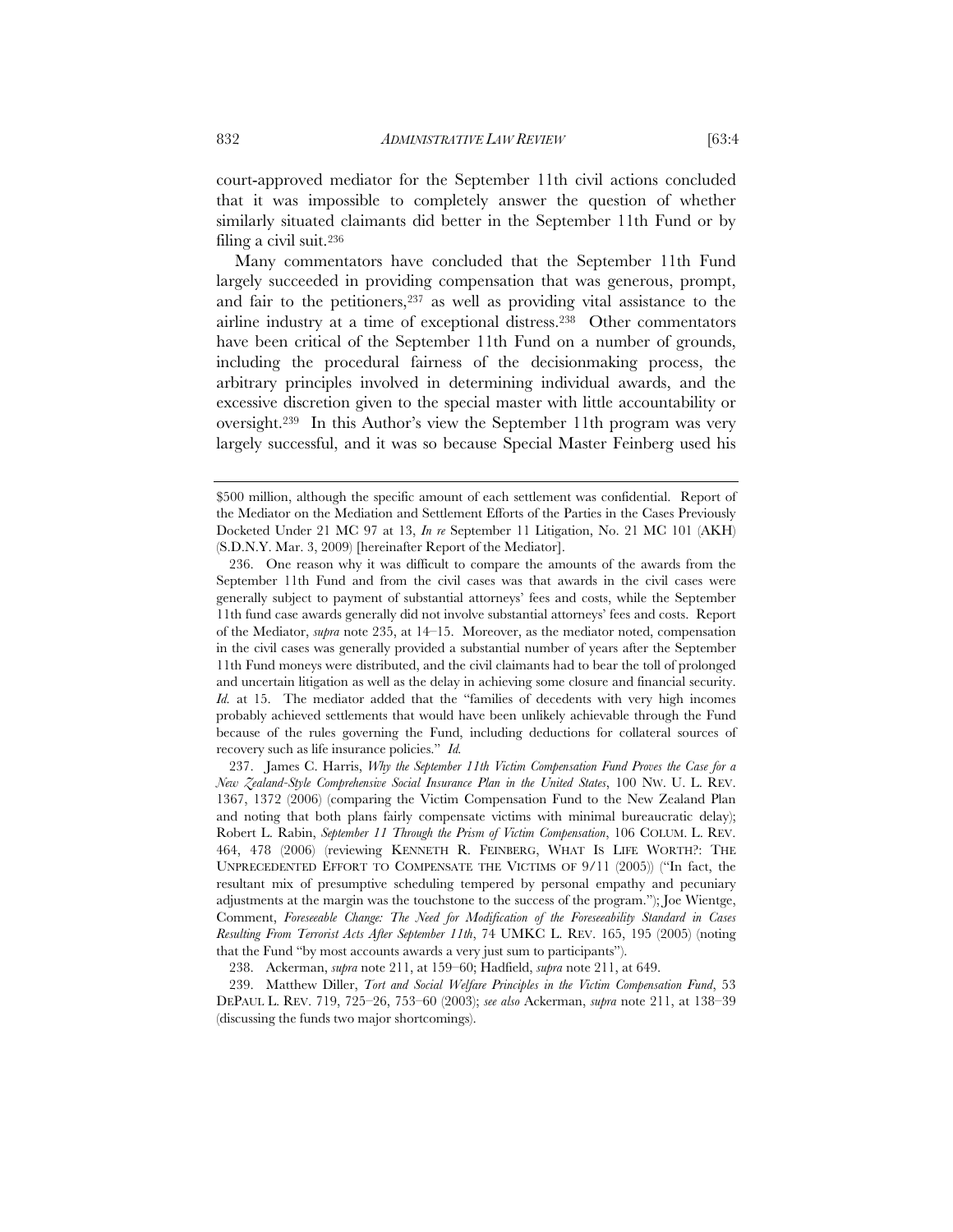almost complete and unreviewable discretion to find a good balance between presumptive damages tables and personalized meetings with petitioners advocating for higher amounts of compensation. It was a unique inquisitorial procedure with a friendly face and a largely transparent decisionmaking process, resulting in relatively generous compensation awards.240

# *E. The Countermeasures Injury Compensation Program*

In 2005, the Bush Administration became extremely concerned about a potential H1N1 avian flu pandemic as well as potential bioterrorism threats from anthrax and other toxins.241 In order to encourage industry to participate in creating countermeasures to such threats, including making new vaccines, the Administration proposed a bill to provide industry with very sweeping liability protection. The bill also contained a compensation program for persons injured by the countermeasure that was so limited and restricted that Senators Ted Kennedy, Tom Harkin, and Christopher Dodd memorably noted, "Without a real compensation program, the liability protection in the . . . bill provides a Christmas present to the drug industry and a bag of coal to everyday Americans."242

The Public Readiness and Emergency Preparedness Act of 2005, 243 which contained the Countermeasures Injury Compensation Program, was passed on December 30, 2005, after Majority Leader Bill Frist attached the

 <sup>240.</sup> More recently, Special Master Kenneth Feinberg was asked by President Barack Obama to administer the \$20 billion compensation program funded by British Petroleum in connection with the Gulf oil spill in 2010. Sheryl Gay Stolberg, *Administering the Fund, a Master Mediator*, N.Y. TIMES, June 17, 2010, at A18. Special Master Feinberg was even asked to administer a multimillion dollar compensation fund, created from funds donated to Virginia Tech that were dispersed to persons injured in a horrendous shooting incident on campus in 2007. Ian Urbina*, Sept. 11 Compensation Chief to Oversee Virginia Tech Payouts*, N.Y. TIMES, July 6, 2007, at A10. The September 11th program's success sprang from giving Special Master Feinberg virtually total and unreviewable discretion in designing the compensation program and then in adjudicating the awards that were made in the program. So, as we look to the future, is the best answer we can come up with for a successful compensation program in a mass disaster situation to ask Kenneth Feinberg to take care of it, and get out of his way?

<sup>241</sup>*. See* HOMELAND SEC. COUNCIL, NATIONAL STRATEGY FOR PANDEMIC INFLUENZA (2005) (addressing the threat of pandemic influenza); SARAH A. LISTER, CONG. RESEARCH SERV., RL 33145, PANDEMIC INFLUENZA: DOMESTIC PREPAREDNESS EFFORTS 32 (2005) (discussing the use of influenza as a bioterrorist weapon).

<sup>242</sup>*. Pandemic Funding, Liability Shield Clear Congress*, CTR. FOR INFECTIOUS DISEASE RES. & POL'Y (Dec. 28, 2005) (quoting Sen. Edward Kennedy) http://www.cidrap.umn.edu/ cidrap/content/influenza/panflu/news/dec2805liability.html.

 <sup>243.</sup> Pub. L. No. 109-148, 119 Stat. 2818 (2005) (codified at 42 U.S.C. §§ 247d-6d to -6e (2006)).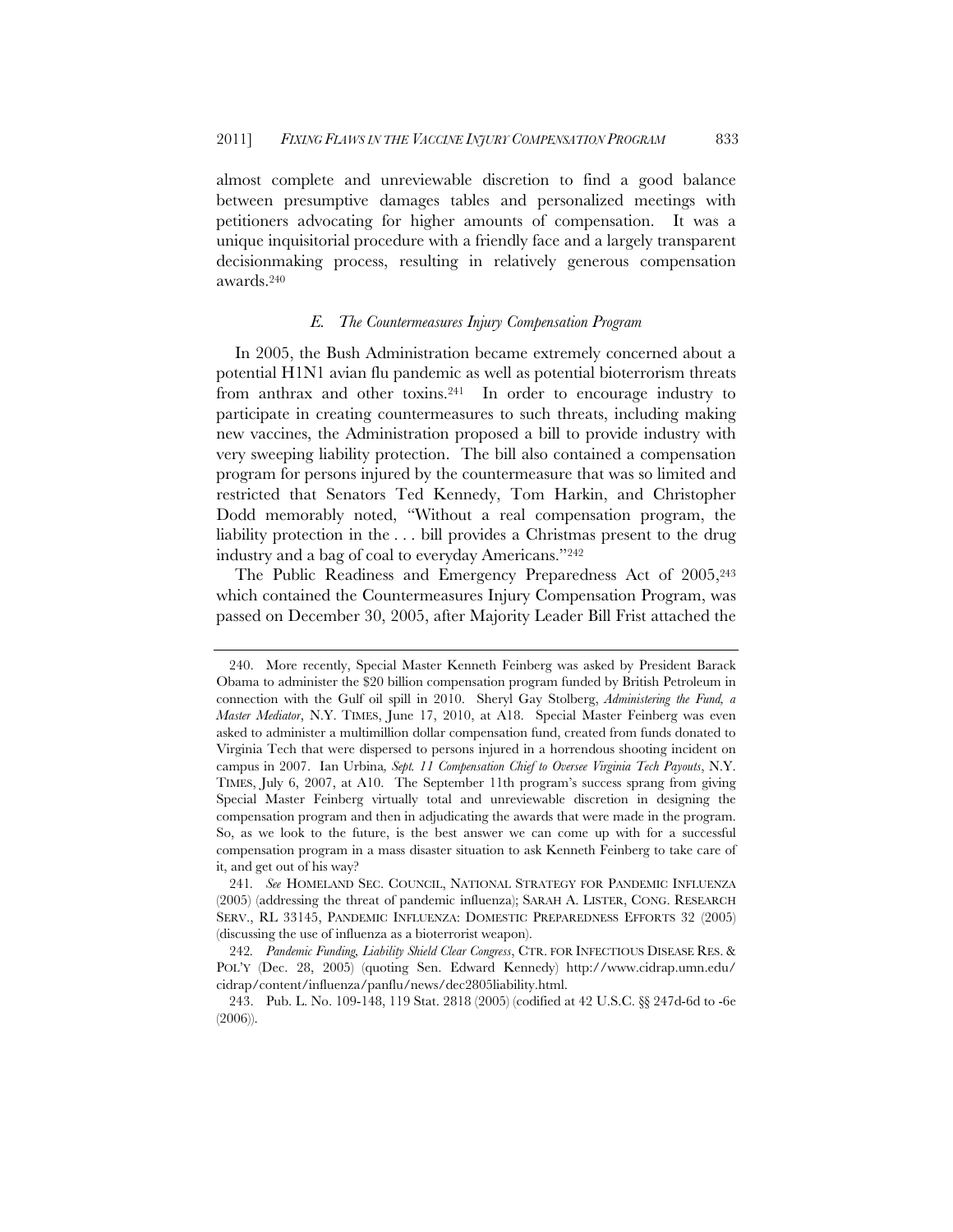Countermeasures bill to a "must pass" military authorization bill.244 Under this Act, the Secretary of HHS is authorized to declare a public health emergency with respect to a naturally-occurring pandemic, a bioterrorism threat, or any other actual or potential public health emergency.<sup>245</sup> To date, the Secretary has declared eight such public health emergencies, and has issued six subsequent amendments to these declarations.<sup>246</sup>

Once the Secretary declares a public health emergency, all parties who participate in the manufacture, testing, development, or distribution of the specified countermeasures are protected by the liability provisions of the Act.<sup>247</sup> The Act requires that any person who believes that he or she may have been seriously injured by one of the covered countermeasures must first bring a claim for compensation in the Countermeasures Injury Compensation Program before bringing a civil suit for damages.248

Unfortunately, HHS refused to adopt procedural rules to decide cases brought under the Countermeasures Injury Compensation Program for almost five years after the law was passed. It was only in October of 2010 that HHS issued an Interim Final Rule authorizing the administrative implementations of the compensation program.249 HHS had previously announced that it would not process the claims it has already received involving adverse reactions to the 2009–2010 H1N1 swine flu vaccine or the other covered countermeasures until the agency issued rules for

<sup>244</sup>*. See* 151 CONG. REC. 30,726 (2005) (statement of Sen. Hatch); Sheryl Gay Stolberg, *Legal Shield for Vaccine Makers Is Inserted Into Military Bill*, N.Y. TIMES, Dec. 20, 2005, at A26.

<sup>245. 42</sup> U.S.C. § 247d-6d(b)(1) (2006).

 <sup>246.</sup> The Secretary of HHS has issued emergency declarations regarding: (1) Pandemic Influenza Countermeasures, on February 1, 2007; (2) Anthrax Countermeasures, on October 6, 2008; (3) Acute Radiation Syndrome Countermeasures, on October 17, 2008; (4) Smallpox Countermeasures, on October 17, 2008; (5) Pandemic Antiviral Countermeasures, on October 17, 2008; (6) Botulism Countermeasures, on October 17, 2008; (7) Pandemic Influenza Diagnostics, Personal Respiratory Protection Devices and Respiratory Support Devices Countermeasures, on December 22, 2008; and (8) the Pandemic Antiviral Peramivir Countermeasure, on October 22, 2009. *Covered Countermeasures*, HEALTH RES. & SERVS. ADMIN., http://www.hrsa.gov/gethealthcare/conditions/countermeasurescomp/ declarations.html (last visited Sept. 24, 2011) (listing *Federal Register* notices of emergency declarations). The Secretary has amended the Pandemic Influenza Declaration five times and the Pandemic Antiviral Peramivir Countermeasure Declaration once. *Id.*

<sup>247. 42</sup> U.S.C. § 247d-6d(a)(1), (b)(1).

<sup>248</sup>*. Id.* § 247d-6e(d)(1).

 <sup>249.</sup> Countermeasures Injury Compensation Program (CICP): Administrative Implementation, Interim Final Rule, 75 Fed. Reg. 63,656 (Oct. 15, 2010) (to be codified at 42 C.F.R. pt. 110).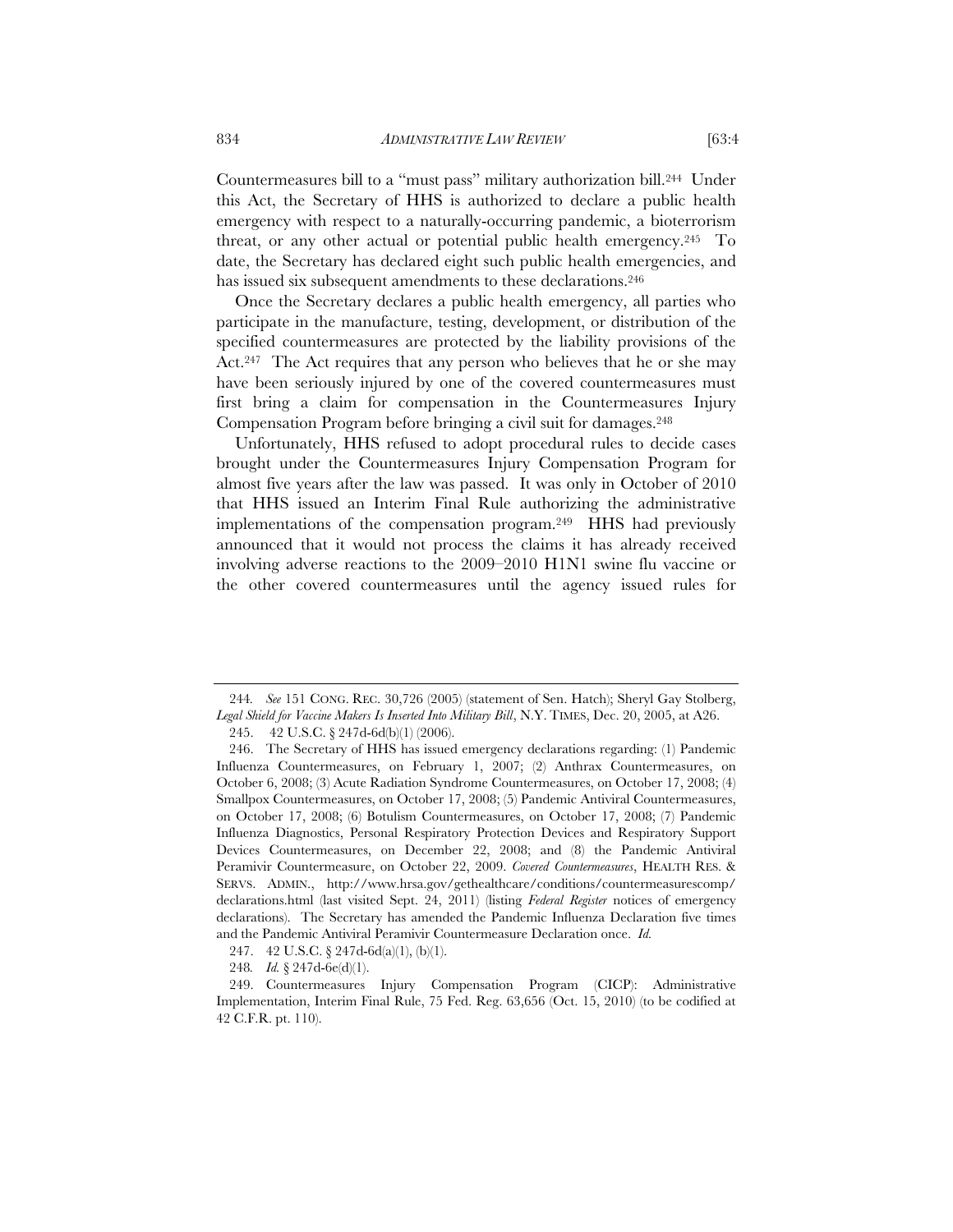adjudicating these cases.250 HHS disclosed, in response to a Freedom of Information Act request filed by this Author, that 230 claims had been filed involving the H1N1 swine flu vaccine, and that a few additional claims had been filed involving other countermeasures.251

In this program, petitioners can bring a claim for compensation in one of two ways. First, petitioners can meet their burden of showing that there was a preponderance of evidence establishing that the specified countermeasure probably caused the injury.252 In the alternative, if and when HHS publishes a Table of injuries with respect to any of the countermeasures, petitioners will then be entitled to a presumption that the countermeasure caused any injury listed on the Table, if it occurred within the time frame specified by the Table.253

The legislation for this program clearly intended nonadversarial processing of claims for compensation, with HHS officials making decisions after conducting nonpublic investigations.254 Judicial review is expressly precluded.255 The statute of limitations requires the claim to be filed within one year of the administration of the countermeasure that caused the injury,256 rather than one year from the onset of the first manifestation of the injury. Neither attorneys' fees nor costs are recoverable.257 The types of compensation available are very similar to those available through the Smallpox Compensation Program, with no compensation allowed for pain and suffering, and only partial, prorated amounts available for lost income,

 <sup>250.</sup> U.S. DEP'T OF HEALTH & HUMAN SERVS., HEALTH RES. & SERVS. ADMIN., COUNTERMEASURES INJURY COMPENSATION PROGRAM: PROGRAM UPDATE 7–8 (2010), http://www.hhs.gov/nvpo/nvac/meetings/pastmeetings/nvac2010hrsa2-4v2.ppt#7.

 <sup>251.</sup> HHS indicated that as of July 12, 2010, it had received 230 requests for benefits regarding the H1N1 swine flu vaccine, 3 requests regarding the anthrax vaccine, and 1 request each with respect to the smallpox vaccine, the Japanese encephalitis vaccine, Relenza (zanamivir), and Tamiflu (oseltamivir). Letter from Thomas Flavin, Freedom of Info. Officer, Dep't of Health & Human Servs., to Peter H. Meyers, Professor, The George Wash. Univ. Law Sch. (July 21, 2010) (on file with Author).

<sup>252. 42</sup> U.S.C.  $\S 239a(c/2), 247d-6e(b)/4$ . There is language in the Act indicating that petitioners must satisfy their burden of proof by introducing "compelling, reliable, valid, medical and scientific evidence." *Id.*  $\frac{8247d-6e(b)}{4}$ . This language does not appear to change the preponderant evidence requirement of the Act.

<sup>253</sup>*. Id.* § 247d-6e(b)(5)(A).

<sup>254</sup>*. Cf. id.* § 247d-6e(b)(4) (giving the Secretary of HHS broad authority to promulgate regulations).

<sup>255</sup>*. Id.* § 247d-6e(b)(5)(C).

<sup>256</sup>*. Id.* § 239a(d).

<sup>257</sup>*. Id.* § 247d-6e(b)(2); *Countermeasures Injury Compensation Program, How to File and Deadline for Filing*, HEALTH RES. & SERVS. ADMIN., http://www.hrsa.gov/gethealthcare/conditions/ countermeasurescomp/howtofile.html (last visited Sept. 24, 2011).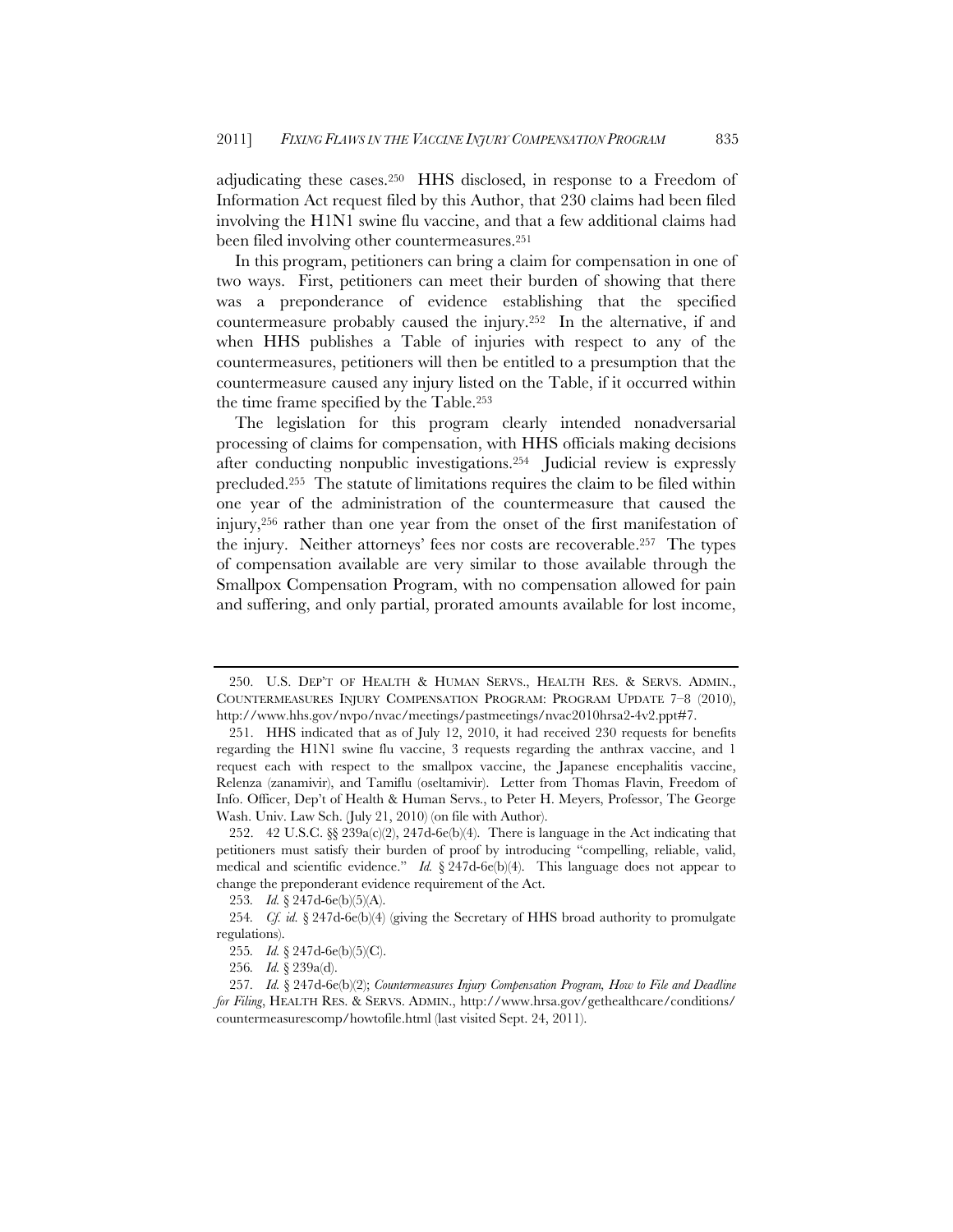as well as other applicable caps and exclusions.258 The Act allows all persons who have first exhausted their remedies in the compensation program to then file a suit for civil damages against a manufacturer or other provider covered by the Act. The Act specifies, however, that liability can only be found if the covered person was guilty of "willful misconduct."259

The Act has been subjected to substantial criticism for the sweeping protections it affords industry and the restrictive provisions of the compensation program.260 However, these concerns did not appear to be a consequential factor during the H1N1 swine flu pandemic in 2009–2010. When supplies of the vaccine became widely available in December 2009, most Americans did not seek the vaccine for themselves or their families. *The New England Journal of Medicine* published a comprehensive evaluation of why this occurred.<sup>261</sup> The two principal reasons were safety concerns about the vaccine, including possible side effects, and the lack of concern about getting a serious case of swine flu if unvaccinated.262 Other reasons were

 <sup>258. 42</sup> U.S.C. § 247d-6e(b)(2); *see also id.* §§ 239c–e. One area in which the Countermeasures Compensation Program appears to be more generous than the Smallpox Compensation Program is that the death benefit that a survivor can receive in the Countermeasures Compensation Program is not reduced depending on the amount awarded for lost income. *Id.*  $\S 247d-6e(b)(2)$  (excluding the death benefit reduction provision of 42 U.S.C. § 239e(a)(2)(B)).

<sup>259</sup>*. Id.* § 247d-6d(d)(1).

<sup>260</sup>*. See, e.g.*, George W. Conk, *Will the Post 9/11 World be a Post-Tort World?*, 112 PENN ST. L. REV. 175, 227–232 (2007) (criticizing the various provisions of the Act); Lawrence O. Gostin & Benjamin E. Berkman, *Pandemic Influenza: Ethics, Law, and the Public's Health*, 59 ADMIN. L. REV. 121, 135 (2007). A report issued by Public Citizen commented that:

Frist gave the companies immunity, but then went still further and stripped victims of meaningful recourse. In this regard, the bill was a drastic departure from precedent, shielding corporations from legal and financial accountability, but failing to replace them with a government surrogate or establish a guaranteed source of funds to cover losses. The recipients of pandemic products, their families, and society at large would be forced to shoulder the consequences of industry's gross negligence, recklessness, deceptive claims, and failures to warn, among other egregious acts.

PUBLIC CITIZEN, WILLFUL MISCONDUCT: HOW BILL FRIST AND THE DRUG LOBBY COVERTLY BAGGED A LIABILITY SHIELD 19 (2006). Some have argued that the broad liability protections in the Act are desirable*. See, e.g.*, Paul Taylor, *We're All in This Together: Extending Sovereign Immunity to Encourage Private Parties to Reduce Public Risk*, 75 U. CIN. L. REV. 1595, 1646–47 (2007).

 <sup>261.</sup> Gillian K. SteelFisher, Robert J. Blendon, Mark M. Bekheit & Keri Lubell, *The Public's Response to the 2009 H1N1 Influenza Pandemic*, 362 NEW ENG. J. MED. e65(1) (2010). This study was based upon an evaluation of twenty national public opinion polls. *Id*. at e65(1). By mid-January of 2010, 40% percent of polled parents had had their children vaccinated, and 21% of polled adults had received the vaccine. *Id*. at e65(5).

<sup>262</sup>*. Id.* at e65(3) to e65(4).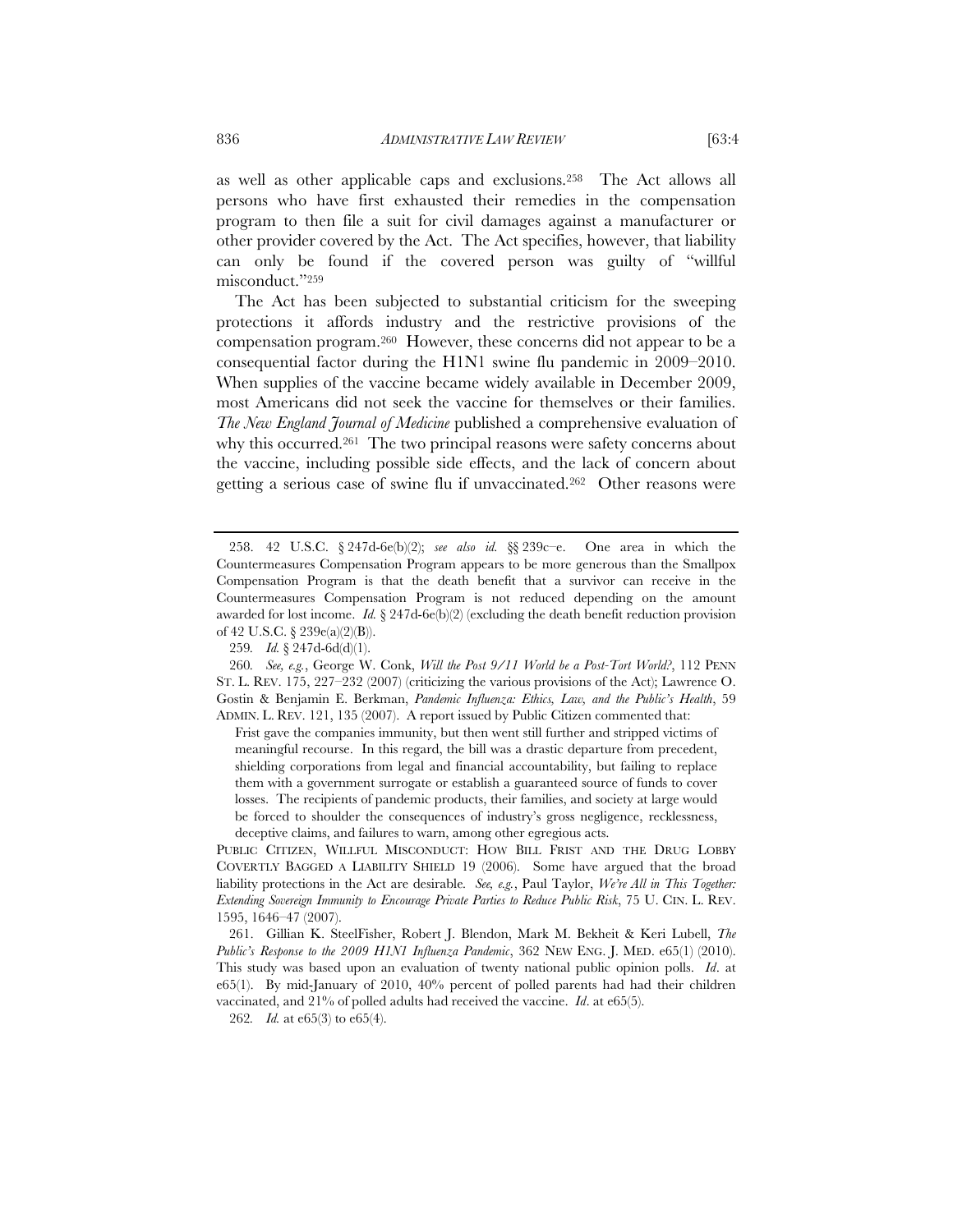also given for not vaccinating, but concern about the lack of a meaningful compensation program was never raised in the public debate about the H1N1 program.263

This is in marked contrast to the earlier smallpox vaccination program, where the lack of a meaningful compensation program for injured people was a major cause of its failure. The next section of this Article will explore possible reasons for this different result, and compare this compensation program with the other compensation programs discussed.

# III. COMPARATIVE EVALUATION OF THE VACCINE COMPENSATION PROGRAM AND OTHER RECENT COMPENSATION PROGRAMS

A comparative analysis and evaluation of the Vaccine Injury Compensation Program with other recent federal compensation programs reveals several important lessons.

# *A. The Adequacy of a Compensation Program Is Sometimes Crucial and Sometimes Irrelevant*

The perceived adequacy or inadequacy of the compensation program regime can be essential to the viability of a mass vaccination or other governmental health program. One of the principle reasons that the Smallpox Vaccination Program for first responders collapsed was because of the inadequate safety net for those vaccinated and for those with whom they came in contact, including patients and their own family members. Doctor groups, nurses associations, hospitals, and even state health agencies were urging nonparticipation in the Smallpox Program, in part because of the inadequate injury compensation plan in an otherwise questionable program. Less than ten percent of the promised 500,000 first responders ever volunteered to receive the vaccine and become part of the program. The program was an abysmal failure, and the lack of an adequate compensation program played an important part in that result.

The history of the Smallpox Program has important lessons for the Vaccine Injury Compensation Program and for other potential government health or bioterrorism programs that Congress may consider adopting in the future. The Vaccine Compensation Program must be sure to maintain the confidence of the American people as a meaningful compensation program, and future programs must give careful consideration to

<sup>263</sup>*. Id.* at e65(4). Other significant reasons that people gave for not getting the vaccine included distrust that public health officials would provide correct information about vaccine safety, dislike of injections, a recommendation from a healthcare provider not to be vaccinated, and the expense of the vaccine. *Id*.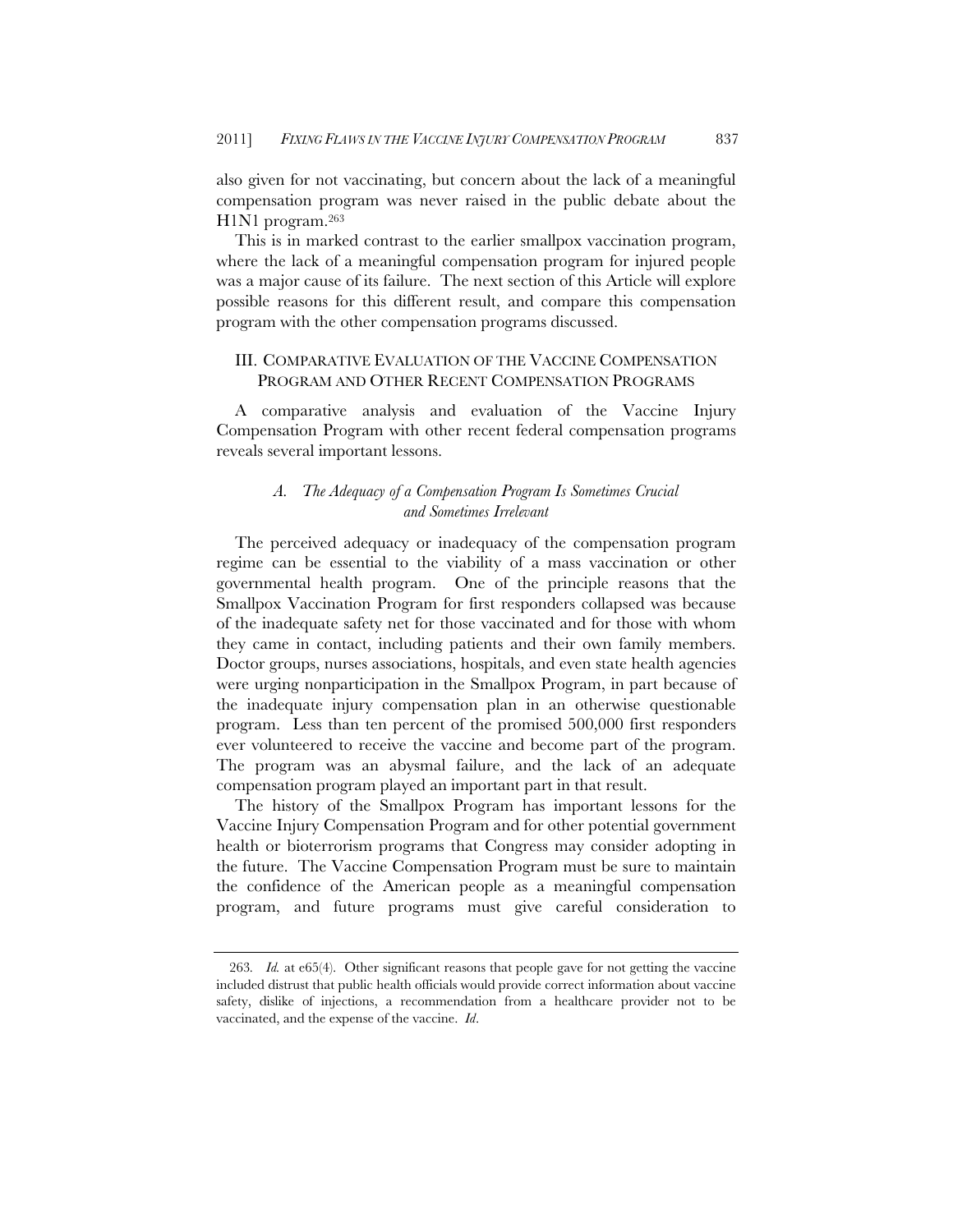compensation provisions and procedures to ensure that they are adequate, and that they will be perceived to be adequate, by the effected groups.

The September 11th Compensation Program is a good example of how a user-friendly compensation program is essential to ensuring the success of the compensation plan. All persons injured in the September 11th attacks, or surviving family members, were required to make an irreversible decision up front about whether to file a civil action for damages, or file a petition in the compensation program and accept the damages awarded by the special master, with no chance for any review of the special master's decision. The fact that virtually everyone (97%) went into the compensation program, as opposed to filing a civil action, made the program a success in terms of seeking nearly universal participation. This could only have happened because the special master adopted presumptive compensation amounts with the opportunity for petitioners to advocate in person for upward adjustments in appropriate cases, creating both reasonable expectations of the damages that likely would be awarded and the flexibility to modify the damage amounts in special circumstances. This combination of an inquisitorial procedure with a friendly face, the opportunity for petitioners to participate in the compensation determination, and the relatively generous awards resulted in the success of this program.

There has also been one situation where the adequacy or inadequacy of a compensation program appears to have been irrelevant to the operation of the vaccination program. During the H1N1 swine flu pandemic in 2009–2010, the absence of a meaningful, operating compensation program was not a consequential factor in whether people decided to get the swine flu vaccine for themselves or their families. Why did the lack of a meaningful compensation program play an important role in the failure of the smallpox vaccination program, but the lack of a meaningful, operating compensation program turned out to be irrelevant to the H1N1 swine flu vaccination program?

There appear to be several reasons for this anomalous result. First, the lack of a meaningful smallpox compensation program was a large concern for doctors, nurses, and other first responders because they knew of the dangerous potential of the smallpox vaccine. However, the lack of a meaningful compensation program was not a substantial concern for the general public with respect to the swine flu vaccine because the issue for most people was whether to get the vaccination for an illness that they did not perceive as a particularly dangerous threat. People were thus not particularly concerned about the adequacy of the compensation program for a vaccine-related injury.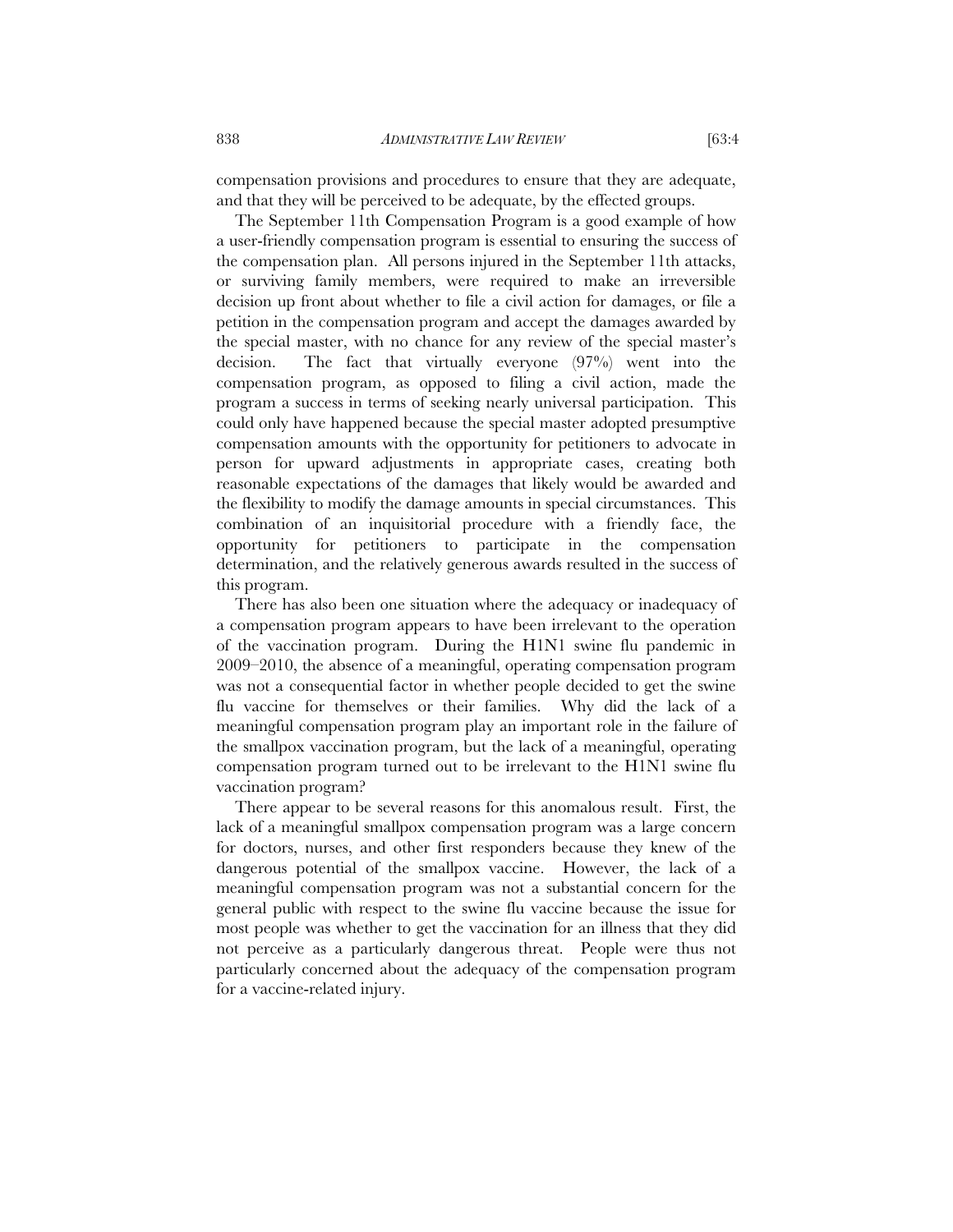Second, there was a substantial time lag between the swine flu vaccination program in 2009–2010 and the Countermeasures Compensation Program, which was passed by Congress in 2005. This four-year gap meant that the details of the compensation program were remote and obscure when the government began the swine flu program. This is in sharp contrast to the Smallpox Compensation Program, where the inadequacies of the program were immediately apparent and were a large concern to the first responders who were being asked to take the smallpox vaccination.

Moreover, the target audiences for the smallpox and swine flu vaccine programs were very different. The smallpox vaccinations were intended for doctors, nurses, and other first responders, who were very sophisticated about the potential risks of the vaccine and therefore very sensitive to the need for an adequate compensation program to protect themselves, their families, and their patients. The focus of the swine flu vaccinations was the general public, and most people were not overly concerned about getting a serious case of the swine flu, so they did not focus on the adequacy of the compensation program.

It could be argued, based upon the swine flu example, that the details of the Vaccine Injury Compensation Program, and even whether the program is operational at all, are not important to the general public, and thus the success of vaccine immunization in the United States is not dependent on a petitioner-friendly injury compensation plan. However, this argument is risky at best. Vaccinations remain controversial for many Americans, including the parents of young children, and any action that undermines the public's confidence that the Vaccine Injury Compensation Program offers a safety net to those injured by the vaccines could substantially impair the continued success of the immunization program in this country.264

### *B. Inquisitorial/Adversarial Models of Adjudication*

All of the compensation programs discussed in this Article, with the exception of the Vaccine Program, were based upon a nonadversarial, inquisitional model, in which the official who decides the case is primarily responsible for gathering the necessary evidence. In all of these programs,

 <sup>264.</sup> Whenever a childhood vaccination is given in this country, the Vaccine Act requires that the recipient receive a statement from the healthcare provider that includes information from the CDC on possible adverse reactions to the vaccination and about the Vaccine Injury Compensation Program in case of a serious adverse event. 42 U.S.C. § 300aa-26. A public loss of faith in this compensation program risks lower immunization rates and undercuts the government's interest in encouraging parents to vaccinate their children and themselves.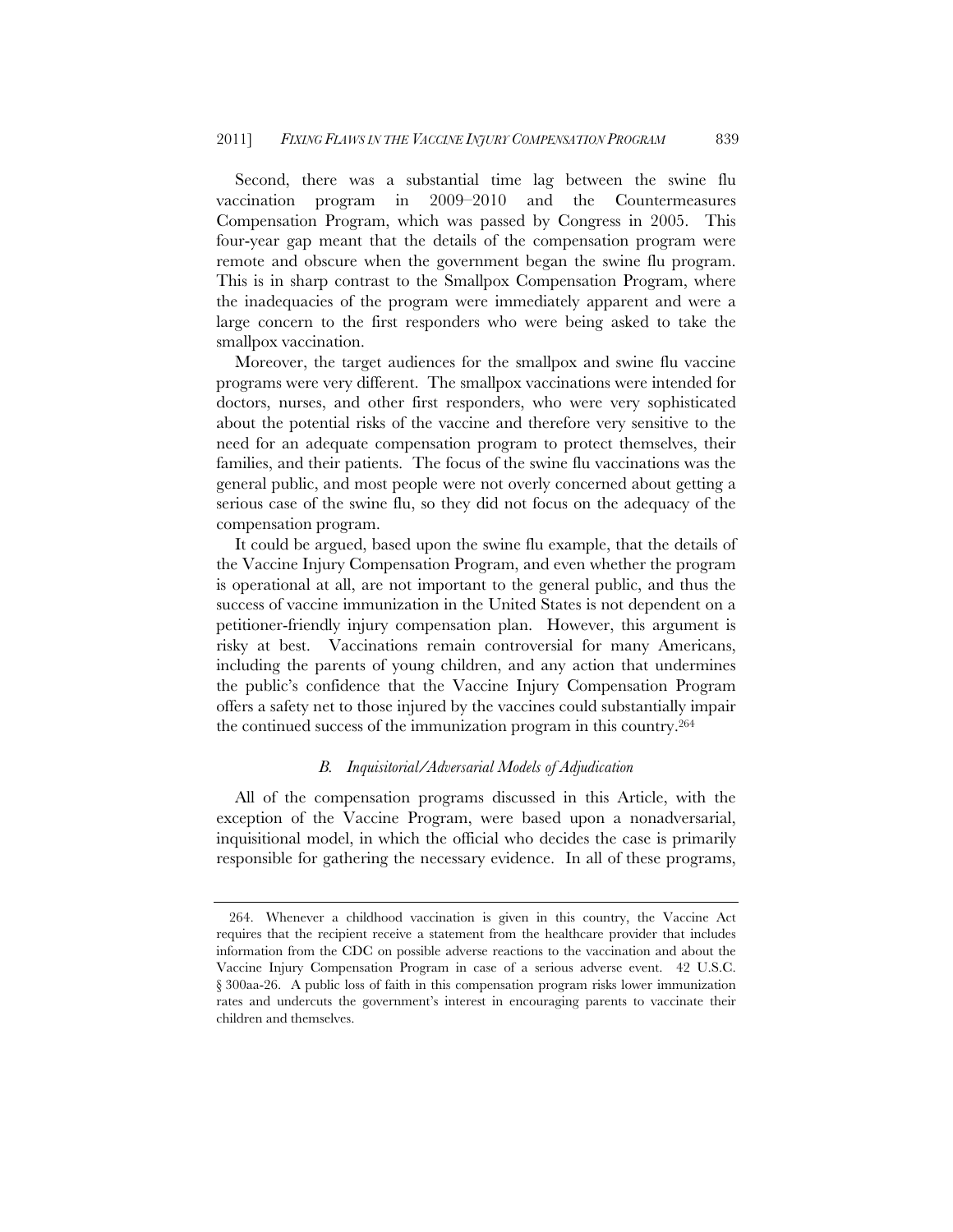except for the September 11th program, the final decision was made after a proceeding in which the person seeking compensation had no right to meaningful, active participation in the proceeding and no right to notice and a hearing on contested issues. The September 11th program's essentially inquisitional procedure was made open and consumer-friendly in a number of ways. Only the Vaccine Compensation Program was created with a blend of inquisitorial and adversarial features in which counsel for the parties play important roles in conducting the litigation, which usually involves contested evidentiary hearings focusing on the testimony of expert witnesses.

Why should these compensation programs have such different procedures for resolving claims? It may be that the legal and medical questions that the special masters have to decide in vaccine cases are more complex and thus require a more complex procedure than the eligibility issues presented in these other compensation programs. The task in those other programs is often more clerical: that of determining whether the submitted documentation supports eligibility in the program. There is certainly an important screening role to determine if the applicant does meet the criteria that Congress established, but the full-blown and expensive protections of a formal trial are generally not going to be necessary to resolve these cases, except perhaps in exceptional situations. The inquisitional model might work well in resolving the relatively simple question of whether a Vaccine Table injury has been established, but the much more complex causation-in-fact cases that now predominate in the vaccine compensation program benefit from using adversarial procedures, including opposing counsels' ability to bring in leading experts from numerous medical disciplines to testify in court. The adversarial model approach, in which petitioners get to actively participate in a hearing that is the basis for the resolution of the case, is also likely to appear fairer to the petitioners than a decision in which they did not participate that is issued after what will be perceived as a secret review of the case file.

One important reason for the success of the September 11th program was that the special master recognized that within the inquisitional structure created to decide cases, it was desirable to provide the opportunity for petitioners to advocate face-to-face with the decisionmaker, and thus to feel they were heard and had the opportunity to participate in the proceeding. It is far different, and far less satisfying to a petitioner, to merely file a request for compensation with supporting documentation and then wait for the decision.265 There are, of course, transactional costs of the

 <sup>265.</sup> All of the compensation programs allow attorneys to assist the persons petitioning for compensation, but only the Vaccine Act and the Radiation Exposure Compensation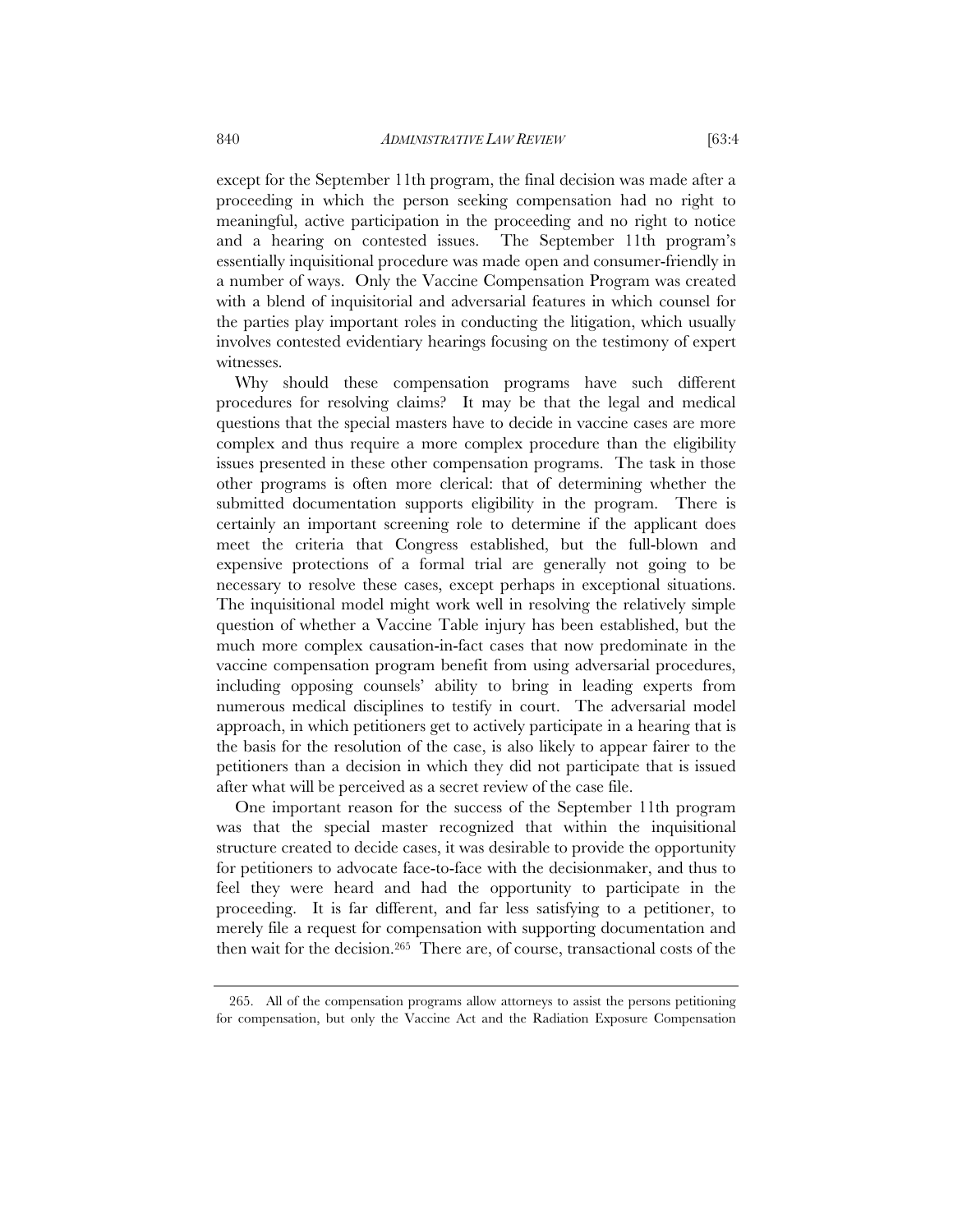petitioners' greater involvement in the proceeding, including a potentially substantial additional commitment of time, possible financial costs, as well as the wear and tear of being involved in litigation. Despite these costs, petitioners generally seek and benefit from active participation in the proceeding.

### *C. Industry Protection/Altruism*

Most of the compensation programs discussed in this Article were adopted primarily to protect industries that Congress considered too big or important to fail. This is certainly true for the Vaccine Injury Compensation Program, where Congress was responding principally to the need to prevent vaccine manufacturers from leaving the United States' market because of concerns over tort liability. Similarly, the principal purpose behind the Smallpox Compensation Program was to make the vaccine manufacturers exempt from any legal liability, with the federal government taking over the manufacturers' liability under the Federal Tort Claims Act.266 The September 11th Compensation Fund was passed primarily to protect the viability of the airline industry in a moment of severe crisis. Most recently, the Countermeasures Injury Compensation Program was adopted in 2005, primarily to shield vaccine manufacturers and other industries with liability protection and to encourage them to participate in governmental programs responding to major health threats.

The two exceptions are the Radiation Compensation Program and the Japanese–American internment compensation program, both of which appeared to be adopted for altruistic reasons to bring a measure of assistance and closure to the affected groups. Neither statute appeared motivated by a desire to protect any industry or commercial interests. When these two compensation programs were adopted in 1988 and 1990, there did not seem to be concerns about any industry liability problems.267

Program have provisions relating to attorneys' fees. The Vaccine Act provides for the payment of attorneys' fees and costs separate from the compensation that the petitioners receive, and authorizes fees even if the petitioner is unsuccessful so long as the case was not frivolous and was brought in good faith.  $42$  U.S.C.  $\S 300$ aa-15(e). RECA authorizes the attorney to charge up to  $2\%$  or up to  $10\%$  of the award received, depending of the type of case. *See id.* § 2210 note (Radiation Exposure Compensation § 9(b)); 28 C.F.R. § 79.74 (2010).

<sup>266</sup>*. See* 28 U.S.C. § 1346(b) (2006) (stating liability provisions under the Federal Tort Claims Act); 42 U.S.C. § 239–239h (listing liability provisions for Smallpox Compensation Program).

 <sup>267.</sup> Congress had immunized nuclear weapons contractors from suits for damages in 1985. *See* HENRY COHEN, CONG. RESEARCH SERV., 95-717 A, FEDERAL TORT CLAIMS ACT: CURRENT LEGISLATION AND JUDICIAL ISSUES 13–15 (2001). The federal government,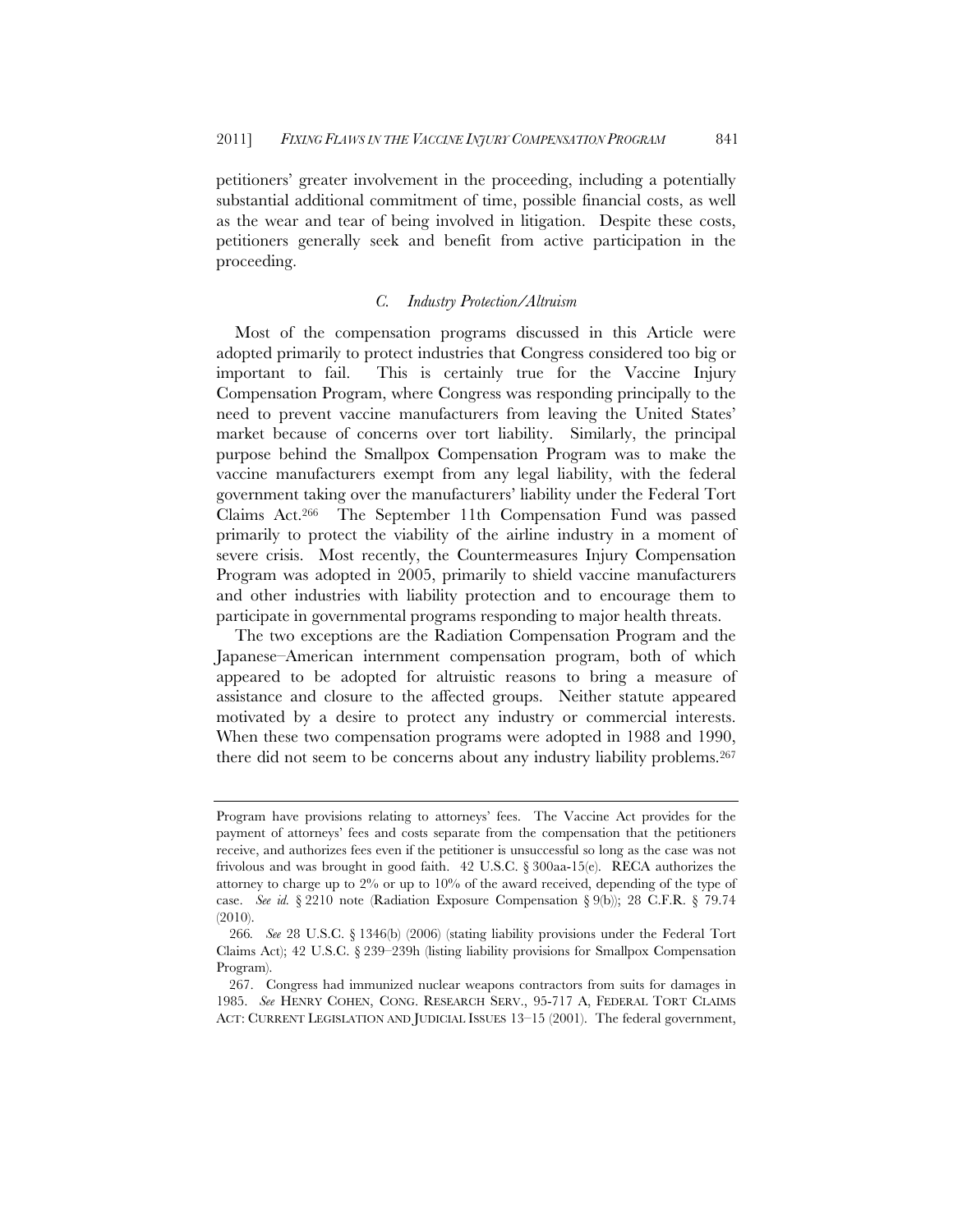Instead, these compensation programs "fit with the national penchant for righting old wrongs, which seemed to pervade Washington during this period."268

# *D. Types and Amounts of Compensation Awarded*

The nature of the compensation awarded, and the monetary and nonmonetary components of the award, vary substantially among the different compensation programs. In cases where the petitioner has died, the Vaccine Program, as well as the Smallpox Compensation Program and the Countermeasures Program, award a statutorily determined amount of \$250,000 to the family.<sup>269</sup> No specific death benefit was provided in the September 11th Fund legislation; the average amount awarded in that program by the special master in a death case was \$2,082,035.270 In both the Japanese–American internment program and the Radiation Program, the family was eligible to receive the full amount of compensation that would have been awarded to the deceased.271

Two of the compensation programs, the Radiation Program and the Japanese–American internment compensation program, provided "compensation" consisting of an official government apology and a limited monetary award. In the Radiation Program, qualified individuals received between \$50,000 and \$100,000; in the Japanese–American internment compensation program, the monetary award was fixed at \$20,000. The partial monetary awards in these two programs served very different purposes. The \$20,000 award in the Japanese–American compensation internment program represented a meaningful, non-*de minimis* payment reinforcing the seriousness of the apology, which might have seemed hollow if it was only words, unaccompanied by a respectful gesture of monetary payment. Acceptance of the compensation and the apology allowed many Japanese–Americans to feel some measure of closure over their internment. In contrast, the partial monetary payments made in the Radiation Program were intended to provide some funds to pay for medical care or related services for sick or injured individuals. Acceptance of these limited payments proved especially problematic for many persons with serious medical conditions, such as former atomic workers who had developed

and not private companies, had been responsible for the Japanese–American internment process.

 <sup>268.</sup> TITUS, *supra* note 163, at 153.

<sup>269</sup>*. See* 42 U.S.C. §§ 239e(a), 3796(a); *id.* § 247d-6e(b)(2); *id.* § 300aa-15(a)(2).

 <sup>270.</sup> FEINBERG, *supra* note 219, at 116.

<sup>271. 50</sup> U.S.C. app. § 1989b-4(a)(8) (2006); 42 U.S.C. § 2210 note (Radiation Exposure Compensation §  $6(c)(4)$ .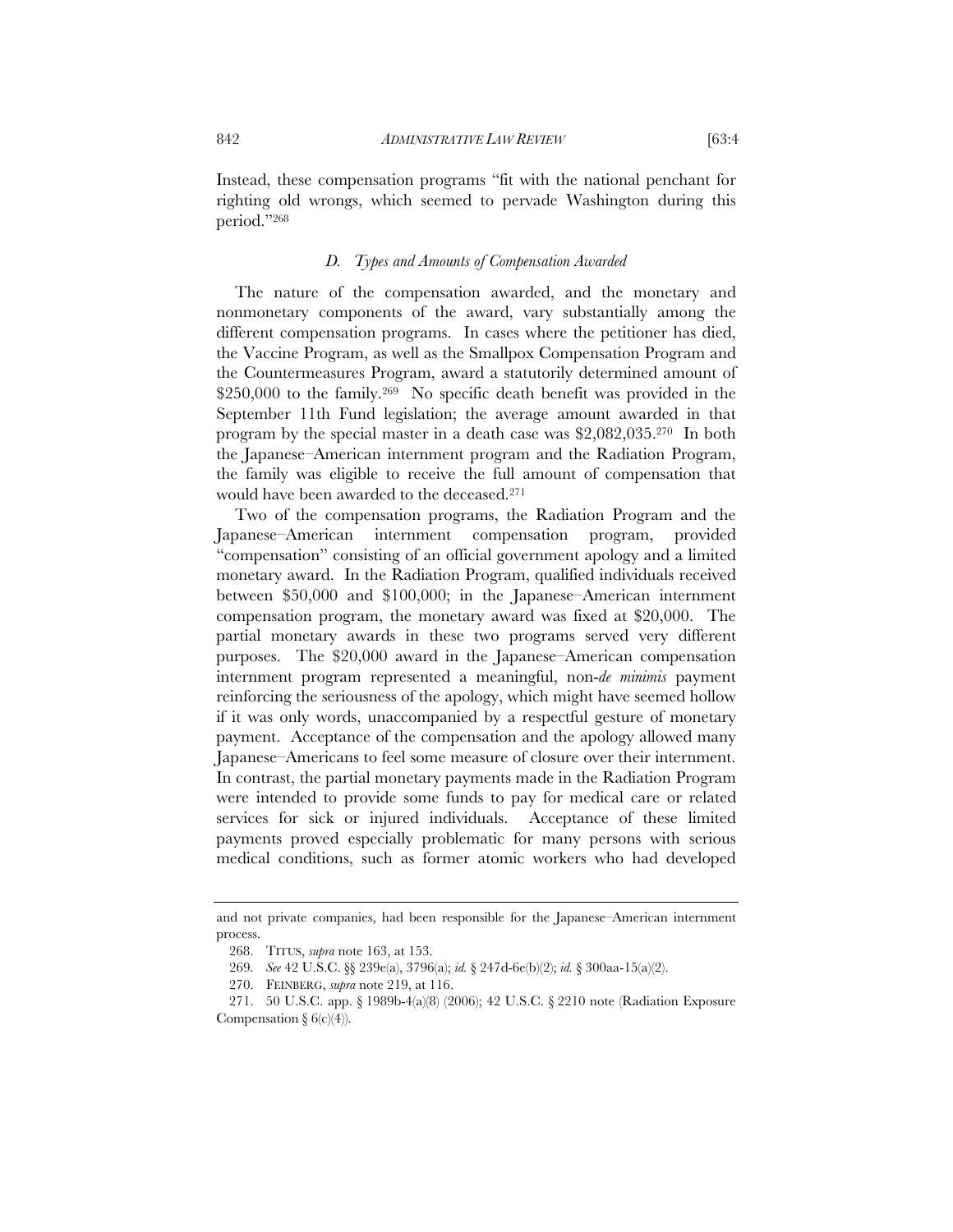cancer, where the provided compensation did not come close to covering their medical needs.

The Vaccine Act's mandate in injury cases was to provide complete, not partial, compensation for present and future medical needs, including all necessary and appropriate future therapeutic and related care, with no caps or specific limitations, plus additional money for pain and suffering (capped at \$250,000), and lost income (with certain limitations). Both the Smallpox Program and the Countermeasures Program have substantial limitations and caps on the compensation awarded that make them much less petitioner-friendly programs than the Vaccine Compensation Program.272

# *E. The Role of Judicial Review*

The three most recent compensation programs—the Smallpox Program, the September 11th Compensation Fund, and the Countermeasures Program—do not allow judicial review of final decisions involving eligibility for compensation. The other three compensation programs do provide for judicial review, and the availability of judicial review has played a meaningful role in these programs.

There have been many important decisions from the U.S. Court of Appeals for the Federal Circuit that have defined the parameters of the Vaccine Act, and instructed the special masters on what criteria to apply in deciding cases, as was discussed in detail above. The Japanese–American internment compensation program also allowed judicial review, and several appeals were filed in court from denials of compensation. Most of these cases focused on the requirement in the Act that the individual was either forced to enter a camp or was "otherwise deprived of liberty" by governmental action during that time period.273 The court decisions played an important role in determining when an individual was "deprived of liberty" within the meaning of the Act, and therefore entitled to compensation.274 The Radiation Exposure Compensation Program also

<sup>272</sup>*. See supra* notes 193–200, 255–258 and accompanying text.

<sup>273. 50</sup> U.S.C. app. § 1989b-7(2)(B)(i).

 <sup>274.</sup> There are eight reported appeals from denials of compensation in the Japanese– American internment compensation program. Three appeals concluded that compensation was appropriate because the petitioners had shown that they satisfied the eligibility criteria: *Ishida v. United States*, 59 F.3d 1224, 1234 (Fed. Cir. 1995) (holding that petitioner born to parents of Japanese ancestry during the internment period is entitled to redress); *Odow v. United States*, 51 Fed. Cl. 425, 433 (2001) (ruling that federal curfews and travel restrictions preventing petitioner from returning to her home and limiting how far she could travel were sufficient restrictions on her liberty to justify compensation); *Sato v. United States*, 33 Fed. Cl. 818, 822 (1995) (determining that children born after parents fled their home during the detention period, who were thereafter prohibited by law from returning home, were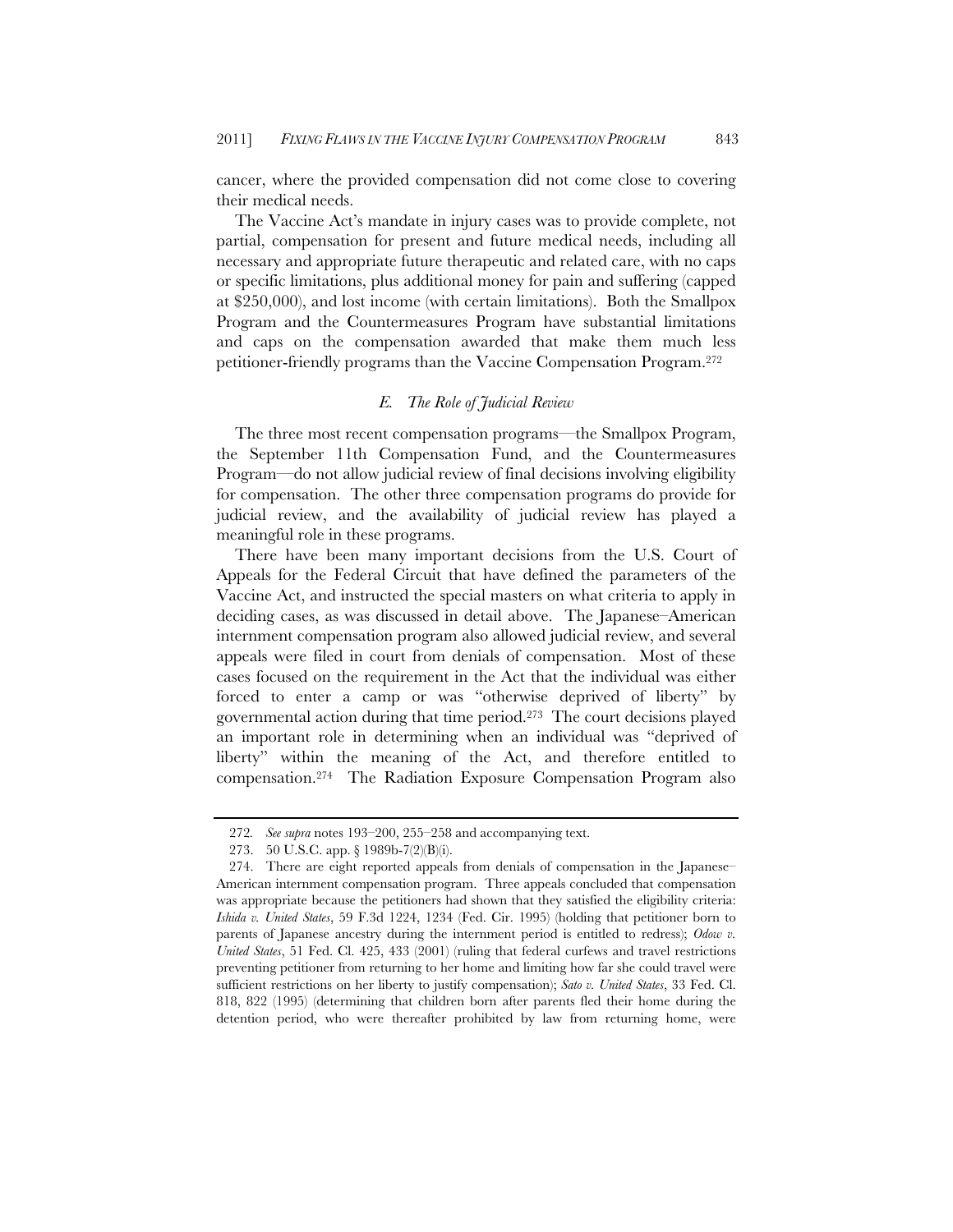authorized judicial review, and the Court of Appeals helped define a number of the important provisions of the Act.<sup>275</sup> Judicial review has thus played an important role in the three compensation programs that authorized it. There have been a number of appellate decisions in all three programs that have defined key terms in these statutes, sometimes reversing the denials of eligibility for compensation, and providing oversight of agency decision making.

# *F. Future of the Compensation Program Model*

There has been substantial scholarly debate on the desirability of using the compensation program model to provide redress in mass tort situations. Thirty years ago, Professor Richard J. Pierce, Jr. argued that the tort system had failed to encourage safety or reduce accident costs, and he proposed the creation of a large new federal compensation program that would be responsible for compensating victims of virtually all accidents or safetyrelated injuries in America.276 Other scholars have argued for the creation of specific compensation programs, such as a permanent federal compensation program for victims of domestic terrorist attacks.277 Others

sufficiently deprived of liberty to justify compensation). Five cases affirmed the denial of compensation: *Murakami v. United States*, 398 F.3d 1342, 1353 (Fed. Cir. 2005) (refusing to grant relief to a petitioner, born to parents of Japanese ancestry under the Act, based on the alleged constitutional harms suffered by his father); *Higashi v. United States*, 225 F.3d 1343, 1349 (Fed. Cir. 2000) (stating that petitioner born to parents of Japanese ancestry after restrictions on parents were rescinded not eligible for redress); *Kaneko v. United States*, 122 F.3d 1048, 1053–54 (Fed. Cir. 1997) (holding that petitioner of Japanese ancestry was not eligible for compensation where termination of his employment with a railroad was not due to government action); *Shibayama v. United States*, 55 Fed. Cl. 720, 745 (2002) (concluding that petitioner of Japanese ancestry who was not a citizen or permanent resident during the internment period is not eligible for redress under the Act); *Obadele v. United States*, 52 Fed. Cl. 432, 442 (2002) (holding that Americans of African ancestry do not have a right to seek reparations under the Act), *cert. denied*, 540 U.S. 876 (2003).

<sup>275</sup>*. See*, *e.g*., Sharp v. United States, 80 Fed. Cl. 422, 429 (Fed. Cl. 2008) (holding that RECA payments and Department of Veterans Affairs benefits offset each other); Hackwell v. United States, No. 04-cv-00827-EWN, 2008 U.S. Dist. LEXIS 56641, at \*23 (D. Colo. 2008) (stating that limitations on payment of attorneys' fees do not include expenses incurred in the litigation); Howell v. Reno, 939 F. Supp. 802, 807–09 (D. Colo. 1996) (ruling that RECA can constitutionally distinguish between cigarette smokers and nonsmokers in determining eligibility for compensation).

 <sup>276.</sup> Richard J. Pierce, Jr., *Encouraging Safety: The Limits of Tort Law and Government Regulation*, 33 VAND. L. REV. 1281, 1320 (1980).

<sup>277</sup>*. See* Betsy J. Grey, *Homeland Security and Federal Relief: A Proposal for a Permanent Compensation System for Domestic Terrorist Victims*, 9 N.Y.U. J. LEGIS. & PUB. POL'Y 663, 749 (2006).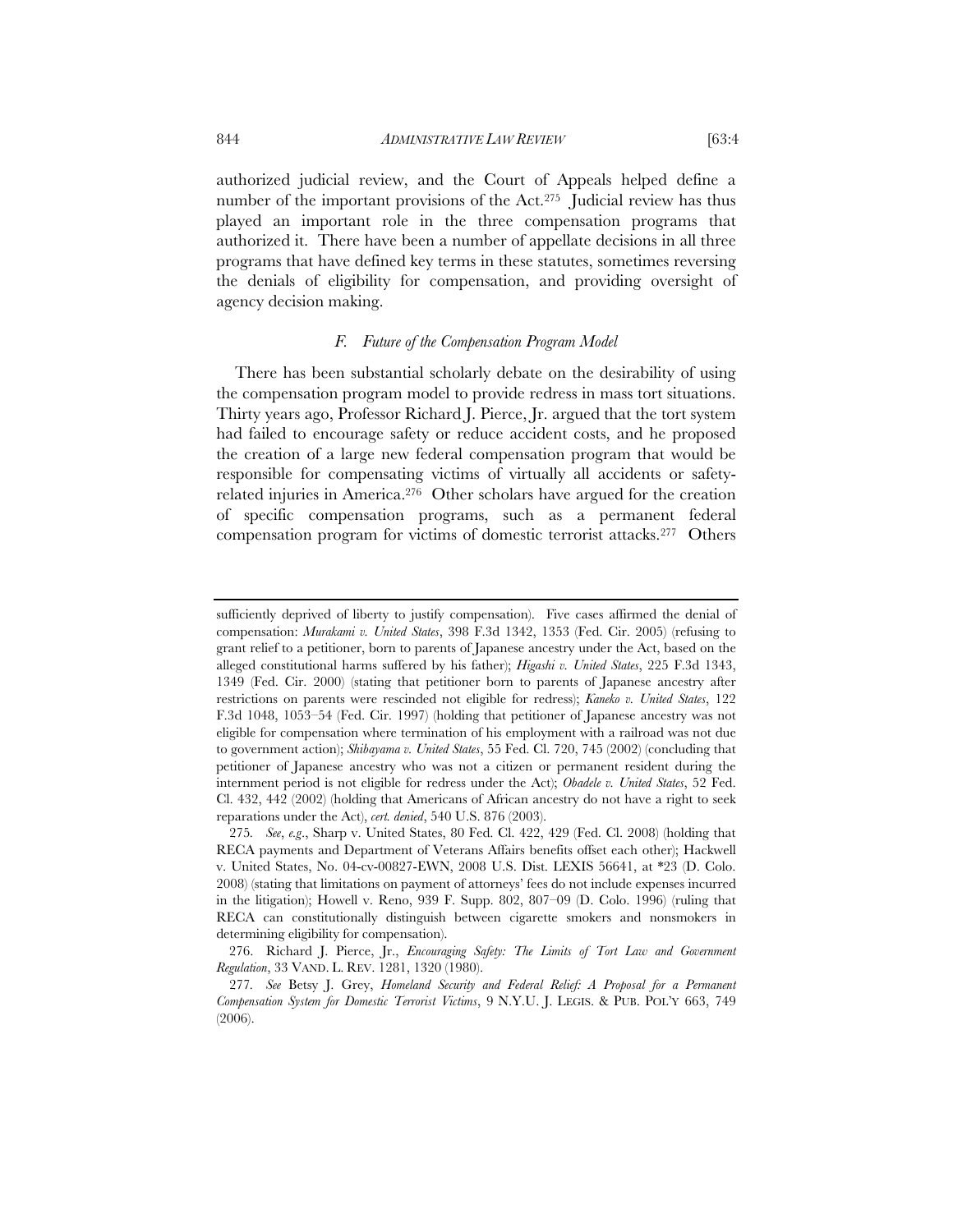have argued that the compensation program model should be abandoned in favor of reform of the tort laws.278

The experience of the compensation programs adopted by Congress in recent years present a mixed picture of success and failure. The Smallpox Program for first responders failed in part because of its inadequate injury compensation plan. The Countermeasures Compensation Program was totally dysfunctional for almost five years, with no procedural rules in place to process cases. The September 11th program is generally agreed to have been a successful compensation program that provided compensation quickly, transparently, and with relative generosity. The Vaccine Compensation Program does some things well, but also continues to have serious problems.

# IV. PROPOSALS TO FIX THE VACCINE COMPENSATION PROGRAM

The Vaccine Injury Compensation Program has succeeded very well in accomplishing many of its objectives, particularly in providing excellent liability protection for the pharmaceutical industry that makes the vaccines, as well as the doctors and other healthcare providers who administer them. The interests of federal health officials have also been largely satisfied, as there has been a generally constant supply of vaccines available to the public, and a large percentage of the American public receive the inoculations.

However, Congress's other objectives of ensuring that the Compensation Program works "quickly, easily, and with certainty and generosity" <sup>279</sup> have not been satisfied. This Article proposes a number of changes that would allow the Vaccine Act to much more effectively fulfill these important goals.

### *A. Adopt a Legal Standard of Proof More Generous to Petitioners*

The Vaccine Act currently requires petitioners to prove their cases by the "more likely than not" or "preponderance of the evidence" standard.280 There is substantial confusion and uncertainty in applying this standard today. Several recent Federal Circuit decisions, emphasizing Congress's compassionate intent in the statute, have held that "close calls regarding causation" should be resolved in favor of petitioners,<sup>281</sup> while other recent Federal Circuit cases have emphasized that traditional tort causation

<sup>278</sup>*. See* Conk, *supra* note 260, at 257.

 <sup>279.</sup> H.R. REP. NO. 99-908, pt. 1, at 3 (1986), *reprinted in* 1986 U.S.C.C.A.N. 6344, 6344.

<sup>280. 42</sup> U.S.C. § 300aa-13(a)(1) (2006).

<sup>281.</sup> Andreu v. Sec'y of Health & Human Servs., 569 F.3d 1367, 1378 (Fed. Cir. 2009); Walther v. Sec'y of Health & Human Servs., 485 F.3d 1146, 1150 (Fed. Cir. 2007); Althen v. Sec'y of Health & Human Servs., 418 F.3d 1274, 1280 (Fed. Cir. 2005).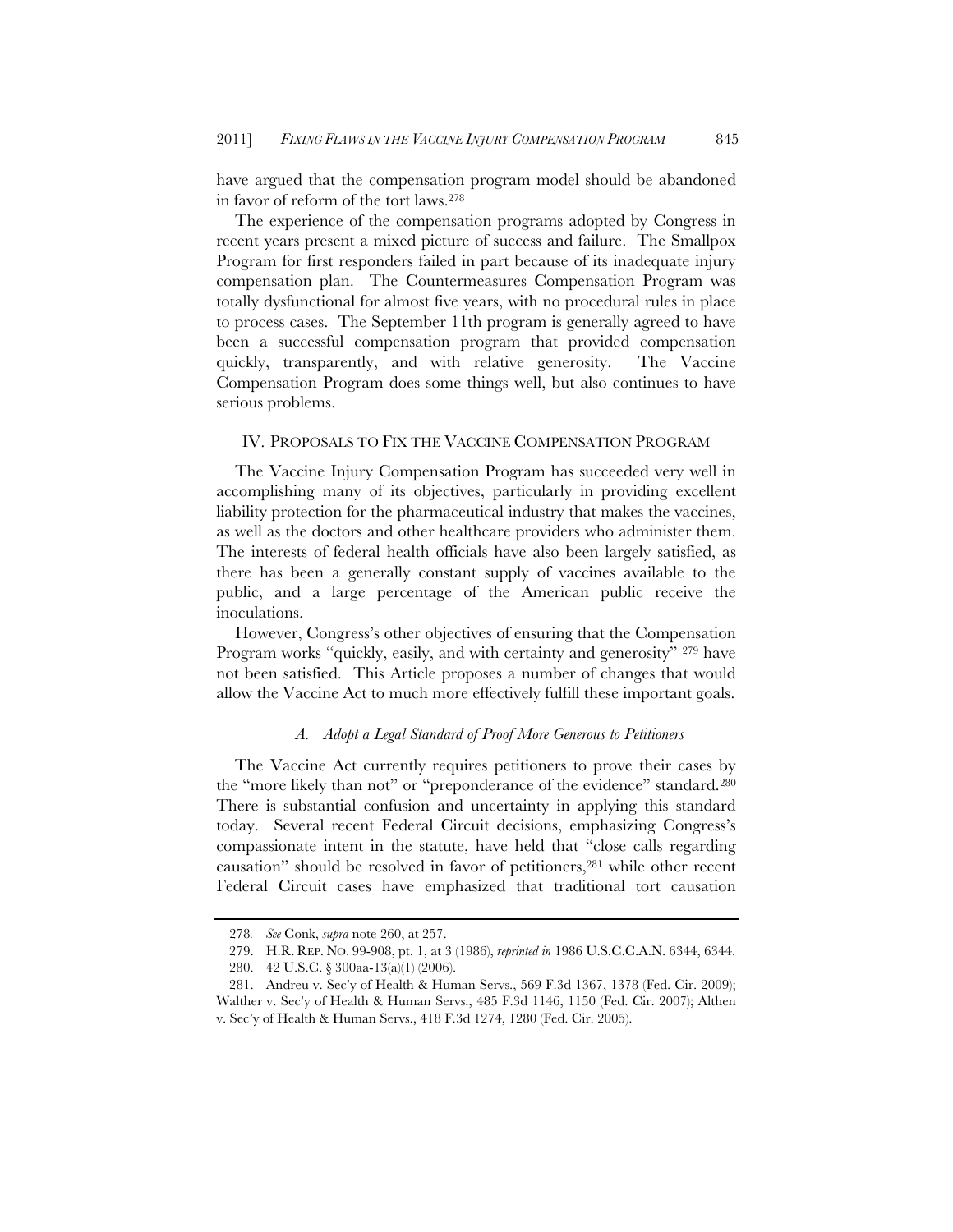standards should be strictly applied in off-Table cases.282 This has created an unpredictable and confusing situation. Congress should act to clarify the burden of proof requirement central to the resolution of off-Table cases.

In this Author's view, the Vaccine Act should be amended to allow petitioners the benefit of a more explicitly relaxed standard of proof of causation, similar to the standard of proof adopted for petitioners in other recent American and international compensation laws, which give petitioners the "benefit of the doubt" in close cases.283 Several of the other recent federal compensation laws have adopted more relaxed standards of proof for petitioners. The Radiation Exposure Compensation Act provides that any "reasonable doubt with regard to whether a claim meets the requirements of this Act shall be resolved in favor of the claimant."284 The Japanese–American internment compensation law contained a "benefit of the doubt" provision that mandated compensation if there was "an approximate balance of positive and negative evidence" with respect to a claimant's eligibility.285 Similarly, the Department of Veterans Affairs statute provides that an injured veteran is entitled to the benefit of the doubt on whether the veteran is entitled to disability compensation in a close case.286 There are also a number of international compensation programs that have adopted a more lenient standard for petitioners to satisfy.287 This generous standard should be incorporated into the Vaccine

 <sup>282.</sup> Moberly v. Sec'y of Health & Human Servs., 592 F.3d 1315, 1322–23 (Fed. Cir. 2010); De Bazan v. Sec'y of Health & Human Servs., 539 F.3d 1347, 1351 (Fed. Cir. 2008).

 <sup>283.</sup> An excellent article advocating for a "benefit of the doubt" standard favoring petitioners in vaccine cases is Katherine E. Strong, Note, *Proving Causation Under the Vaccine Injury Act: A New Approach for a New Day*, 75 GEO. WASH. L. REV. 426 (2007). Adopting this standard would increase the payments made from the vaccine fund, but the fund has had a substantial surplus that should not make this a problem. *See* U.S. DEP'T OF THE TREASURY, VACCINE INJURY COMPENSATION TRUST FUND 75X8175 at 5 (2011), ftp://ftp.publicdebt.treas.gov/dfi/tfmb/dfivi0811.pdf.

<sup>284. 42</sup> U.S.C. § 2210 note (Radiation Exposure Compensation §  $6(b)(1)$ ).

<sup>285. 50</sup> U.S.C. app. § 1989b-4(a)(3) (2006).

<sup>286. 42</sup> U.S.C. § 300aa-13(a)(1).

 <sup>287.</sup> For example, the Claims Resolution Tribunal for Dormant Accounts in Switzerland, which provides compensation for victims whose assets were deposited in Swiss banks and then lost during the reign of the Nazis, are only required to show that it is "plausible" that they are entitled to compensation. The CRT Rules of Procedure, Article 17, as amended, provides that: "Each Claimant shall demonstrate that it is plausible in light of all the circumstances that he or she is entitled, in whole or in part, to the claimed Account." CLAIMS RESOLUTION TRIBUNAL, RULES GOVERNING THE CLAIMS RESOLUTION PROCESS (AS AMENDED) 10 (2000). Similarly, the United Nations Compensation Commission, established to pay compensation for injuries suffered as a result of Iraq's invasion and occupation of Kuwait, required that a claim be supported by "appropriate evidence sufficient to demonstrate the circumstances and amount of the claimed loss," with a "lesser degree" of documentary evidence necessary "for smaller claims." Decision Taken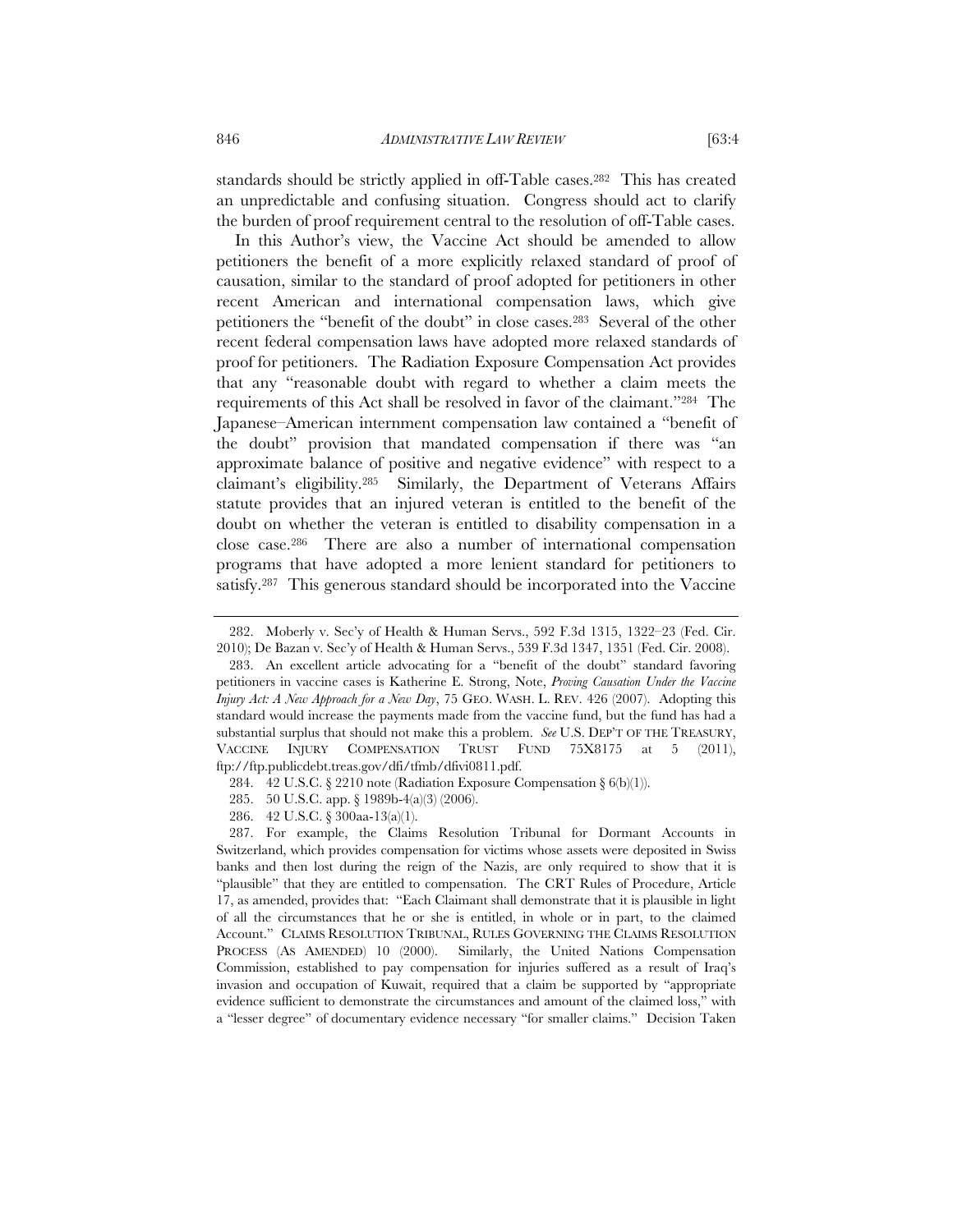Act. It is justified by both the compassionate intent of Congress in adopting the Vaccine Injury Compensation Program, and the uncertainty and unknowns in the vaccine-injury area that often make it very difficult to show a causal relationship between a vaccination and a subsequent adverse event.

### *B. Provide that All Provisions of the Vaccine Act Be Construed Liberally*

As noted above, there are unresolved questions about the underlying philosophy of the Vaccine Act. The Act is sometimes described as a generous compensation statute that should be liberally construed in favor of compensating injured parties, but it has also been described as a statute waiving sovereign immunity that is to be strictly construed in favor of the government. There is language in the Federal Circuit's decisions supporting both points of view.288 It would be desirable for Congress to resolve these inconsistent rulings. Congress should recognize that the compassionate intent behind the Act is best embodied in a generous application of its terms that will allow the Vaccine Compensation Program to operate with the "generosity" that Congress intended.289

### *C. Amend and Expand the Statute of Limitations*

The current statute of limitations provision contained in the Vaccine Act290 requires a person to file a claim within three years of the first onset of the manifestation of an illness, or within two years after a death (and within four years of the first symptom that lead to the death). According to the Federal Circuit's *Brice* decision, if the petition is filed late, the court has no jurisdiction to consider it, and there can be no equitable tolling of the statute to permit excusable failures to meet the statutory deadlines.<sup>291</sup> Many petitioners have missed filing deadlines for reasonable and potentially excusable reasons, such as in *Brice*, where the pro se petitioners were facing

by the Governing Council of the United Nations Compensation Commission at the 27th Meeting, Sixth Session, held June 26, 1992, at 19, U.N. Doc. S/AC/.26/1992/10 (June 26, 1992).

<sup>288</sup>*. Compare* Andreu v. Sec'y of Health & Human Servs., 569 F.3d 1367, 1378–80 (Fed. Cir. 2009) (holding that causation standards are to be liberally construed in generous compensation law), *with* Moberly v. Sec'y of Health & Human Servs., 592 F.3d 1315, 1322– 23 (Fed. Cir. 2010) (declaring that traditional tort standards should be strictly applied in off-Table cases).

 <sup>289.</sup> H.R. REP. NO. 99-908, pt. 1, at 3 (1986), *reprinted in* 1986 U.S.C.C.A.N. 6344, 6344.

<sup>290. 42</sup> U.S.C. § 300aa-16(a)(2)–(3).

 <sup>291.</sup> Brice v. Sec'y of Health & Human Servs., 240 F.3d 1367, 1367–68 (Fed. Cir.), *cert. denied* 534 U.S. 1040 (2001).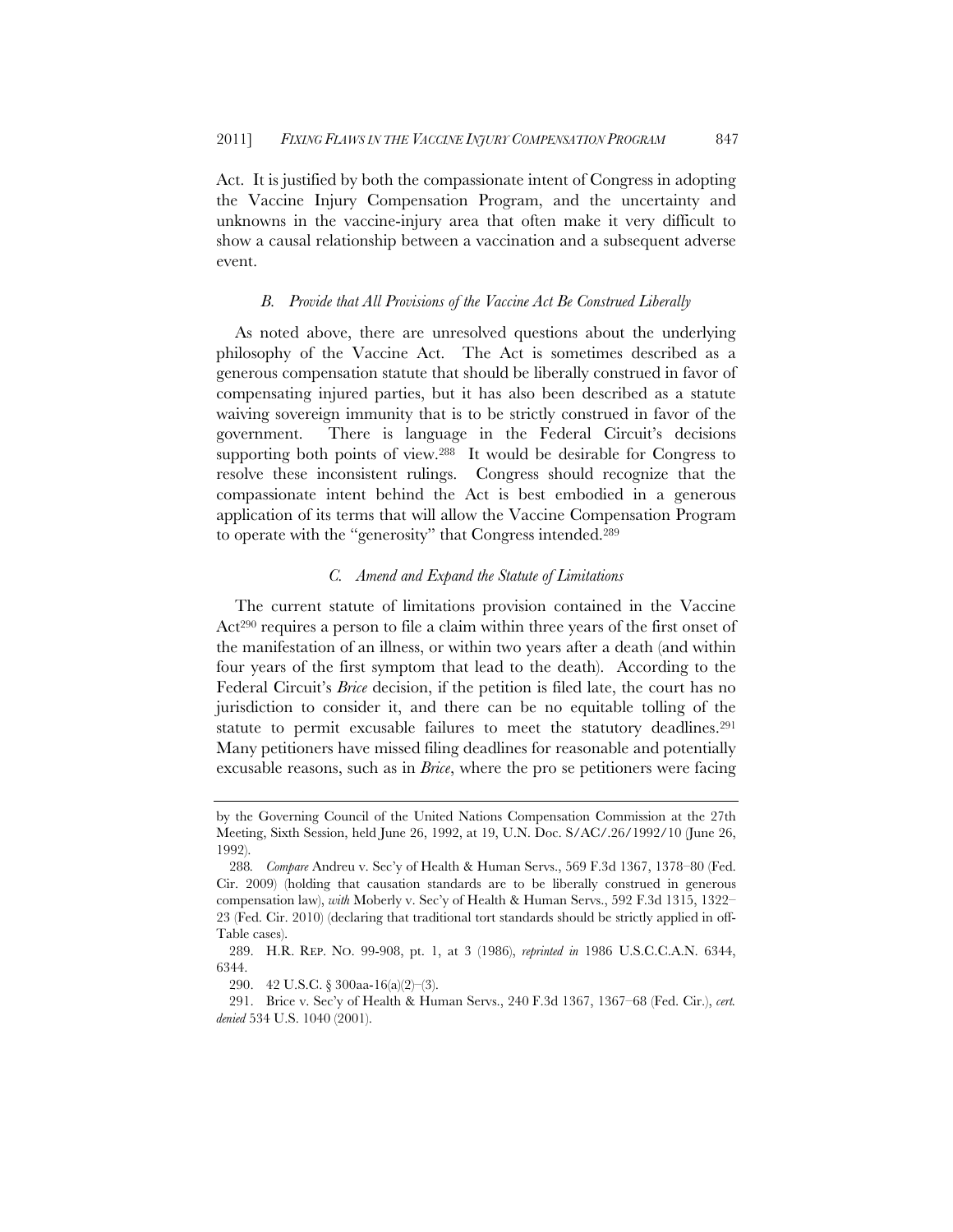delays in getting complete medical records to file along with the petition, while simultaneously trying to find an attorney to represent them.<sup>292</sup> The statute should be amended to extend the time for filing both injury and death cases. Three years is an unnecessarily short time limit to file a petition in the Vaccine Program. The HHS Advisory Committee on Childhood Vaccines recommended a six-year statute of limitations, and bills proposing the six-year period have been introduced in Congress.293 A modification to six years, or even ten years, would reflect the basic "generous" purpose of the Vaccine Act.294 In addition, equitable tolling should be allowed, as determined by the courts, on a case-by-case basis. Once a new statute of limitations has been adopted, the special masters should also have the option of reconsidering old cases dismissed for late filing that would have met the new statute of limitations deadline.

# *D. Fix Attorney Compensation Problems*

The payment of attorneys' fees and costs has generated considerable litigation in the Vaccine Program. The statute should be amended to pay appropriate market rates for these complex vaccine injury cases,295 and make both interim and final fee payment procedures quicker, less adversarial, and more predictable.296 The U.S. Court of Federal Claims currently has a dedicated and experienced, but small, bar of petitioners' counsel, and it must support those attorneys with reasonable, promptly paid fees. This is also necessary to encourage other experienced attorneys to assist in these cases in the future. The switch to predominantly off-Table cases in the Program has also resulted in cases that are often much more complex, both medically and legally, requiring substantially greater time and work, and imposing higher expert witness fees and other costs that the court must pay promptly and fully.

<sup>292</sup>*. Id.* at 1369.

<sup>293</sup>*. See, e.g.*, National Vaccine Injury Compensation Program Improvement Act of 2008, H.R. 6391, 110th Cong. § 7 (2008).

 <sup>294.</sup> H.R. REP. NO. 99-908, pt. 1, at 3.

<sup>295.</sup> The Federal Circuit has held that attorneys' fees are to be calculated using the rate of the forum where the case is pursued. Avera v. Sec'y of Health & Human Servs., 515 F.3d 1343, 1348 (Fed. Cir. 2008).

<sup>296</sup>*. Avera* also held that the special masters could grant interim payments of attorneys' fees and costs in appropriate circumstances. *Id.* at 1352. No effective process has yet been developed before the special masters to make interim fee payments quicker and more predictable. Unless the courts act to remedy this on an administrative level, the attorney fee section of the Vaccine Act, 42 U.S.C. § 300aa-15(e) (2006), could be amended to provide for the prompt payment of interim fees according to a formula provided by Congress.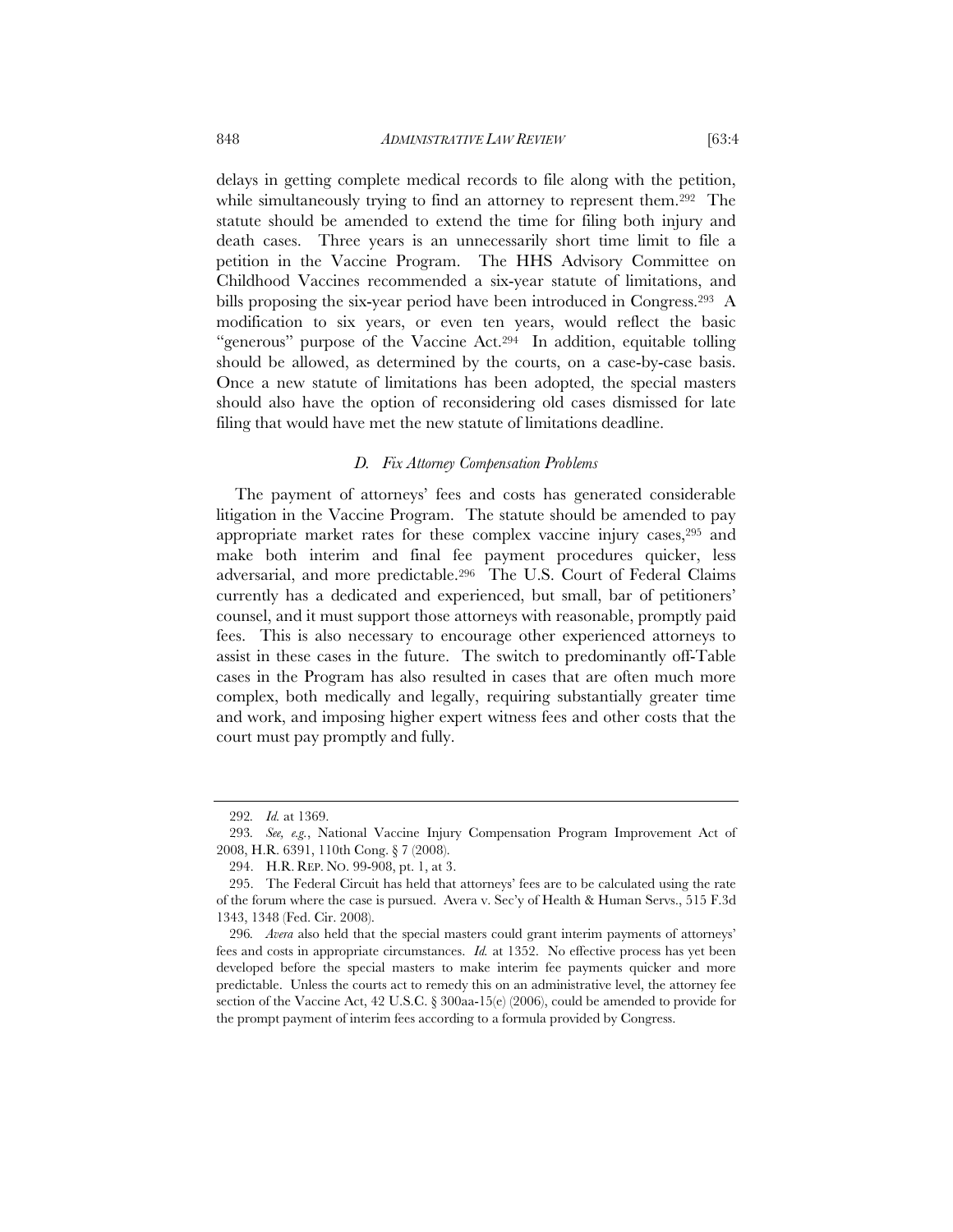#### *E. Allow Parents to Sue for Their Own Injuries*

As currently drafted, the Vaccine Act allows only the party directly injured by the vaccine to bring a claim for compensation under the Act.297 As a result of this limitation, the Vaccine Act provides no protection for manufacturers or doctors being sued by family members of vaccine-injured persons for injuries recognized by state law, such as loss of companionship and loss of consortium.298 The Vaccine Act should be amended to allow the parents of a minor child, or the spouse of an adult, to be named as an additional party to the case, in order to seek compensation for their own pain and suffering, lost income, and expenses incurred. Of course, if such a petitioner accepts the award in the vaccine case, the petitioner must forgo the possibility of collecting an award in a separate civil action.

### *F. Raise the Caps on Death Benefits and Pain and Suffering Benefits*

Under the Vaccine Act, as originally enacted in 1986, the payment for a vaccine-related death is a one-time lump sum payment of \$250,000. Similarly, compensation for any pain and suffering that an injured petitioner may have experienced, and will likely experience in the future, is capped at \$250,000.299 Even assuming that \$250,000 was appropriate when the law was first adopted, \$250,000 in 1986 dollars is not the same as \$250,000 in 2010 dollars. Accounting only for inflation, \$250,000 in 1986 dollars is equivalent to over \$500,000 in 2011 dollars. 300 The awards in death cases should be raised to this amount, not only to reflect the actual value of the award in 2011 dollars, but also to better reflect the value of a human life, and to reach a result more consistent with the awards made in

<sup>297</sup>*. See* 42 U.S.C. § 300aa-13(a)(1).

 <sup>298.</sup> Several decisions have held that the Vaccine Act only applies to the person injured by the vaccination, and that family members are not precluded from bringing their own civil action for compensation for injuries such as loss of companionship and loss of consortium. Moss v. Merck & Co., 381 F.3d 501, 505 (5th Cir. 2004); Schafer v. Am. Cyanamid Co., 20 F.3d 1, 5 (1st Cir. 1994); McDonald v. Lederle Labs., 775 A.2d 528, 535 (N.J. Super. Ct. App. Div. 2001).

<sup>299.</sup> In fact, in this Author's experience, the statutory cap of \$250,000, as currently interpreted by the special masters, means that the total amount assigned to pain and suffering can virtually never be \$250,000, because any money allocated to future pain and suffering is reduced to present day value, but money allocated to past pain and suffering is not increased to present day value.

 <sup>300.</sup> The U.S. Bureau of Labor Statistics Inflation Calculator indicates that \$250,000 in 1986 had the same buying power that \$516,754 has in 2011. *See CPI Inflation Calculator*, U.S. BUREAU OF LABOR STATISTICS, http://data.bls.gov/cgi-bin/cpicalc.pl (last visited Sept. 24, 2011). The Vaccine Compensation Program routinely uses Bureau of Labor Statistics calculations in computing final damage awards.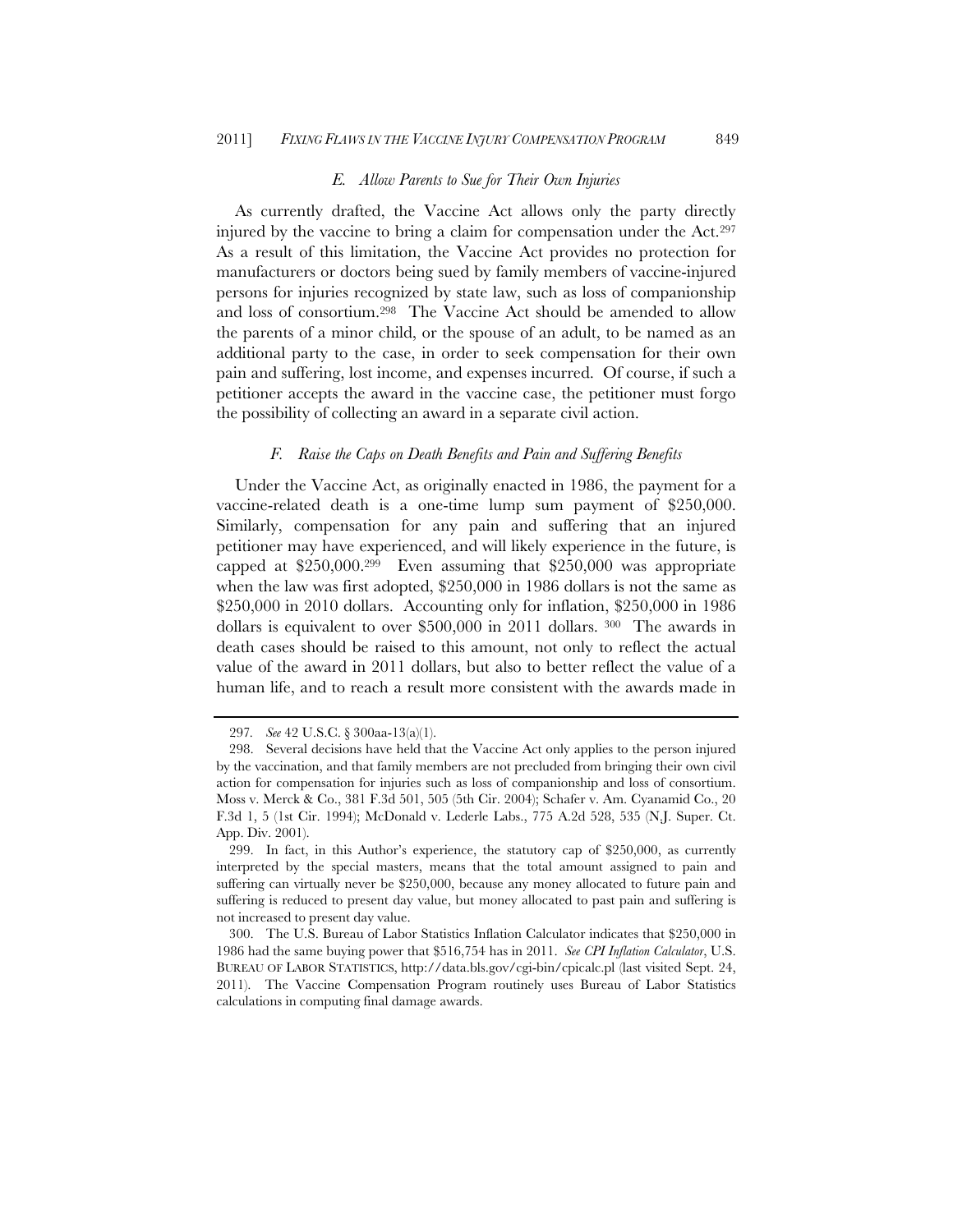the September 11th program. Similarly, the cap for pain and suffering should also be raised to \$500,000, to reflect the value of the award in 2011 dollars, and to more accurately reflect the value of the pain and suffering that many people with seriously injuries suffer for their entire lives.

# *G. Allow Expenses for Guardianships and Conservatorships and Family Counseling*

Petitioners are sometimes required to set up court-ordered guardianships and conservatorships in state court as part of a vaccine case settlement. The expenses in setting up these proceedings have been considered reimbursable expenses to the petitioner in some cases, but not in other cases in the Vaccine Program. It would be fair and appropriate to compensate petitioners for these expenses in all cases, because they are incurred only as a result of court-mandated procedures in the vaccine case. Expenses for family counseling services are generally not reimbursable to petitioners today. These services can be of critical importance to the injured person and their family members, and should also be reimbursable to petitioners. In addition to these suggestions for legislative action, there are important steps the Court of Federal Claims and the Government Accountability Office could take.

# *H. The Court of Federal Claims Should Undertake a Comprehensive Review of the Vaccine Injury Compensation Program*

The U.S. Court of Federal Claims, perhaps under the leadership of the Chief Judge and the Chief Special Master, could convene meetings at which all the applicable stakeholders, including attorneys from petitioners' bar, the Department of Justice, the Department of HHS, the special masters, and advocates for vaccine-injured individuals could discuss the operation of the compensation program and seek some consensus on measures that could be taken to improve it. The court does facilitate dialogue among the participants through Process Committee meetings, brown bag lunches, conferences, and other mechanisms. However, these mechanisms have proven insufficient to address the serious ongoing systemic problems with the Vaccine Compensation Program.

## *I. The GAO Should Conduct Another Oversight Review of the Program*

The U.S. Government Accountability Office has conducted a number of evaluations of the Vaccine Injury Compensation Program over the years, and it has documented a number of serious problems in the operation of the program, including delays in resolving cases, the overly adversarial nature of the cases, and problems with payment of attorneys' fees. The